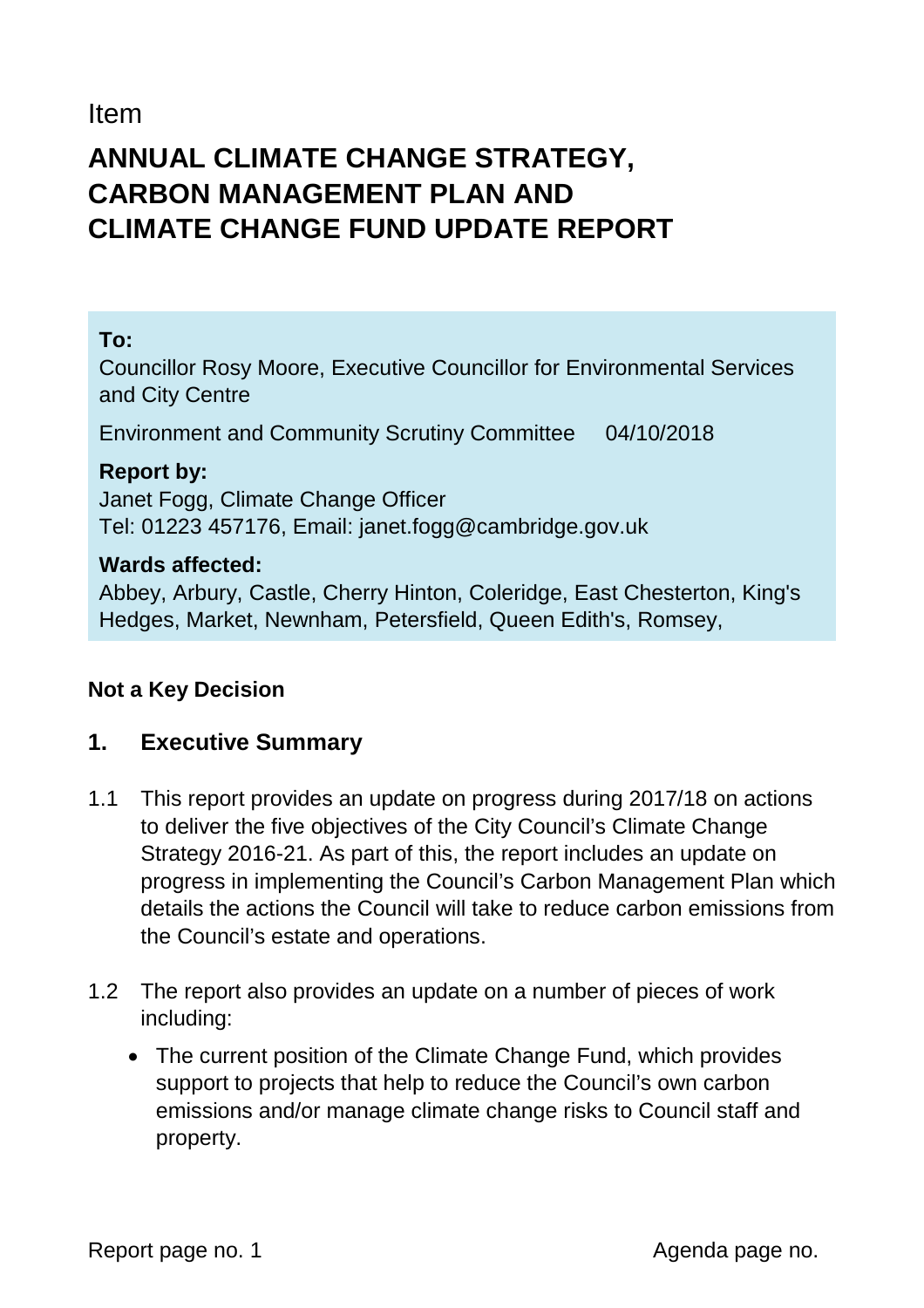- The council's Greenhouse Gas Emissions for 2017/18
- An updated Environment Policy Statement
- A new Adaptation Plan which includes additional actions that the council will deliver to further support the city to adapt to the impacts of climate change

### **2. Recommendations**

The Executive Councillor is recommended to:

- 2.1 Note the progress achieved during 2017/18 in implementing the Climate Change Strategy and the Carbon Management Plan (also at Appendix (a).
- 2.2 Approve the updated Environment Policy Statement at Appendix (b).
- 2.3 Note the Climate Change Fund Expenditure Status Report at Appendix (f).
- 2.4 Approve the new adaptation actions as set out at 3.50.

### **3. Background**

- 3.1. The Climate Change Strategy 2016-21 focusses on reducing carbon emissions in 4 key areas that contribute most to the city's carbon footprint and where the council has the most scope to influence emissions. It also sets out actions to help residents and businesses adapt to the impacts of climate change, particularly those who are most vulnerable. The strategy's five strategic objectives are:
	- 1. Reducing emissions from the City Council estate and operations
	- 2. Reducing energy consumption and emissions from homes and businesses in Cambridge by promoting energy efficiency measures, sustainable construction, renewable energy sources, and behaviour change
	- 3. Reducing emissions from transport by promoting sustainable transport, reducing car travel and traffic congestion, and encouraging behaviour change
	- 4. Reducing consumption of resources, increasing recycling and reducing waste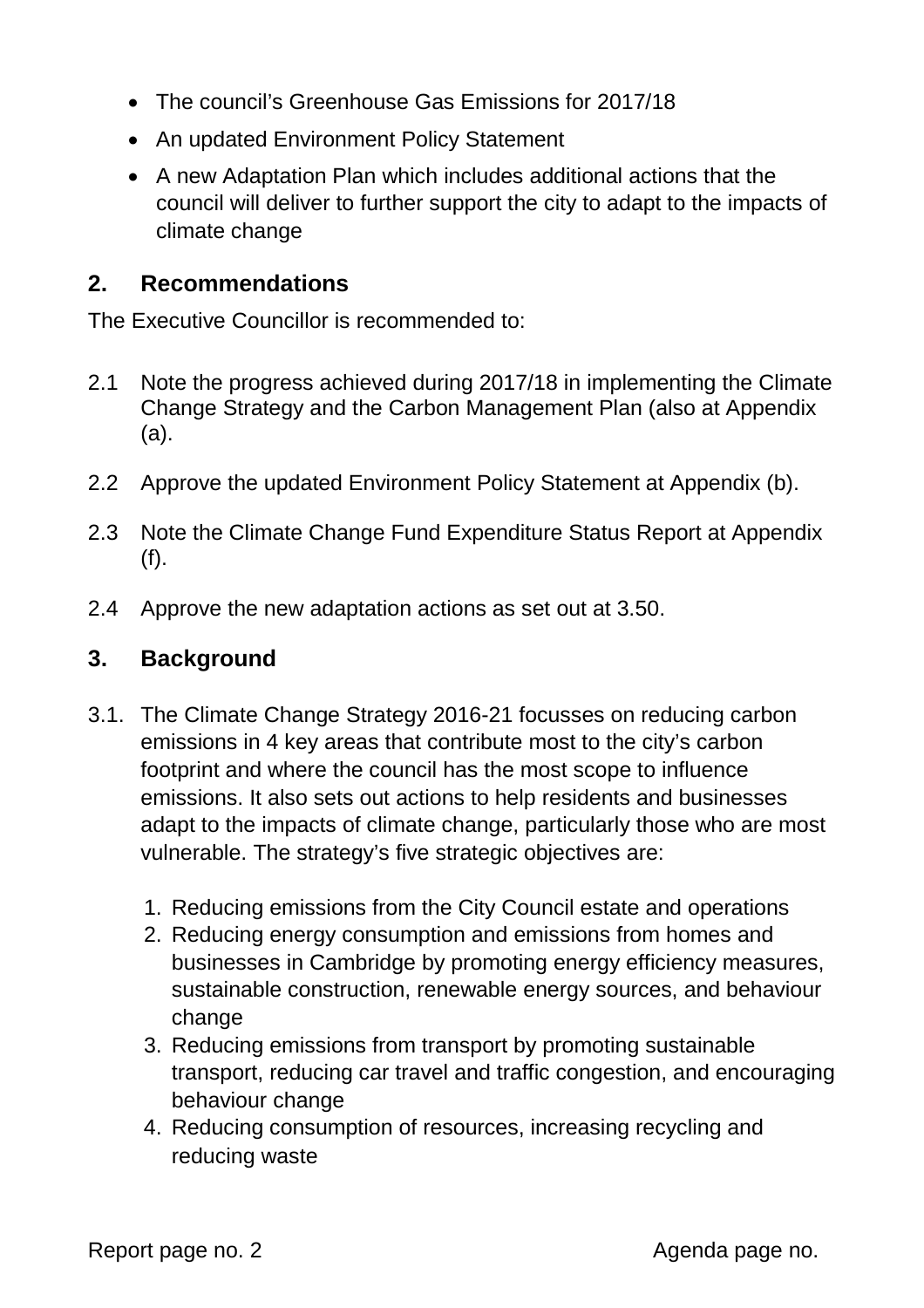- 5. Supporting Council services, residents and businesses to adapt to the impacts of climate change
- 3.2 This report provides details of progress on some of the key actions during the second year (2017-2018) of the strategy. A full list of progress towards all the 49 actions in the strategy is at Appendix (a).

#### **Progress in delivering the key actions under Objective 1**

- 3.3 Objective 1 of the Climate Change Strategy, 'Reducing emissions from the City Council estate and operations', has been delivered primarily through the Council's Carbon Management Plan for 2016/17-2020/21.
- 3.4 The Council has set a target in the Carbon Management Plan (CMP) 2016-2021 to reduce carbon emissions from its buildings and services by 15% by the end of March 2021, with an aspiration to reduce emissions by 20% over this period. This is being achieved through developing and investing in carbon reduction projects and rationalising our estate.

#### Greenhouse Gas Report

- 3.5 The council is required to submit the Council's carbon emissions from its estate and operations, to Government in our annual Greenhouse Gas report. The report for 2017/18 is available on the Council's website here: [www.cambridge.gov.uk/carbon-management-plan.](http://www.cambridge.gov.uk/carbon-management-plan)
- 3.6 The Council's total gross greenhouse gas emissions for the financial year 1st April 2017 to 31st March 2018 was 6,564 tonnes of carbon dioxide equivalent (tCO<sub>2</sub>e). This is a reduction in emissions of 1,477  $tCO<sub>2</sub>e$  from the 2014/15 baseline when the emissions total was 8,041  $tCO<sub>2</sub>e$ . Our emissions have therefore reduced a further 9.3% in 2017/18 from 2016/17 (emissions total was 7,234) and overall have reduced by 18.4% from the 2014/15 baseline. This means that we have already achieved the target set in the Carbon Management Plan.

#### Emissions Reduction Pledge

3.7 The Clean Growth Strategy (2017) which sets out the government's proposals for decarbonising all sectors of the UK economy through the 2020s, introduced a voluntary target for the wider public and higher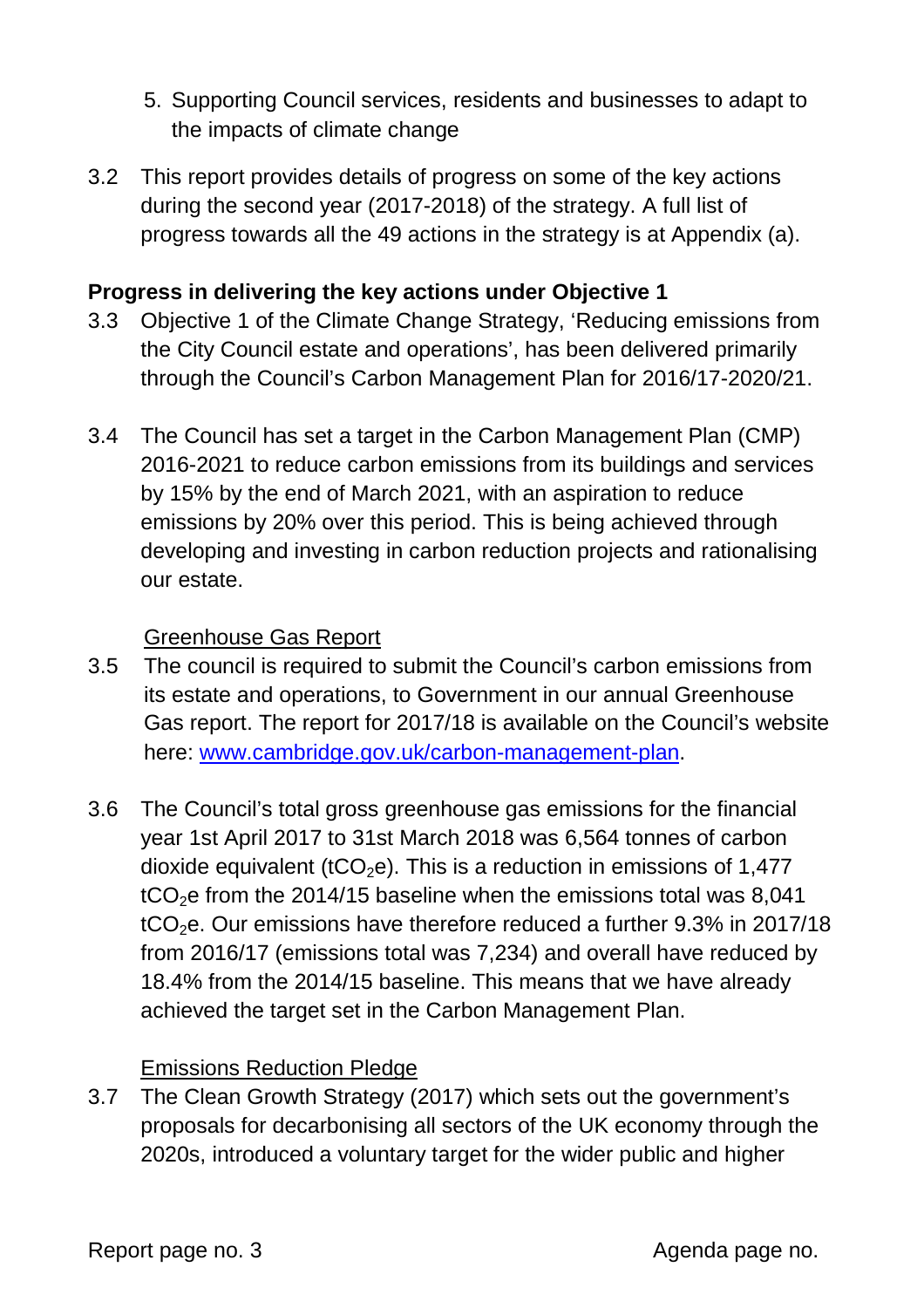education sectors in England. This target would aim to reduce greenhouse gas emissions across these sectors by 30% by 2020/21, compared to a 2009/10 baseline.

3.8 In July 2018, the Department for Business, Energy & Industrial Strategy (BEIS) announced a voluntary target for the wider public sector, called the Emissions Reduction Pledge (ERP). The Council has confirmed to BEIS that the council will participate in the ERP and will report the Council's annual energy use (from the Greenhouse Gas Report calculations) to BEIS, annually, commencing in October 2019.

#### Carbon Management Plan 2016/17- 2020/21

- 3.9 The CMP sets out 22 projects for 2016/17 and 2017/18. An updated plan detailing the projects delivered in 2017/18 is included at Appendix (c). Projects that have already been installed, or are planned for installation in 2018/19 are set out in appendix (d). New projects that are proposed, subject to further investigation, for 2018/19 are set out at appendix (e).
- 3.10 The following 4 projects were completed in 2017/18:
	- Abbey Leisure Complex: Solar thermal upgrade and upgrade of the hot water calorifiers. Completion of this project means that heat generated by the solar panels on the roof can, in addition to being used to heat the pools, be used to pre-heat the domestic hot water systems, providing hot water for use in public showers and elsewhere in the building.
	- Abbey Leisure Complex: Upgrade and replacement of air handling unit with a new air plant circulation system and heat recovery technology. The air handling unit, previously installed in the 1990s, has been replaced with an energy efficient system which will re-use more of the heat extracted, further reducing the gas and electricity consumption of the pool and allowing better control of the heating and the programming of the Pool Hall temperatures.
	- CMP Project 9) School Court: Replacement of existing heating systems with an energy efficient communal heating system.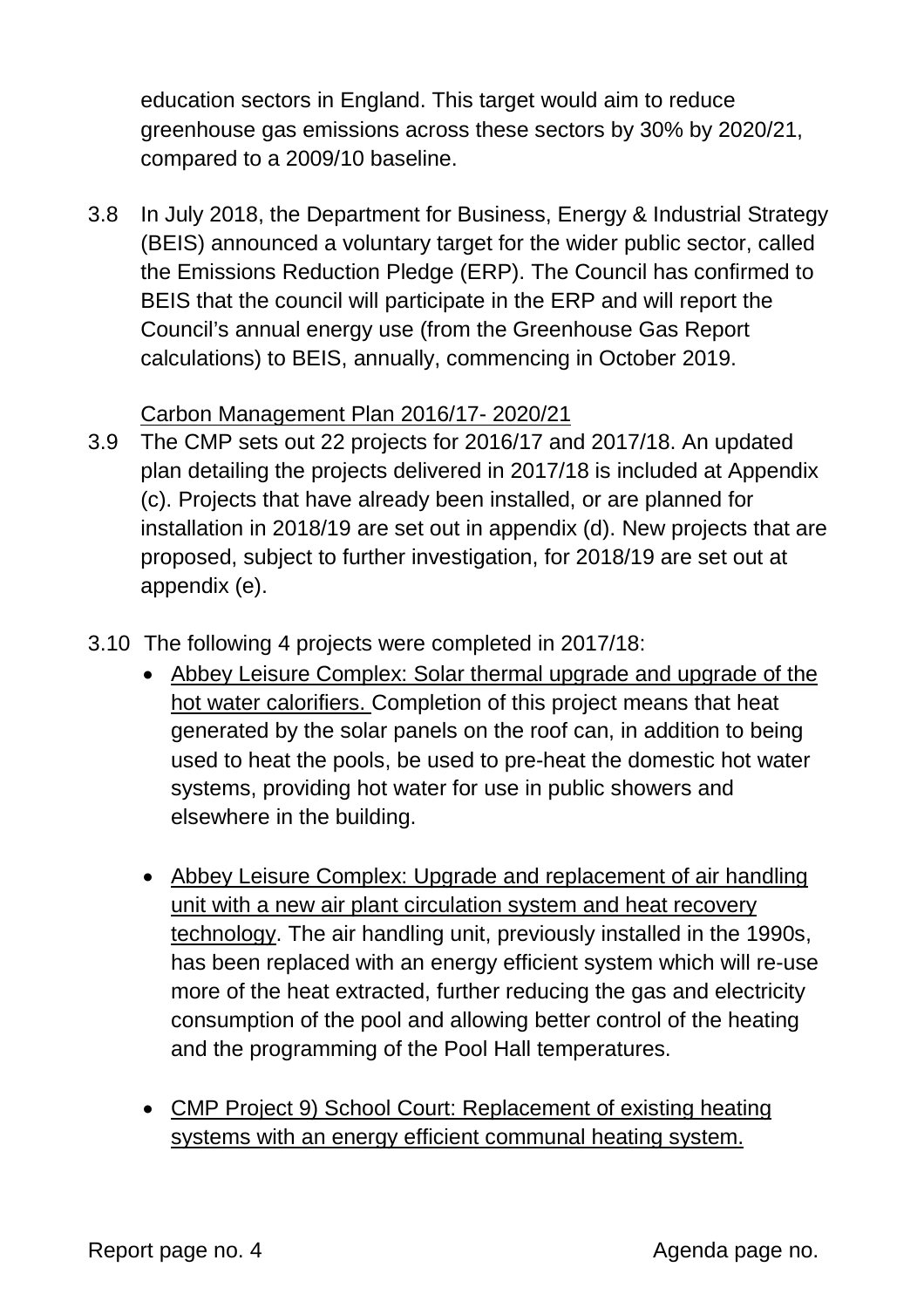- Ditton Court: New heating and hot water boilers have been fitted in each of the 27 flats and 2 communal gas domestic boilers now serve all the communal areas.
- 3.11 The 4 projects completed in 2017/18 cost a total of £581,420 and it is estimated that they will reduce our carbon emissions by 220.2 tCO $_2$ e and deliver on-going annual savings of approximately £40,805.51 per year.
- 3.12 The following 4 projects have been completed/ installed so far in 2018/19:
	- Replacement of x1 further fleet vehicle with an electric van. The Council now has a total of 10 electric vehicles.
	- CMP Project 14) Guildhall: Replace more than 670 existing light fittings with low energy LED light fittings and automation
	- CMP Project 16) Mandela House: Replace existing lighting with LED and combined motion/light sensors – This project was completed as part of the wide Mandela house refurbishment works
	- CMP Project 17) Mandela House: Upgrade to condensing boiler and pipework and valve insulation - completed as part of the refurbishment works.
- 3.13 The installation of a number of energy efficiency and renewable energy generation technologies is underway at the Guildhall in 2018/19 as part of a single set of works procured through the County Council's Refit 2 framework, which the Council has accessed. The works are progressing well although the programme duration has extended due to a number of reasons, including the time taken to obtain Listed Building Consent, the need to remove a significant amount of asbestos discovered in the boiler room, remedial works to the roof and coordination with site operations. Works are currently expected to conclude by November 2018.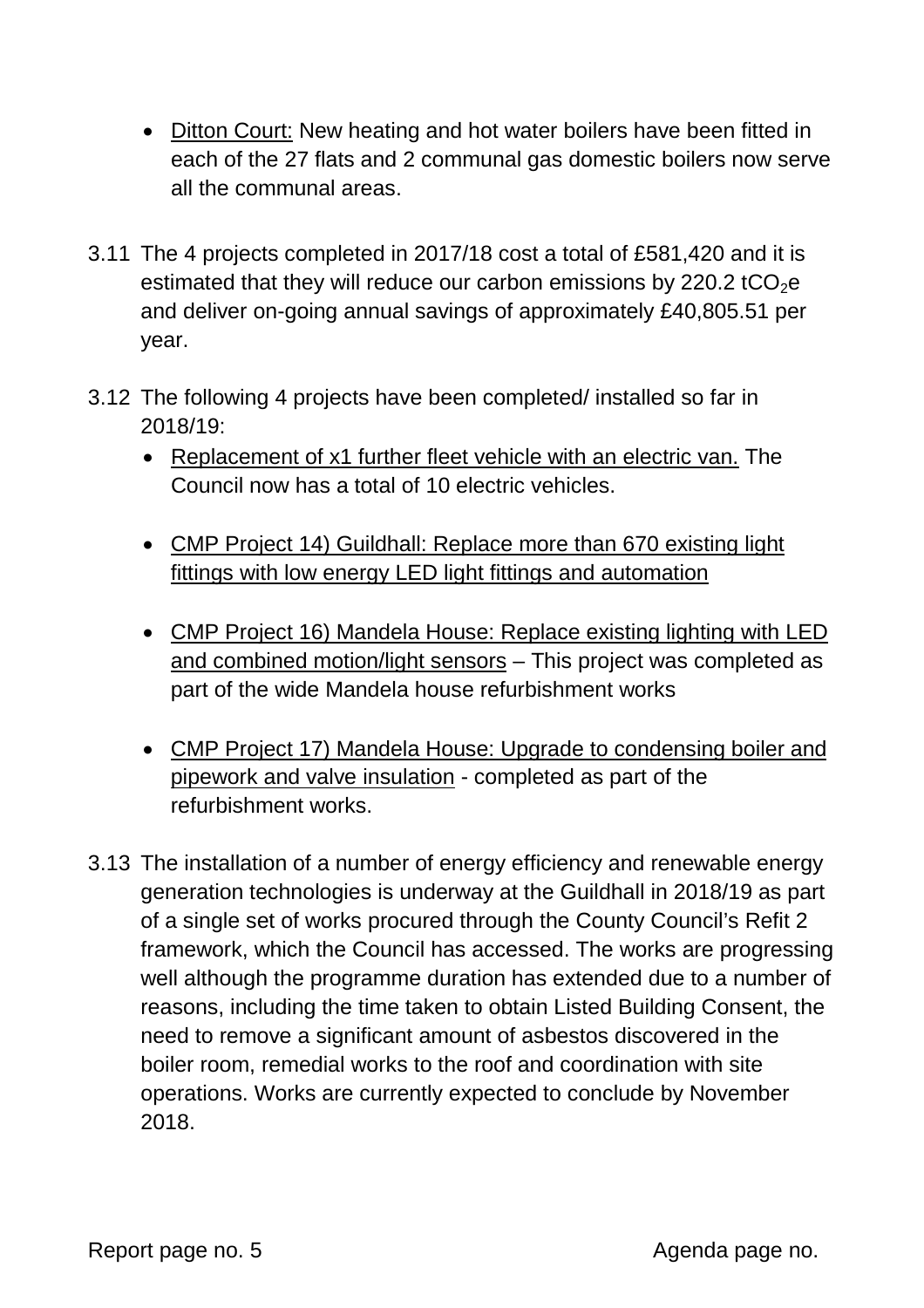- 3.14 It is estimated that in total the projects to be installed at the Guildhall will save 426,767 kWh and 118  $tCO<sub>2</sub>$  per annum and reduce energy costs by £27,462. In addition to Project 14 detailed at 3.8, the following 7 projects will be delivered as part of this package of works:
	- CMP Project 1) Guildhall: Roofing replacement and additional insulation – commenced in July 2018;
	- CMP Project 2) Guildhall: 30kw solar photovoltaic (PV) system to be installed in October 2018;
	- CMP Project 15) Guildhall: Warm air heating system improvements (mechanical works to improve the efficiency of the heating and hot water system) will commence following removal of asbestos from plant room areas.
	- building automation measures to increase the level of control over the heating systems, including installing a new Building Energy Management System (BEMS);
	- insulation of pipework and valves in plant rooms to reduce heat loss;
	- a combined heat and power system (CHP). The CHP unit uses gas to generate electricity which is used on site. This achieves carbon savings, because gas is a lower carbon fuel than electricity. The heat generated through the electricity generation process, which would otherwise be wasted, will also be utilised in the building, reducing the gas consumption of the Guildhall.
	- Secondary glazing.
- 3.15 5 further lighting upgrade projects are currently planned for installation during 2018/19, including some projects re-phased from 2016/17 and 2017/18 and other new projects which have been identified since the CMP was produced. These projects are:
	- Abbey Leisure Complex Astroturf: Replacing astroturf floodlight system with new energy efficient LED floodlighting, new control gear and timers (S106 funded) – due to be installed in September 2018.
	- CMP Project 10) Ditton Court, Rawlyn Court & Whitefriars: Replacing communal lighting with LED equivalent.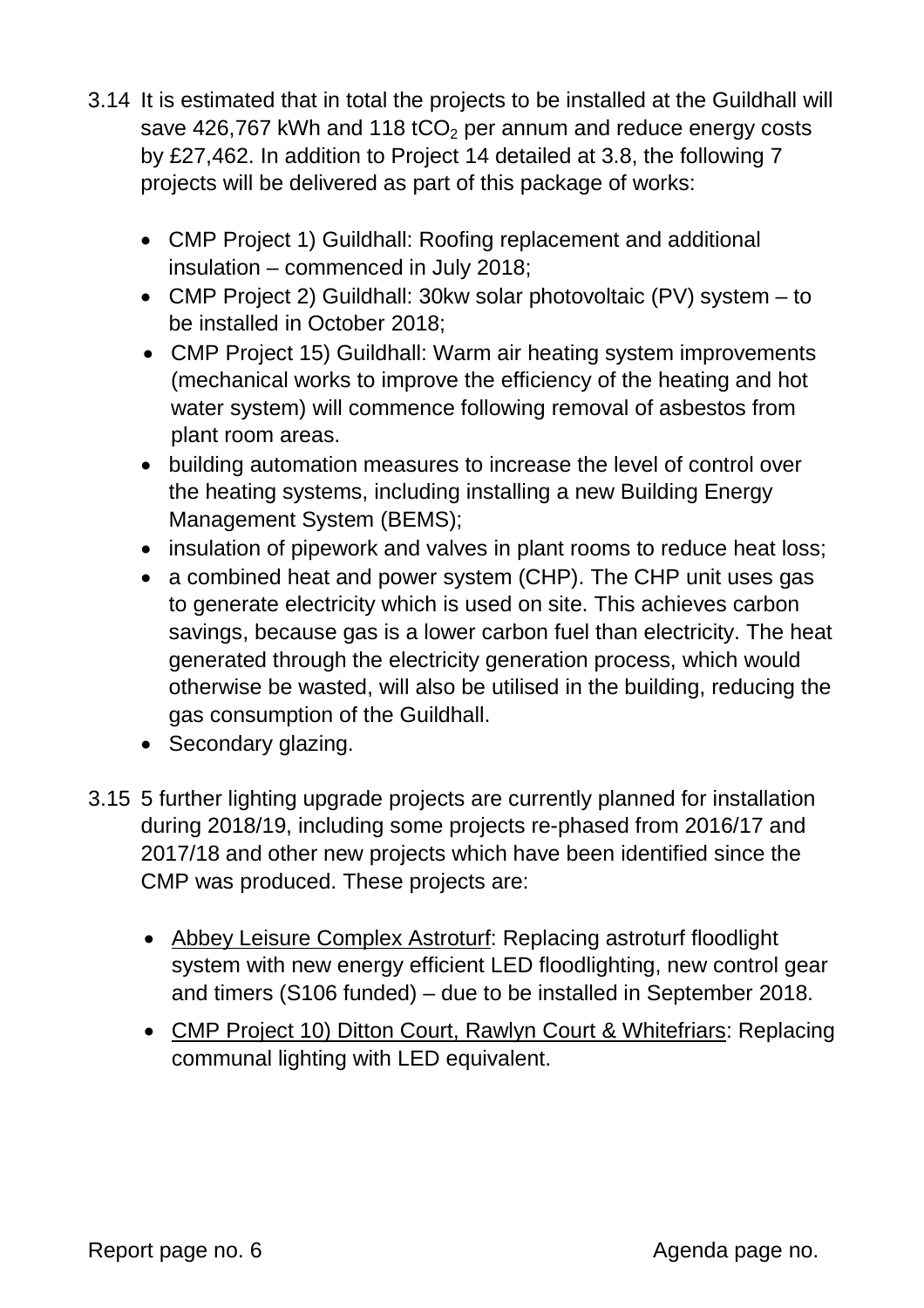- CMP Project 13) Lighting improvements, including: replacing communal lighting with LED equivalent at New Street hostel installing; PIR motion sensor controls to hallway lighting at New Street hostel; and replacing kitchen lighting with LED equivalent at 116 Chesterton Road
- City Homes Housing Office LED lighting upgrade
- Ground floor (Customer Service Centre) of Mandela House LED lighting upgrade
- 3.16 The government's Feed In Tariff (FIT) scheme is due to end in April 2018 and so to maximise the potential from Solar PV, the following x7 sites have been identified as suitable for Solar PV for installation, to be progressed, subject to further investigation, in 2018/19:
	- Parkside Pool 50kW
	- Abbey Leisure Complex 30kW
	- Kings Hedges Pool 11kW
	- Crematorium 11kW
	- City Homes Housing Office 11kW
	- Whitefriars Court 20kW
	- Mandela House 10kW
- 3.17 Utilising the County Council's Refit 3 framework, high level assessments will be carried out in 2018/19 by the chosen contractor to assess the feasibility and viability of installing the potential carbon reduction projects at the following sites during 2019/20 and 2020/21:
	- Parkside Pool
	- Abbey Leisure Complex
	- Kings Hedges Pool
	- Cherry Hinton Village Centre
	- Crematorium
	- Corn Exchange
	- Grand Arcade Annexe Car Park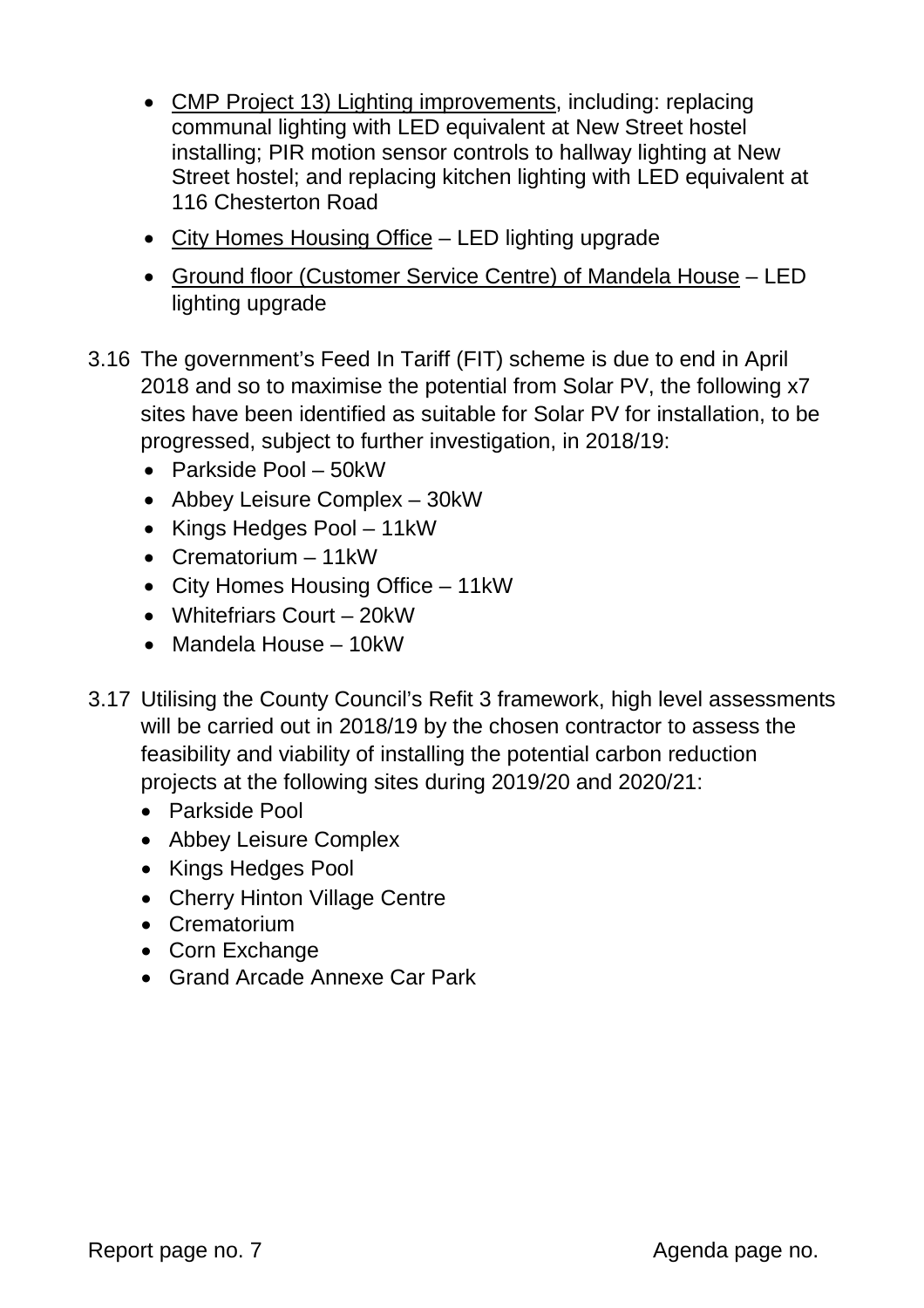- 3.18 Further actions which will reduce the council's emissions include:
	- Action 1.5: There are currently x18 pool bikes available for staff to borrow, across the council (x6 at the Guildhall, x6 at Mandela House, x4 at Mill Road, x1 at the Meadows Centre and x1 new bike at City Homes Office). Also, x2 electric bikes have been purchased and have been in operation in 2018/19, for the use of Depot staff, following the move from Mill Road to the new site at 130 Cowley Road.
	- Action 1.8: 3C's ICT have 3ICT have removed 60 separate pieces of redundant server room equipment in Mandela House and the Guildhall (network switches and routers) to rationalise the server infrastructure to support HDC, CCC and SCDC, reducing the council's energy consumption.

#### Climate Change Fund status

- 3.19 The Council's Climate Change Fund, established in 2008, was set up to fund measures that will reduce the carbon footprint of the Council's buildings, fleet and services. Since 2009, an annual status report on the Climate Change Fund has been presented to either Environment Scrutiny Committee or Strategy and Resources Scrutiny Committee depending on the Executive Councillor and Portfolio at that time.
- 3.20 To date, a total of £1,483,820 has been invested in the Climate Change Fund since 2008/09. This includes a total of £300,000 added to the fund in 2017/18 and £250,000 in 2018/19.
- 3.21 A full break down of all expenditure from the Fund is provided in Appendix (g). This shows that, to date, a total of 38 projects have been so far been supported by the Fund, representing a total investment of £888,196. Since 2011/12, the Fund has primarily been used to support the delivery of projects in the Carbon Management Plan.
- 3.22 The current balance of the Fund as of August 2018 is £595,624 following the completion of the two projects at Mandela House. The Guildhall Energy Efficiency Works projects identified at 3.10 and 3.11 which are scheduled for delivery during 2018/19 will result in the use of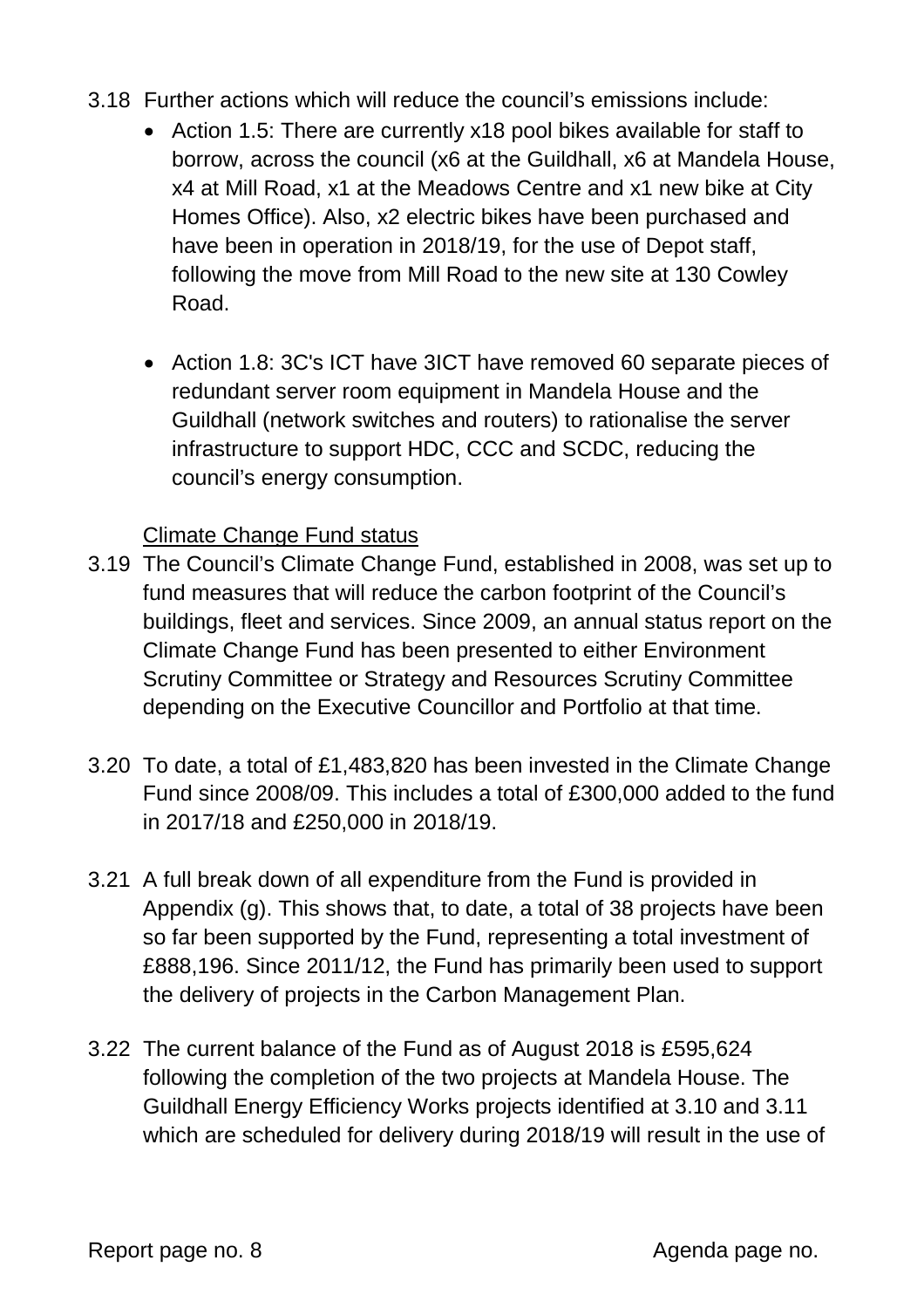£267,198 from the Climate Change Fund (except for the secondary glazing) during 2018. As outlined at 3.13 and 3.14, a number of projects have been identified for installation during 2018/19 for which applications to use some of the remaining balance of the Climate Change Fund (£328,426) will be made.

Actions to improve the energy efficiency of commercial properties owned by the council

- 3.23 Property Services is currently drafting an Energy Performance Strategy. This outlines how the Council will address the introduction of the Minimum Energy Efficiency Standards (MEES) Regulations, introduced under The Energy Act 2011. This requires properties to comply with minimum energy performance ratings (Energy Performance Certificate or EPC for short).
- 3.24 The strategy includes an action plan detailing how we will address issues in the short and long term, to ensure compliance with the regulations and maintain rental income. The report also addresses the following action in the Climate Change Strategy:
	- Action 1.3: 'Taking opportunities to improve the energy efficiency of commercial properties owned by the Council as they arise, and ensuring that where the Council invests in new properties, these have high energy efficiency ratings'.
- 3.25 There are 2 key dates for compliance for compliance with energy efficiency requirements of the Energy Act:
	- From 1<sup>st</sup> April 2018: Vacant property being let must achieve a rating of E or better. Property Services is working with an EPC assessor to find the most cost effective way to achieve this where we have identified properties that are not compliant and is funding works through Property Services revenue budgets.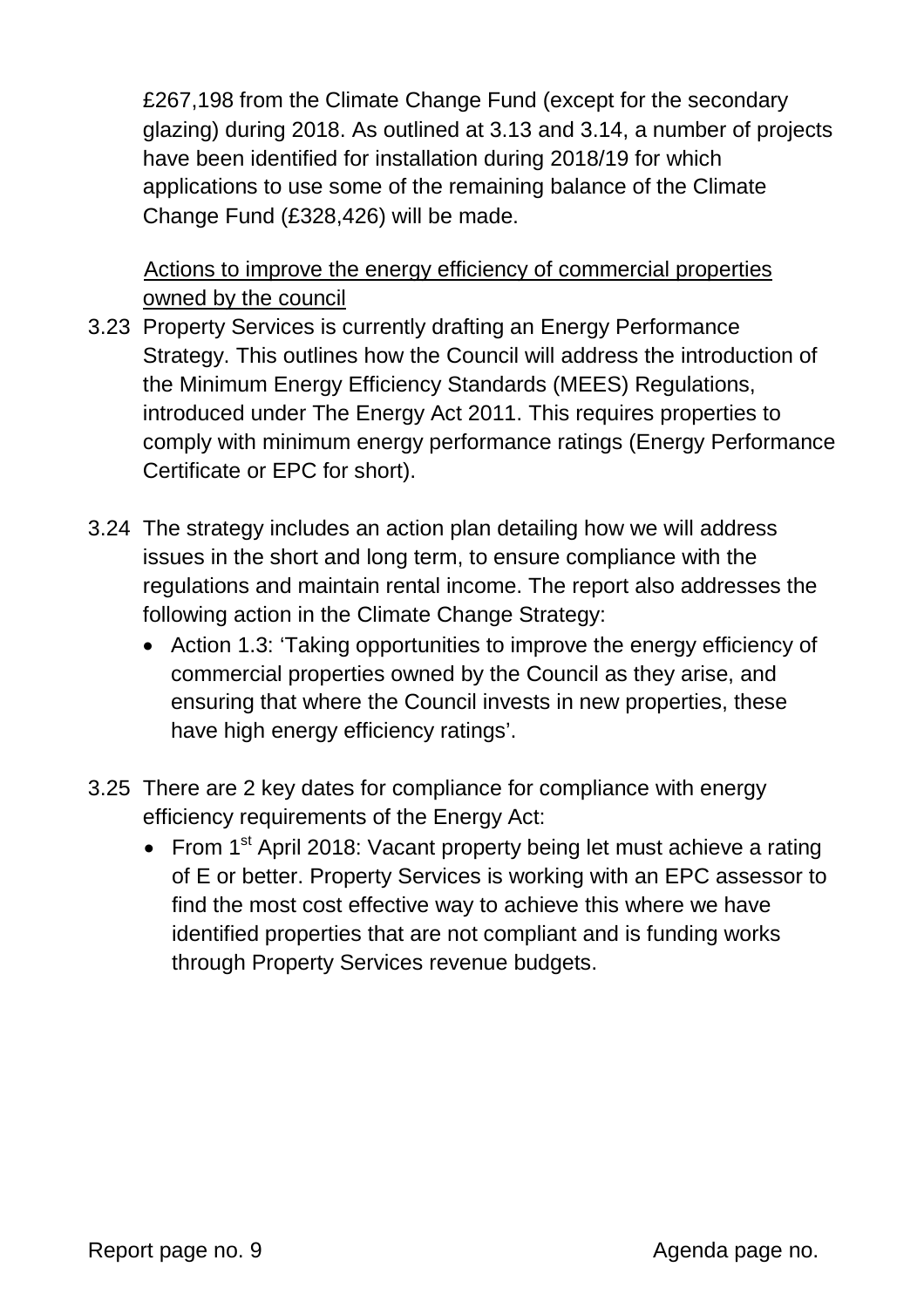- From 1<sup>st</sup> April 2023: All let property must be compliant. The Energy Performance Strategy will identify steps to make compliant all of our commercial property as required. This may require some future capital bids on some properties between now and 2023. Property Services intend to procure draft EPCs for most properties over that time to help guide and direct this, again working with the EPC assessor to get maximum benefit for our spend.
- 3.26 The Council currently has circa 90 properties with EPCs which have been required under existing legislation for grant of a lease to a new tenant. This is out of a total of 253 directly managed properties that the Council would be required to get an EPC for now or at a future date. The EPC ratings for the 90 properties show that by floor area, about 90% of these properties are compliant and in EPC bands A to E. It is assumed that extrapolating these figures and estimating EPCs is likely to give a similar position across the wider portfolio.
- 3.27 While Property Services is aiming for compliance, some works may deliver a better EPC than mere compliance and the work with the EPC assessor is to help get the best increase for the least cost. EPCs come with recommended works and although they indicate the likely benefit, without further work it is not possible to know whether a small additional spend might push a property into the next higher banding. Each banding has a score range and so if it is close to the next banding, it can be worth doing additional works.
- 3.28 Several energy efficiency improvements have been made to Council properties since September 2017. This has included the installation of LED lighting in Units 13 & 14 Ronald Rolph Court, and 144 Wolfstun Way – increasing the energy rating from a 'G' to a 'D'. Other installations have included an air source heat pump in Office B1 of Dales Brewery, which brought the EPC rating to an 'E'. Further works are planned across the portfolio. These are on the advice of an energy assessor, who suggests the most economical way of increasing the energy efficiency rating to an 'E' or above. Further works such as this are currently underway.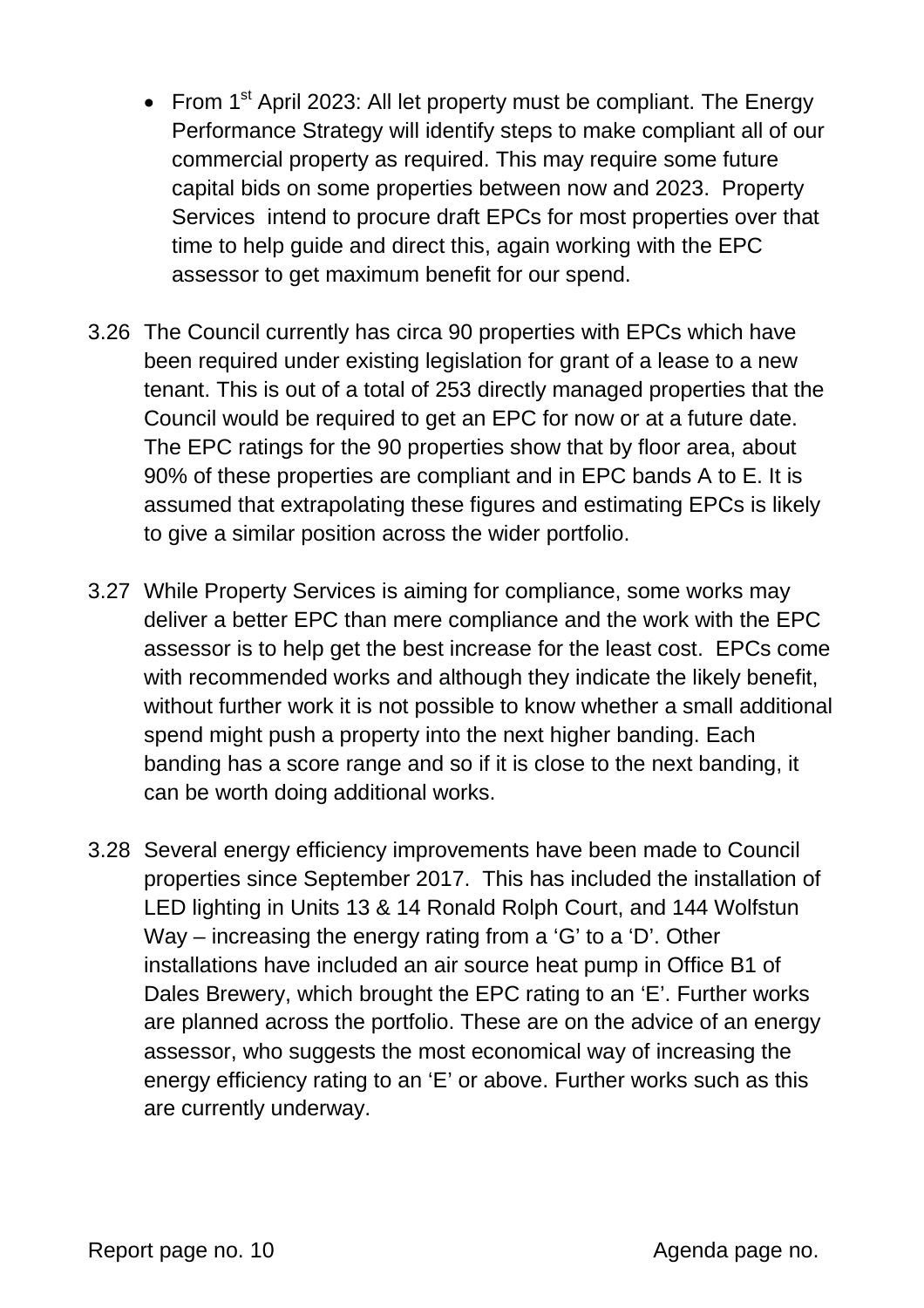- 3.29 We are working towards compliance across the portfolio rather than trying to achieve the highest EPC rating for all properties, which may be costly given the age of some of the commercial portfolio. Opportunities may come from redevelopment or acquisition to improve the overall performance of the portfolio as well.
- 3.30 The performance measure for Action 1.3 is: 'All commercial properties acquired by the Council to have an EPC rating of C or higher'. During 16/17, the Council acquired 2 new commercial properties, both with good EPC ratings of C or higher. Following this, in July 2017 there were 3 further commercial properties acquired with EPC ratings of C59, C62 and D86 respectively. The D86 rating is for a strategic acquisition with a view to consolidating land ownership and an opportunity for future redevelopment. 4 Clay Farm commercial units are due for completion soon and 3 have EPC ratings of B27 and 1 of B26.
- 3.31 During the remainder of 17/18 there have been 5 further commercial property investment acquisitions, of which 4 have EPC ratings of C. The only exception being a pair of industrial units at Mercers Row industrial estate where the EPC rating is below a C, at D94 and E116 respectively, as these were a strategic freehold acquisition to complement existing landownership at this location.

### Environment Policy Statement

3.32 The Council's Environmental Policy Statement, which was created in 2015 is due for review and so has been considered by the members of Environment Policy Group. It has been amended and updated to reflect the objectives of the Council's Climate Change Strategy 2016-21 and is included for approval at Appendix (b).

### **Progress in delivering the key actions under Objective 2**

3.33 The latest statistics produced by the Department for Business, Energy and Industrial Strategy (BEIS) shows total emissions in Cambridge have declined steadily over the last 11 years. From 2005-2016, total emissions from the city have reduced by almost 30% (781.8 to 556 = 225.8 ktCO<sub>2</sub> reduction) or an average of 2.6% (20.5 ktCO2) per year.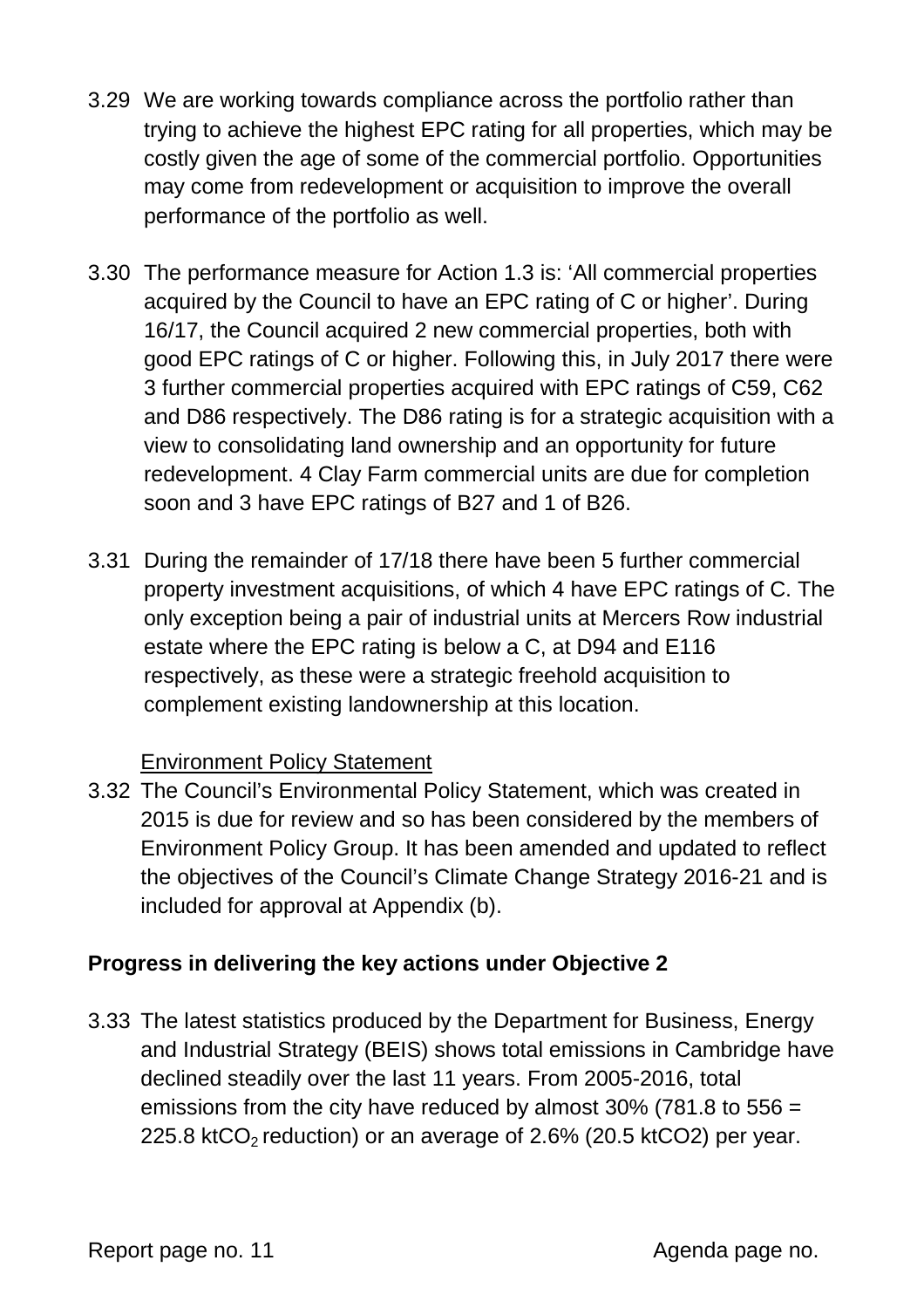- 3.34 Some of the reduction in emissions in Cambridge is the result of action taken at a local level. However, it should be noted that, according to the Committee on Climate Change (which provides independent advice to government on building a low-carbon economy and preparing for climate change), 75% of emissions reductions in the UK since 2012 have come from the power sector at a national level. This is the result of the decarbonisation of electricity generation, which is shifting progressively from fossil fuels to low carbon and renewable generation.
- 3.35 Objective 2 of the Climate Change Strategy, 'Reducing energy consumption and emissions from homes and businesses in Cambridge by promoting energy efficiency measures, sustainable construction, renewable energy sources, and behaviour change' is being achieved by:
	- using opportunities for funding for projects
	- promoting available government schemes
	- implementing a number of actions where the Council has responsibility and influence to improve the efficiency of homes and businesses
- 3.36 The City Council has assisted residents to reduce their carbon emissions through a range of measures in 2017/18 to improve the energy efficiency of existing homes in the City, including:

Action 2.3: An energy advice service was launched in winter 2017/18 to help Cambridge residents cut household bills and keep their homes warm this winter for less. 'Winter Warmth' was delivered by environmental charity, Peterborough Environment City Trust **(**PECT) and provided residents with access to free household energy advice and a free home energy advice visit from an impartial advisor.

• Two new council homes have been constructed by Cambridge City Council employees at Uphall Road. Both houses have high levels of energy efficiency with insulation and solar photovoltaic panels fitted to the roof, which will help to reduce the tenants' electricity bills.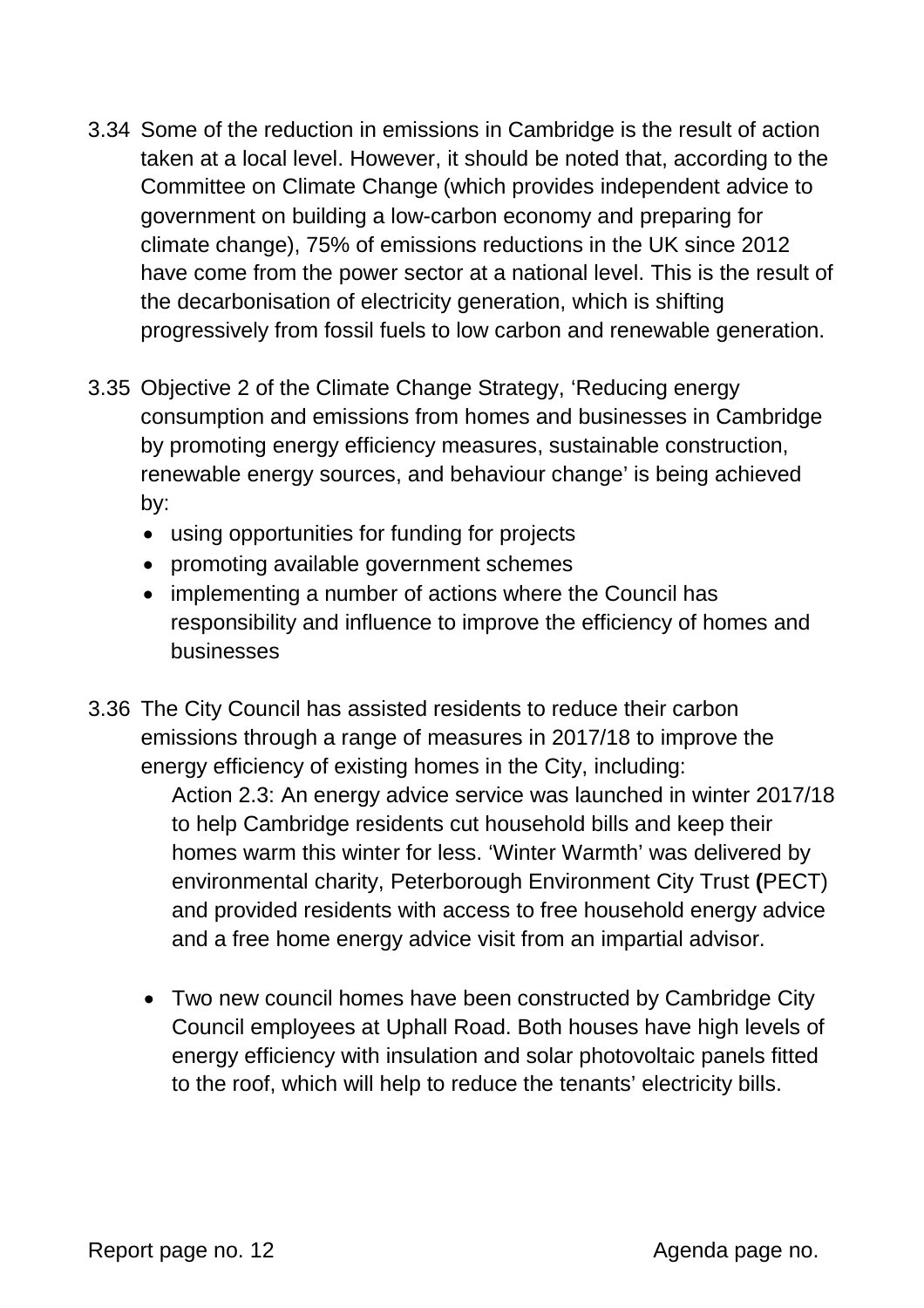• Action 2.5: The Council will host a free energy efficiency training session for small and medium sized businesses (SME) to be delivered in September 2018 by the Carbon Trust and Peterborough Environment City Trust (PECT). The Green Business Fund event will help SMEs save money on energy bills and apply for energy-related grant funding of up to £20,000.

#### Carbon emissions in Cambridge

3.37 The Council has set an aspiration in its [Climate Change Strategy](https://www.cambridge.gov.uk/climate-change-strategy) for the city of Cambridge to achieve zero carbon status by 2050. A more detailed statement setting out the rationale for the Council's Zero Carbon Aspiration is available on the Council's website: [www.cambridge.gov.uk/media/5605/zero\\_carbon\\_cambridge.pdf.](http://www.cambridge.gov.uk/media/5605/zero_carbon_cambridge.pdf)

## **Progress in delivering the key actions under Objective 3:**

- 3.38 Objective 3 of the Climate Change Strategy, 'Reducing emissions from transport by promoting sustainable transport, reducing car travel and traffic congestion, and encouraging behaviour change' is being achieved through a number of activities to encourage the use of sustainable travel modes and ensure new developments are designed to support these.
- 3.39 A number of major projects being implemented through the Greater Cambridge Partnership (formerly the City Deal) were progressed in 2017/18, which will help reduce congestion and promote a shift to more sustainable modes of transport in Cambridge:
	- o A10 cycle link, Shepreth-Melbourn: The project is now complete and the cycleway is operational.
	- o City centre capacity improvements/ cross-city cycle improvements: Works at Hills Road was completed in early 2018 including improvements to the Hills Road/Long Road junction. Construction work is underway in Arbury Road to build raised cycle lanes and in Green End Road (Links to Cambridge North Station) to provide kerb segregated cycle lanes. Work is also nearing completion in Fulbourn Road where raised cycle lanes, widened shared use paths and improved crossings are being built.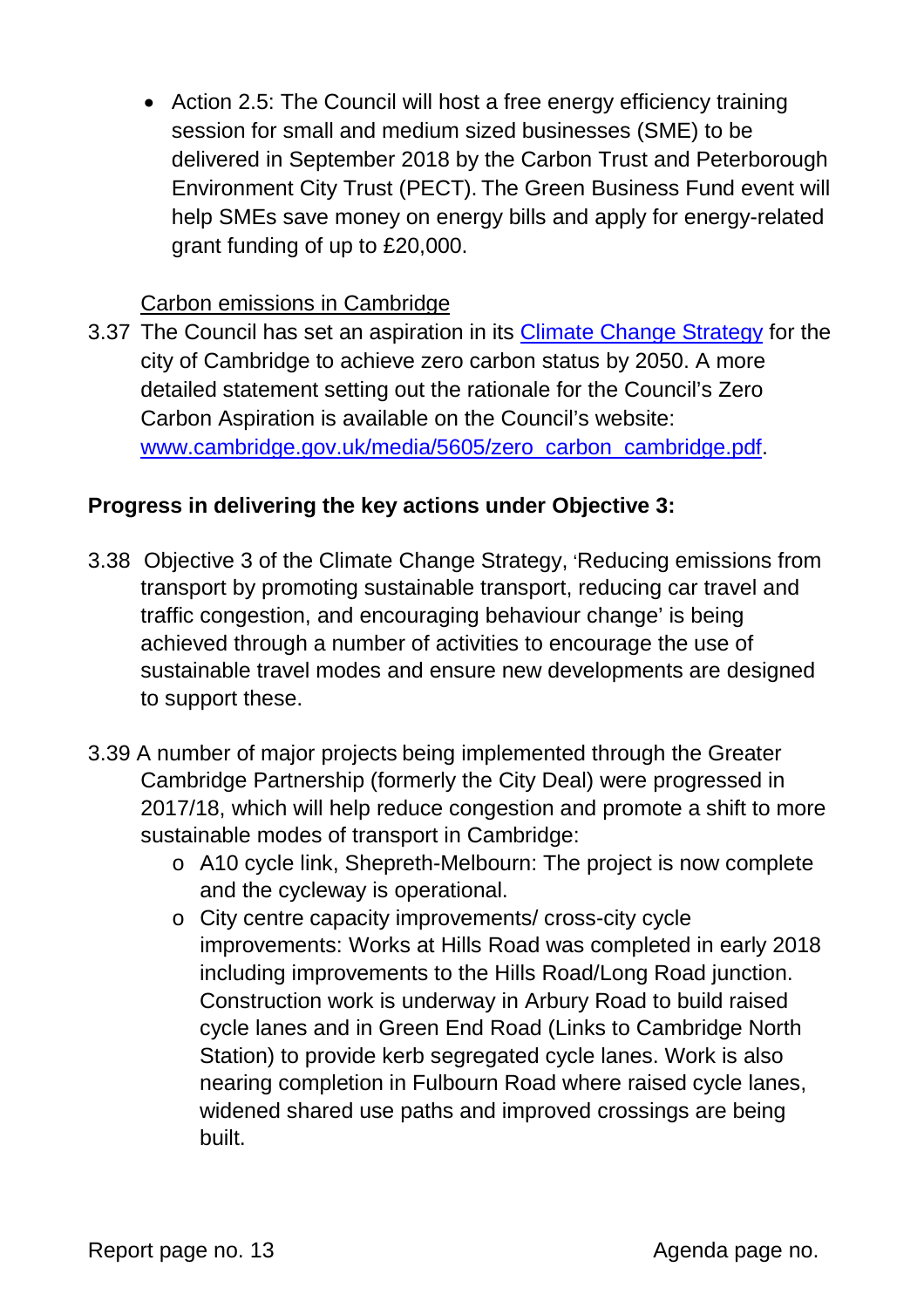- 3.40 Other projects delivered in 2017/18 which will promote a shift to sustainable transport included:
	- Action 3.3: Following a successful bid to the government's Office for Low Emission Vehicles (OLEV) and a financial contribution from the Council, the council will install more than 20 rapid chargers in Cambridge and surrounding areas by 2020, to encourage more of the city's taxi fleet to make the move to less polluting electric vehicles. So far, four rapid chargers, which can provide 80% charge to an electric taxi in just 30 minutes, have been installed in Adam and Eve Car Park off East Road and at Arbury Court Car Park. Four more charger points will be installed by the end of September at two locations: Castle Hill car park and an on-street location in Newmarket Road.
	- In addition to installing new rapid charger points, changes to taxi licensing regulations and incentives for taxi operators have been introduced by the Council to encourage the shift from diesel vehicles to low or zero-emission alternatives. There are now 58 electric/ hybrid taxis licenced in the city. 5 of these are fully electric and 53 are hybrid.
	- Action 3.4: A number of proposed schemes to improve facilities for cyclists in Cambridge have been implemented during 2017/18 including:
		- o A solar stud lighting installation across a 0.9km section of Coe Fen to improve way-finding along this shared cycle/pedestrian route. Coe Fen is a key off-road cycling route into the centre of the city. It helps commuters and school cyclists avoid the use of the Lensfield/Trumpington roundabout, the highest casualty spot for cycle accidents in the city.
		- o Solar studs were also installed along a 0.6km section along the Driftway (access road to Lammas Land car park) to improve wayfinding on a heavily trafficked commuter route from the centre of the city to the west.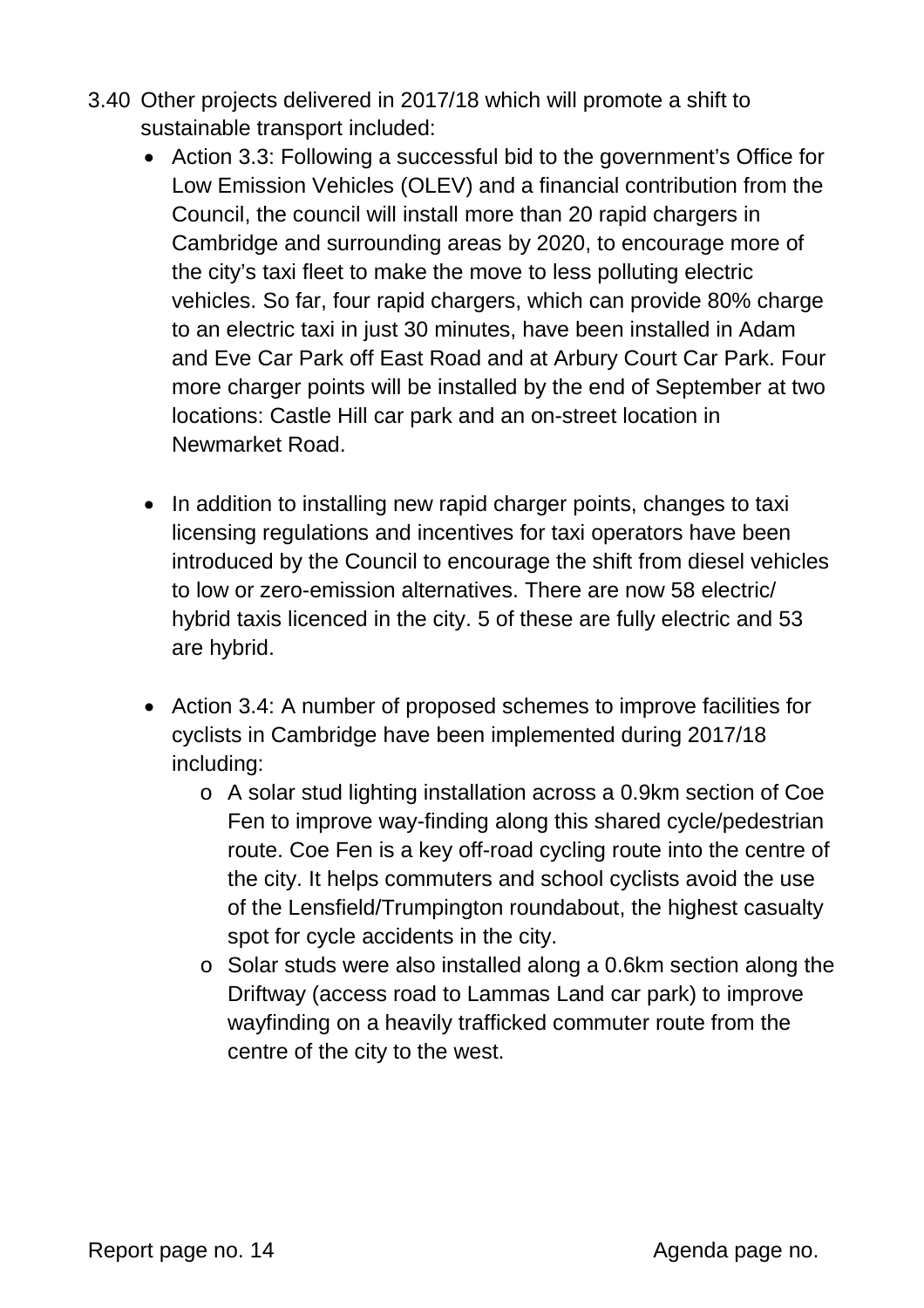## **Progress in delivering the key actions under Objective 4:**

- 3.41 Objective 4 of the Climate Change Strategy, 'Reducing consumption of resources, increasing recycling and reducing waste' is being achieved through encouraging residents to recycle more of their waste, grow and purchase sustainable food and helping businesses to recycle their food waste. The Council has carried out a number of campaigns to promote recycling to residents and businesses during 2017/18. These have included:
	- To reduce waste from the use of single-use plastic, the Council has introduced a regulation in the General & Sunday Charter Market Regulations that all traders selling take away hot food or drinks must use cardboard or paper based cups, trays, dishes or other biodegradable/re-usable packaging for their products.
	- Action 4.9: The Shared Waste Service collect recycling from residents as part of the Council's Community Action Days and actively pass good quality items to charities. The service has strong links with the British Heart foundation and support them in their efforts to collect items from students at the end of term. The service will again be working with Arthur Rank Hospice to promote the collection of Christmas trees in January 2019.
- 3.42 The Shared Waste Service for Cambridge City and South Cambridgeshire District Councils has begun collecting residential waste from innovative underground bins at Eddington, the University of Cambridge's new residential district, in the north-west of the city. There are no wheelie bins at the development, instead residents take their waste and mixed recycling to steel bin chutes set into the pavement outside their homes. The items fall into a large underground chamber, and a sensor notifies the council when it is full, so that collections need only take place when needed. Educating residents about what can be recycled has also been a key part of implementing the collection system, with clearly labelled bins provided in kitchens which match the signage on the steel bin chutes outside. Leaflets are provided in new resident packs, and information is available on the online residents' portal along with all other details about living at the development.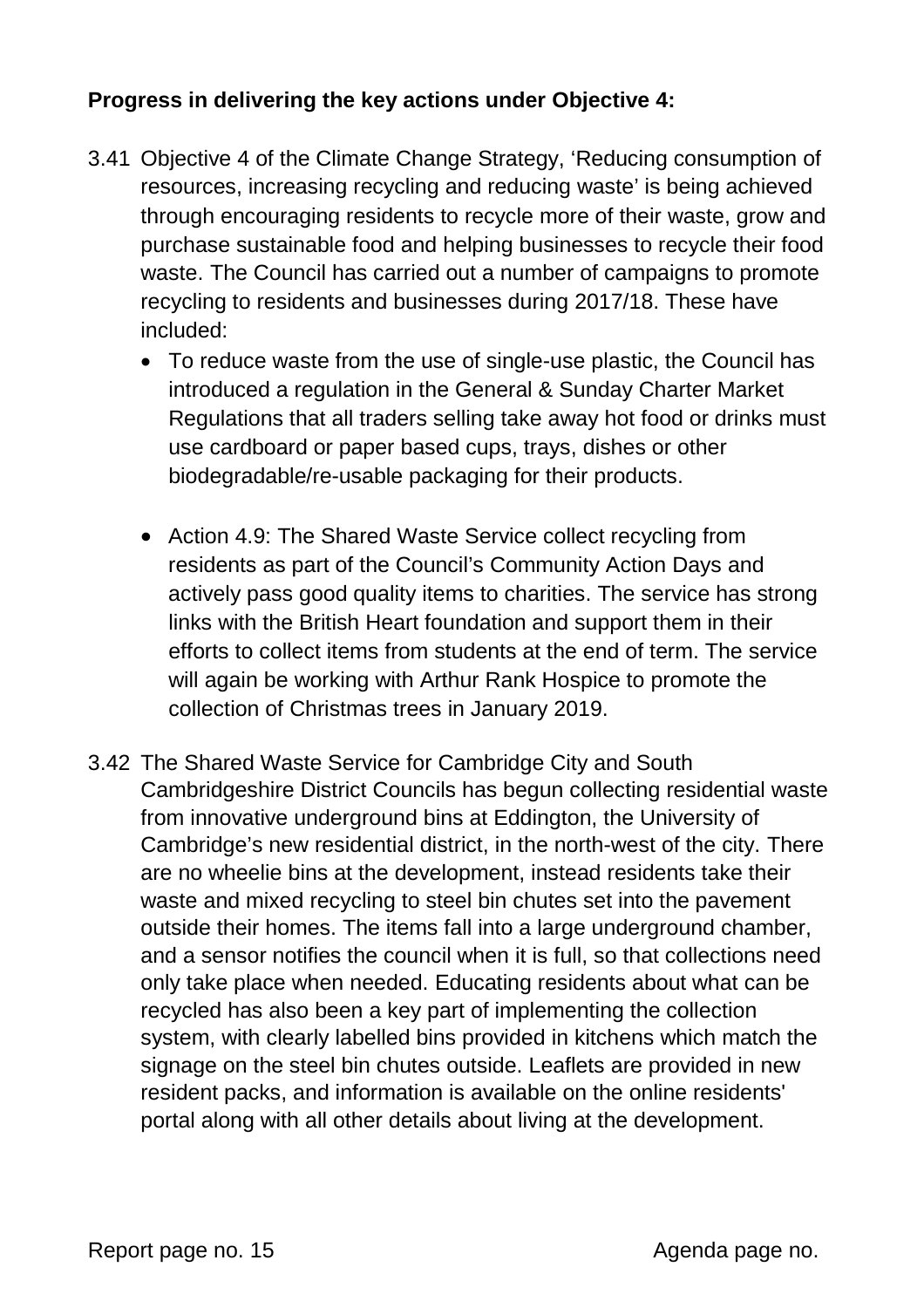Signage on the specialist vehicle thanks residents for recycling and motivates them to take part.

- 3.43 The Council has taken a number of actions to promote sustainable food in Cambridge during 2017/18. For example:
	- Action 4.1: The Council has supported Cambridge Sustainable Food, which worked to achieve Sustainable Food City Bronze Award status for Cambridge in April 2016. Work to achieve the Silver award has continued during 2017-2018, with the final submission due in April 2019. The council recently endorsed CSF as the lead partnership body for sustainable food in the city and published its own sustainable food policy, two essential requirements of the award. Work to address other gaps has included the establishment of the Cambridge Food Poverty Alliance, which has carried out research into the nature of food poverty and local responses to it and will be developing an action plan in October of this year.
	- In August 2018, the Council adopted a new Sustainable Food Policy which will further support work already being done in the city by organisations led by Cambridge Sustainable Food. Future activity on sustainable food will include:
		- o Investigating the possibility of incorporating sustainable food principles in council catering and at city events;
		- o Developing a water bottle refill scheme around the city. The council is looking into installing a new water refill point at Parkers Piece and is in dialogue with city centre retailers in relation to setting up a Refill scheme in Cambridge;
		- o Promoting sustainable food practices to local businesses;
		- o Promoting the take-up of existing allotments and including new plots in new developments where feasible.

### Sustainable City Fund

- 3.44 We have continued to work with local voluntary and community groups during 2017/18 and helped build their capacity to undertake activities to address climate change in Cambridge.
- 3.45 During 2017/18 the fund provided a total of £22,200 in grants to 4 local environmental groups, supporting 6 projects which have enabled local residents to:
	- learn how to improve their home's energy efficiency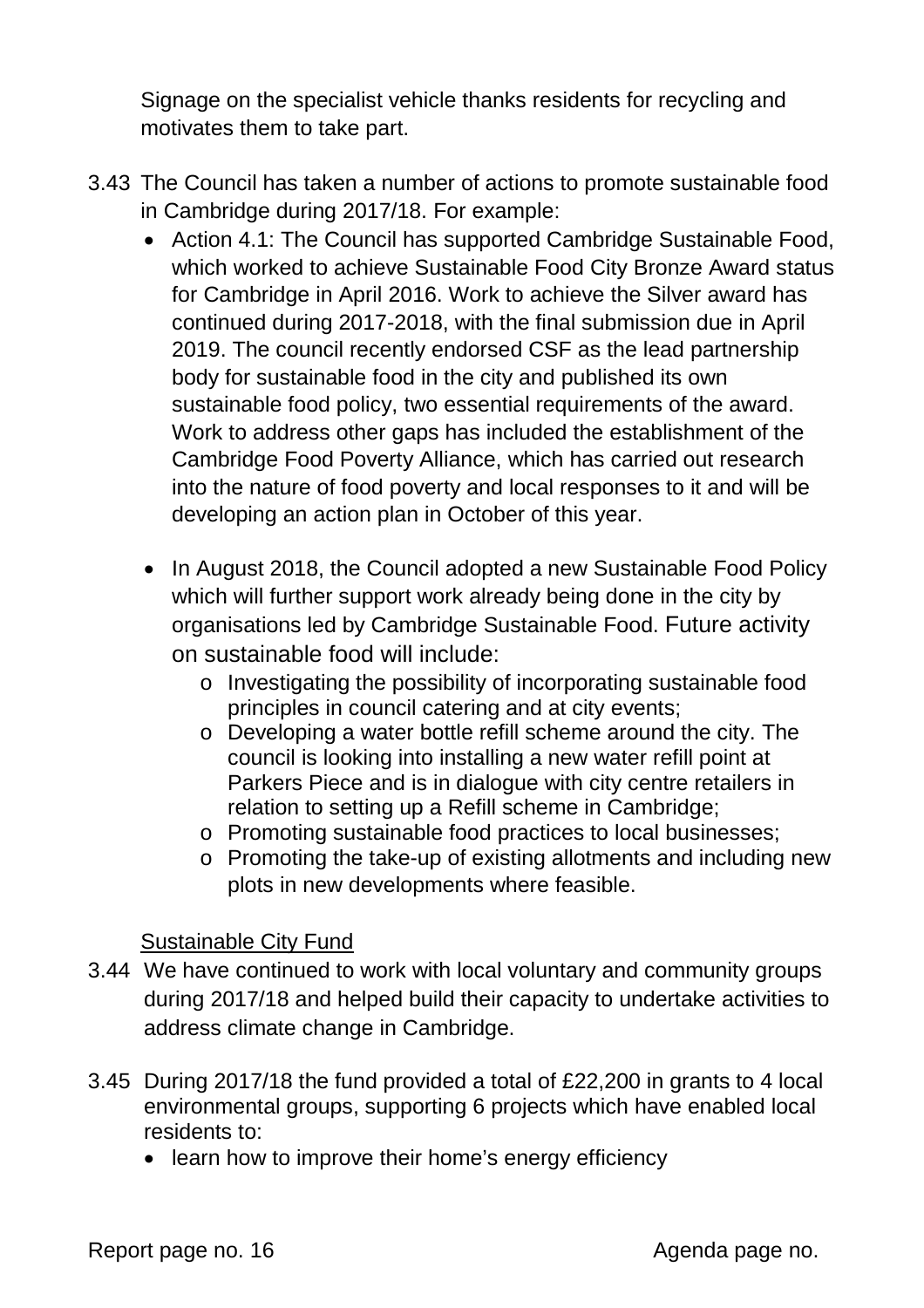- become aware of emissions from food production, processing, packaging, transport and waste,
- reduce food waste-related greenhouse gas emissions
- reduce the waste of manufactured goods
- learn how to repair and reuse household items

Small businesses were also helped to:

- monitor and reduce their food waste SMEs and encouraged to reduce it through an award scheme.
- understand how to reduce the use of single-use plastics and choose more sustainable packaging
- 3.46 One of the events delivered by groups in receipt of the Sustainable City Fund was the [World's Biggest Repair Café](http://circularcambridge.org/blog/the-worlds-biggest-repair-cafe/) at the Circular Festival in November 2017, delivered by Cambridge Carbon Footprint. There was a record-breaking x232 successful repairs of x375 items brought along to the event which involved x550 people including x46 repairers, 59 other volunteers, stallholders and speakers, and visitors to the event. A variety of items were repaired, from lightsabers, phones, and pottery garden fairies, to the more mundane such as bikes, clothing, and small household electricals, preventing items from being thrown away and replaced.

### **Progress in delivering the key actions under Objective 5:**

- 3.47 Objective 5 of the Climate Change Strategy, 'Supporting Council services, residents and businesses to adapt to the impacts of climate change' aims to improve the resilience of the Council and the city to extreme weather events and is being embedded through a number of projects:
	- Action 5.1: A green roof has been installed on the roof of the new community centre which has been built at Clay Farm. The roof will slow water run-off from the centre's roof, reducing the risk from flooding from extreme rainfall.
	- Action 5.7: Perennial meadows, which reduce the need for mowing and watering and increase biodiversity in the city's parks and open spaces have been increased. 1200 sq m of perennial turf meadow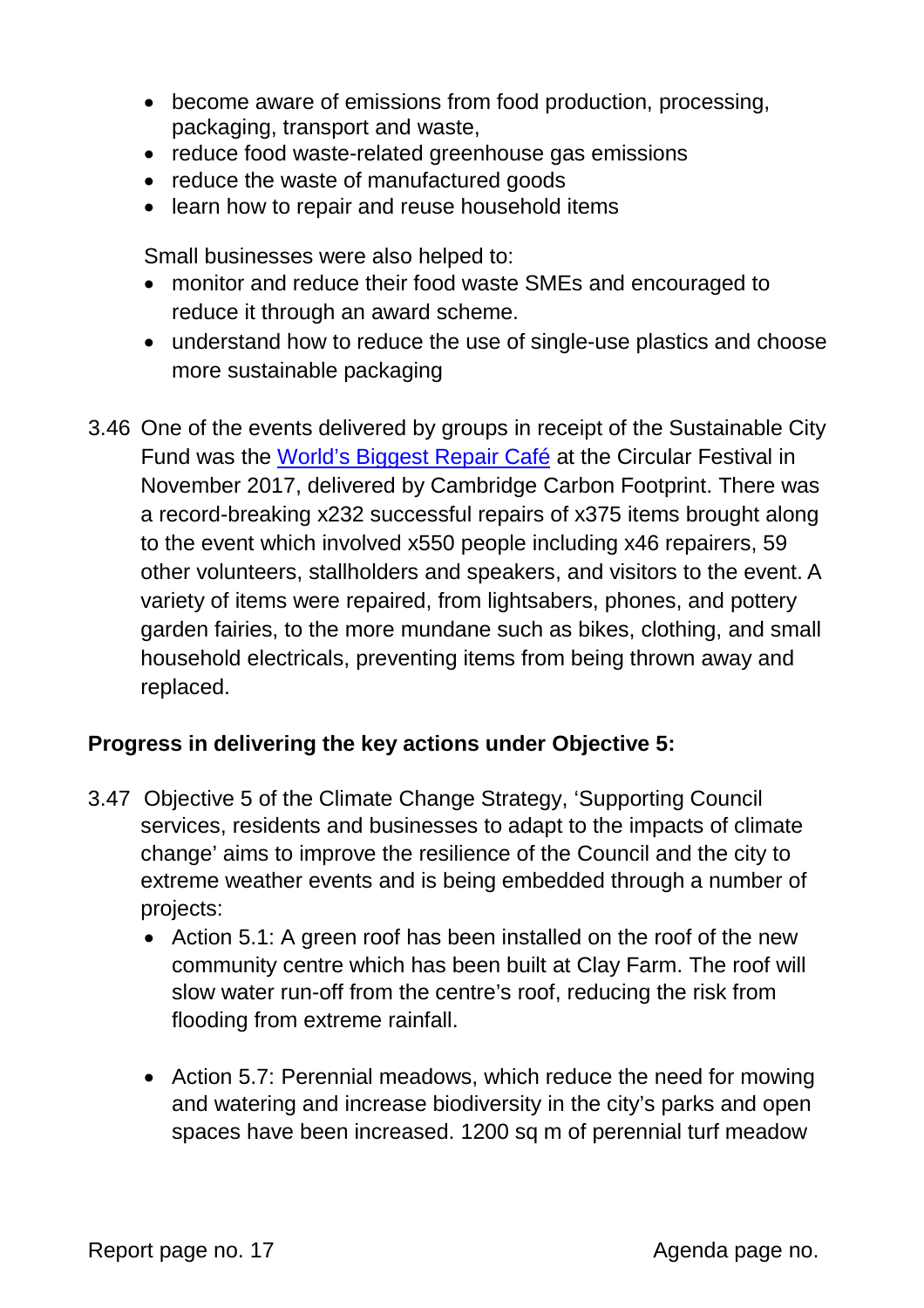has been laid at Cherry Hinton Hall and 4 additional perennial meadows are planned for autumn 2018.

## Adaptation Plan and additional adaptation actions

- 3.48 In order to deliver Action 5.10 in the Climate Change Strategy, the Council's officer Environmental Policy Group produced a Climate Change Adaptation Plan using the findings of the UK Climate Change Risk Assessment 2017. The document includes an evidence base of risks for Cambridge based on the information in the assessment, a summary of adaptation actions carried out to date and suggested future adaptation actions. The full plan can be viewed on the Council website: [www.cambridge.gov.uk/adapt-to-climate-change.](https://www.cambridge.gov.uk/adapt-to-climate-change)
- 3.49 Of the top six areas of inter-related climate change risks for the UK identified in the UK Climate Change Risk Assessment 2017, the council has the greatest influence on four of the risks:
	- Flooding and coastal change risks to communities, businesses and infrastructure.
	- Risks to health, well-being and productivity from high temperatures.
	- Risks of shortages in the public water supply, and for agriculture, energy generation and industry.
	- Risks to natural capital, including terrestrial, coastal, marine and freshwater ecosystems, soils and biodiversity.
- 3.50 Additional adaptation actions and performance measures have been identified in conjunction with council service areas which address the 4 risks identified above:

| Activity                                                                                                                                                                   | Service | Performance<br>measures/outcomes                                                                                                                                                            | Expected<br>completion<br>date |
|----------------------------------------------------------------------------------------------------------------------------------------------------------------------------|---------|---------------------------------------------------------------------------------------------------------------------------------------------------------------------------------------------|--------------------------------|
| Additional performance<br>measure/ outcome for Action<br>5.5 Providing advice for<br>residents on how to reduce<br>health risks during heat<br>waves and minimise risks of | Housing | Information and advice provided<br>to residents and tenants of<br>Sheltered Housing and city<br>residents supported via the<br>council's Visiting Support<br>Service on how to stay cool in | On-going to<br>March 2021      |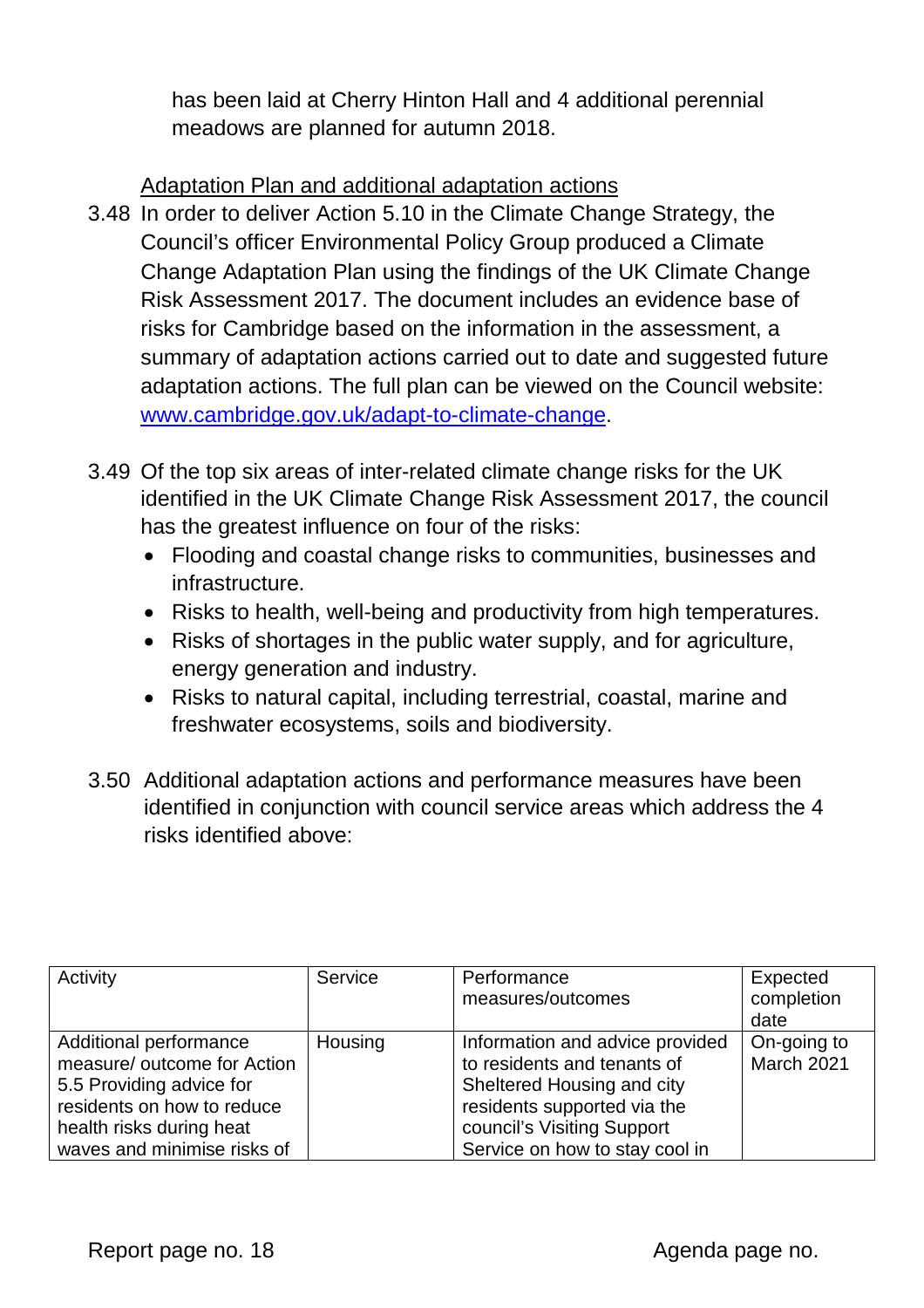| surface water flooding,<br>including via the Council's<br>website and the Cambridge<br>Matters residents' magazine.                                                                                                                                                                                                                                                                                                                                                                                     |                                  | hot weather, and stay warm in<br>cold weather. Information also<br>included in publications including<br>Open Door, the council's<br>resident's magazine.                                                                                                                                                                                                |                                  |
|---------------------------------------------------------------------------------------------------------------------------------------------------------------------------------------------------------------------------------------------------------------------------------------------------------------------------------------------------------------------------------------------------------------------------------------------------------------------------------------------------------|----------------------------------|----------------------------------------------------------------------------------------------------------------------------------------------------------------------------------------------------------------------------------------------------------------------------------------------------------------------------------------------------------|----------------------------------|
| 5.11 Ensuring that the city's<br>nature reserves and city<br>wildlife sites are being<br>managed favourably for<br>biodiversity. To assist<br>species adaption and<br>dispersal.                                                                                                                                                                                                                                                                                                                        | Environmental<br><b>Services</b> | Number of active management<br>plans in place for biodiversity at<br>designated nature conservation<br>sites.                                                                                                                                                                                                                                            | On-going to<br>March 2021        |
| 5.12 Enhancing the city's<br>parks and open spaces to<br>increase biodiversity. To<br>assist species adaptation<br>and dispersal.                                                                                                                                                                                                                                                                                                                                                                       | Environmental<br><b>Services</b> | Increase in meadow, wetland<br>and scrub areas in the city's<br>parks and opens spaces.                                                                                                                                                                                                                                                                  | On-going to<br><b>March 2021</b> |
| 5.13 The implementation of<br>an Environmental<br>Management System (EMS)<br>is in the Streets and Open<br>Space Operational Plan for<br>2018/19. An EMS will<br>address resource use by the<br>service, including water<br>consumption; the use of<br>potable water will be<br>reduced. This can be done<br>through the use of rainwater<br>harvesting, where possible,<br>for watering planting, and for<br>flushing toilets if appropriate<br>to install as part of future<br>refurbishments of WCs. | Environmental<br><b>Services</b> | Rainwater harvesting equipment<br>installed and utilised for watering<br>planting, and other functions,<br>reducing the use of potable<br>water.                                                                                                                                                                                                         | On-going to<br>March 2021        |
| 5.14 Ensuring that measures<br>to help adapt to climate<br>change are included, where<br>possible, in car park<br>refurbishments                                                                                                                                                                                                                                                                                                                                                                        | Commercial<br><b>Services</b>    | The following measures will be<br>carried out, included in<br>specifications and installed<br>where possible during<br>refurbishments of car parks:<br>drainage reviews to reduce<br>flooding, rainwater harvesting to<br>utilise rainwater and reduce use<br>of potable water, reduction in<br>heat from mechanical equipment<br>to reduce overheating. | On-going to<br><b>March 2021</b> |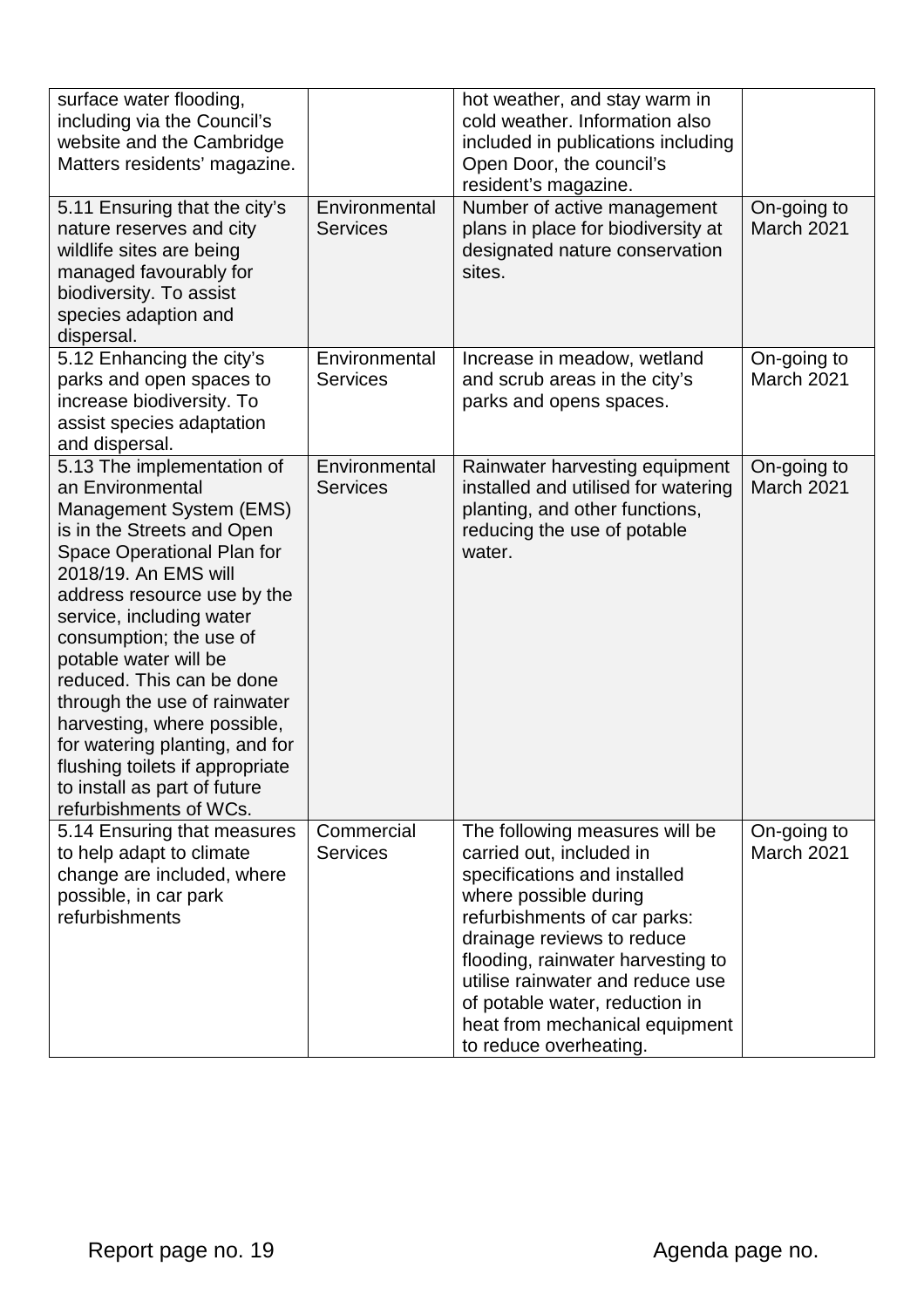| 5.15 Promotion of the use of<br>council pools/ paddling<br>pools/ splash pads in the<br>event of hosepipe bans in<br>conjunction with the local<br>water company, to<br>encourage residents to<br>utilise council facilities<br>instead of using water to fill<br>up garden paddling pools<br>etc. | Customer and<br>Community<br><b>Services</b> | Messages in conjunction with<br>the local water company<br>promoting use of<br>citywide paddling pools and<br>splash pads.<br>Use of council communication<br>channels and social media to<br>promote indoor and outdoor<br>swimming and paddling pools at<br>times of low rainfall/ and times<br>when hosepipe bans are<br>enforced. | On-going to<br><b>March 2021</b> |
|----------------------------------------------------------------------------------------------------------------------------------------------------------------------------------------------------------------------------------------------------------------------------------------------------|----------------------------------------------|---------------------------------------------------------------------------------------------------------------------------------------------------------------------------------------------------------------------------------------------------------------------------------------------------------------------------------------|----------------------------------|
| 5.16 Consideration given to<br>the impacts of extreme<br>weather in the management<br>of outdoor events                                                                                                                                                                                            | Customer and<br>Community<br><b>Services</b> | Inclusion of consideration of<br>impact of extreme weather on<br>outdoor events within<br>information and training<br>programme for community event<br>organisers, delivered through<br>the Festivals and Events Liaison<br>Group.                                                                                                    | On-going to<br><b>March 2021</b> |

#### City Leaders Climate Change Meeting

- 3.51 In July 2017, the city council convened the first meeting of the City Leaders Climate Change (CLCC) Group comprising businesses, other major employers, and voluntary and community sector organisations. The aim was to establish a collective and mutually supportive approach to reduce the city's carbon footprint and agree an inspiring goal which the whole city can identify with and participate in.
- 3.52 The focus of the first meeting was to share information on activity that is already taking place in the city, discuss opportunities that may exist to work closer together, and identify mitigation and adaptation activities that could be worked on in partnership to reduce the city's carbon footprint and address climate change.
- 3.53 In order to further develop collaborative activity between the various stakeholders in Cambridge, some of the suggested actions have been taken forward following the initial meeting, including a number of focused workshops and meetings in 2017/18.
- 3.54 In November 2018 Anglia Ruskin University's Global Sustainability Institute (GSI) and the City Council co-hosted a workshop focused on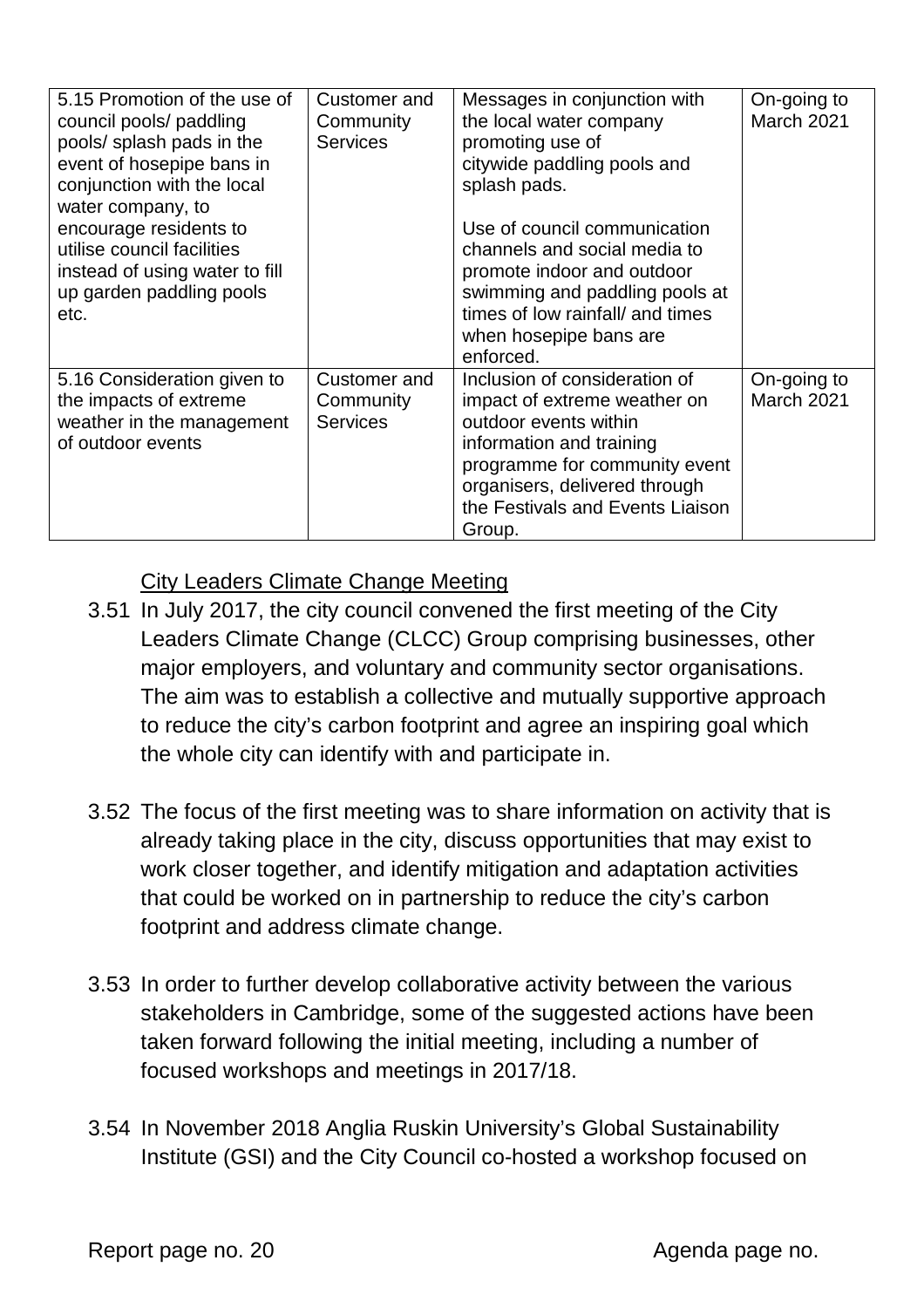the future of housing. Entitled 'Zero carbon Cambridge: achieving lowenergy housing via multi-stakeholder collaboration', the workshop was part of the [SHAPE ENERGY](http://www.shapeenergy.eu/) (Social Sciences and Humanities for Advancing Policy in European Energy) Platform. The workshop brought together invited stakeholders, including local councillors, architects, developers, and council officers with interests in energy, housing and planning.

- 3.55 A meeting on the Circular Economy was arranged by Addenbrooke's and hosted by the city council in March 2018. The aim of the meeting was to discuss the possibilities for working together on the circular economy. A facilitated round table discussion took place with a small number of local key players, including Addenbrooke's, Cambridge Cleantech, Anglia Ruskin University and NHS England.
- 3.56 A further meeting of the City Leaders Climate Change Group was hosted by the University of Cambridge in September 2018. The meeting focused on waste and how the businesses, organisations and community groups that are invited could further reduce their waste and work collaboratively to address this issue to mitigate climate change.

# **4. Implications**

### **(a) Financial Implications**

Funding for projects included in the Carbon Management Plan (which is the primary vehicle for delivering Objective 1 of the Strategy) will come from a number of different funding sources, including the Climate Change Fund and existing General Fund or Housing Revenue Account (HRA) budgets for delivering services.

The actions contained in the Climate Change Strategy will be funded through:

- Existing budgets for delivering key services, particularly for projects or actions that will deliver climate change benefits as part of wider planned developments or improvements to key services. These fall within the General Fund or the HRA depending on the services involved.
- Government and other external funding sources for climate change initiatives.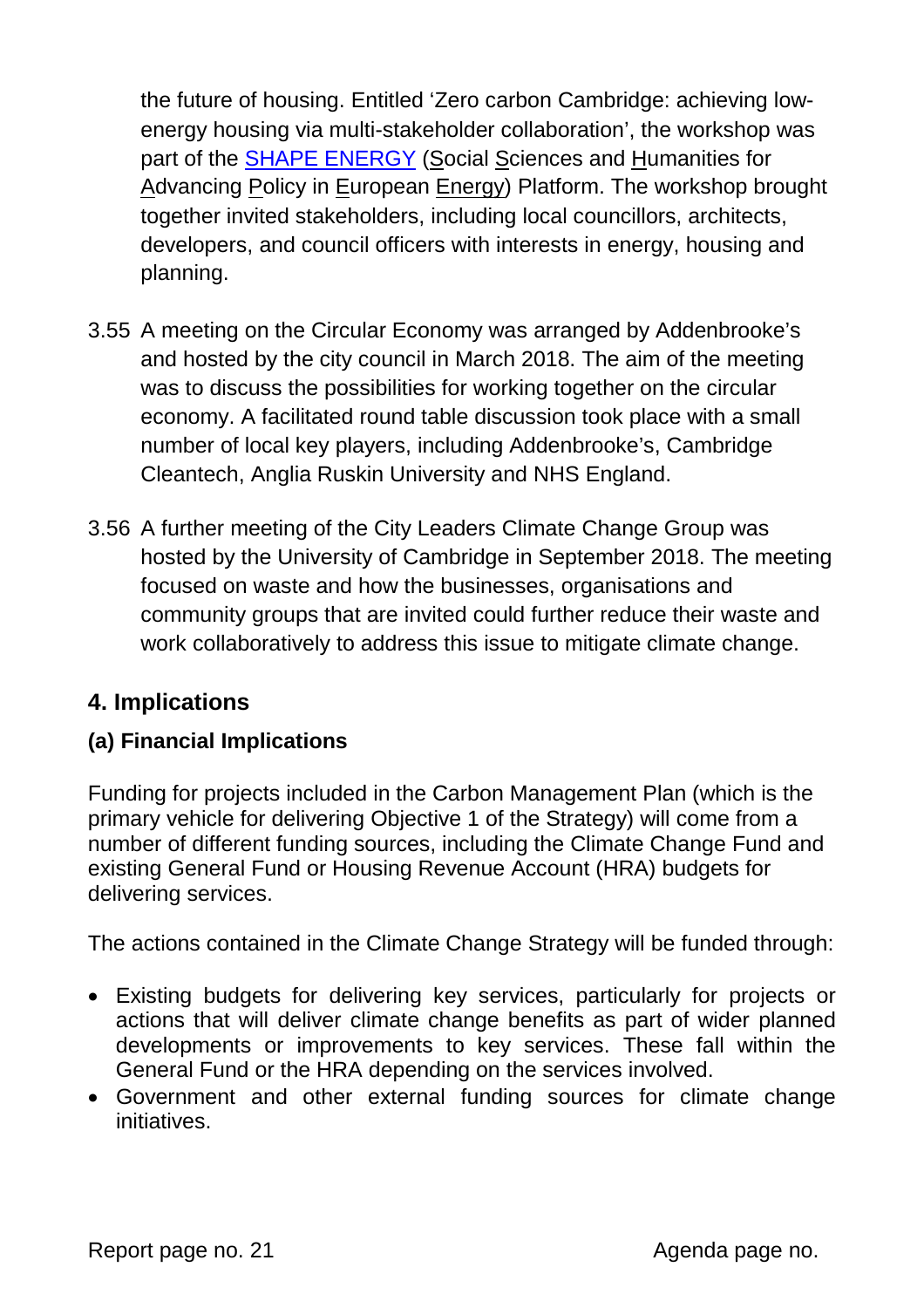# **(b) Staffing Implications**

Lead officers have been identified for projects in the Climate Change Strategy and Carbon Management Plan who have the capacity to deliver the projects within the stated timescales. The Climate Change Officer will manage and coordinate the overall delivery of the Carbon Management Plan, with support from the Environment Policy & Project Group, which is a corporate group that includes many of the lead officers.

## **(c) Equality and Poverty Implications**

An Equalities Impact Assessment (EqIA) of the aims and objectives was carried out when the Climate Change Strategy and the Carbon Management Plan were developed. This did not identify any specific negative impacts, but further Equality Impact Assessments may be undertaken for individual projects. For example, an EQIA was carried out for the developing the Local Plan.

### **(d) Environmental Implications**

The Climate Change Strategy and the Carbon Management Plan will have a high positive impact on the environment by setting out a planned approach to: reducing the Council's carbon emissions; setting high standards for residents, businesses and organisations to reduce their carbon emissions and manage climate risks; and working in partnership with, influencing and learning from other organisations to address the causes and effects of climate change.

### **(e) Procurement Implications**

The Climate Change Strategy includes one action relating to procurement, which focuses on improving the Council's contract management processes to ensure that contractors deliver the sustainability requirements of contracts.

Projects identified in the Carbon Management Plan for the Council's office buildings and sheltered and temporary housing have been commissioned by the Estates and Facilities service and delivered by the Council's planned maintenance contractor, TSG or via new arrangements with Bouygues Group PLC.

In the latter case, the Council signed an access agreement to allow it to make use of the RE-FIT framework specifically designed for energy performance contracting. This allowed us to access Bouygues Group PLC as a contractor to identify and deliver energy efficiency projects. The principle benefit of this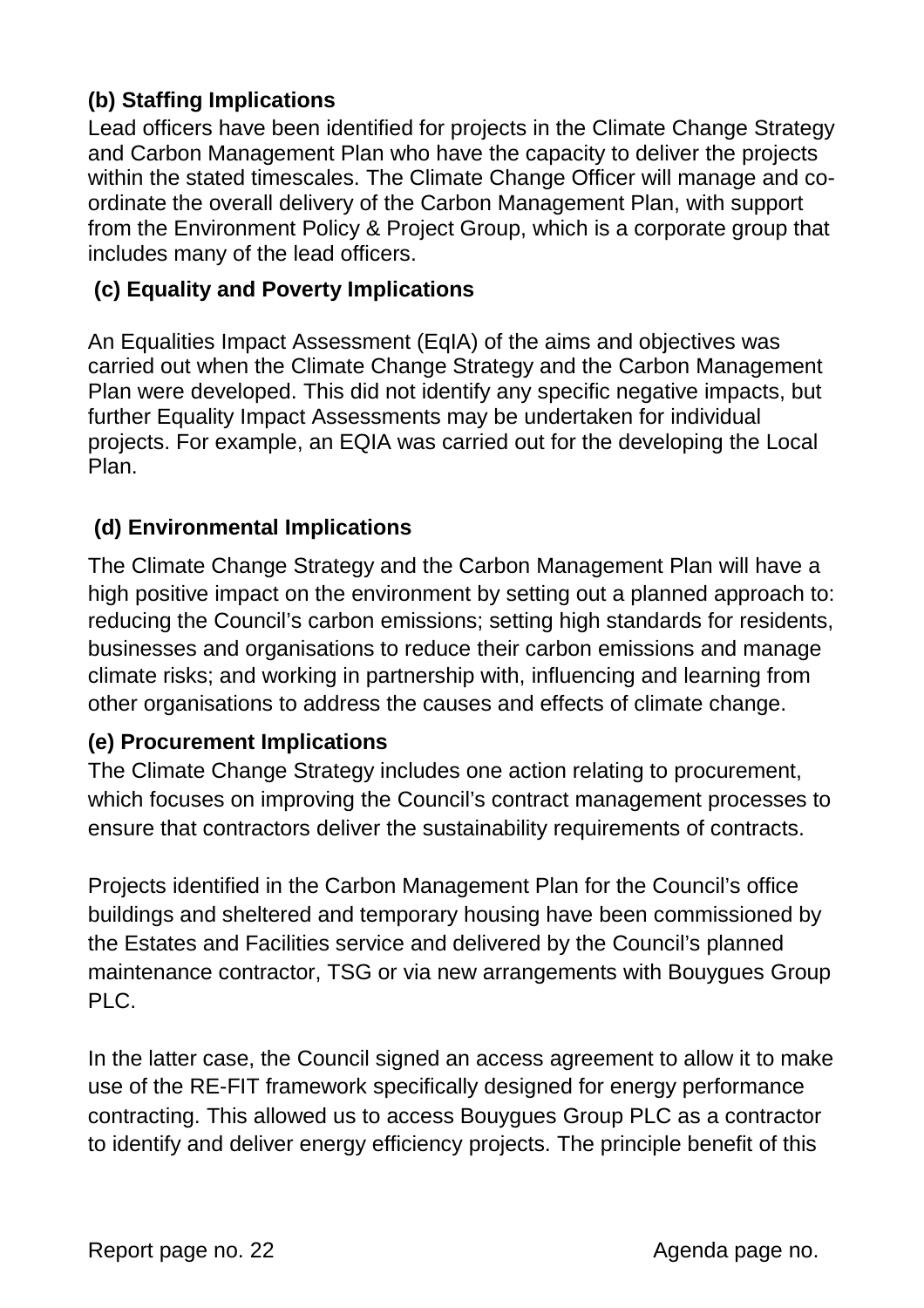arrangement is that Bouygues have guaranteed the energy savings predicted for projects that they deliver for the Council (subject to the new equipment being managed within defined limits).

Bouygues have implemented two major projects included in the Carbon Management Plan (LED lighting installations at the Grand Arcade Car Park and Grafton East Car Park) under RE:FIT framework and are implementing a package of energy efficiency and renewable energy measures at the Guildhall during 2018/19.

# **(f) Community Safety Implications**

The Climate Change Strategy and Carbon Management Plan have minimal impact on Community Safety.

# **5. Consultation and communication considerations**

Public consultation was carried out on a draft version of the Climate Change Strategy for 13 weeks, starting on 14 October 2015 and finishing on 12 January 2016. The views expressed by respondents to the consultation were taken into consideration in developing the final strategy and were presented to the Executive Councillor and members of the Environment Scrutiny Committee before the Strategy was approved.

# **6. Background papers**

Background papers used in the preparation of this report:

(a) Cambridge City Council Climate Change Strategy 2016-21

(b) Cambridge City Council Carbon Management Plan 2016-21

Both documents can be viewed on the Council's website at: [www.cambridge.gov.uk/our-work-towards-a-sustainable-cambridge](http://www.cambridge.gov.uk/our-work-towards-a-sustainable-cambridge)

# **7. Appendices**

(a) Climate Change Strategy actions delivered in 2017/18

- (b) Environmental Policy Statement
- (c) Details of Carbon Management Plan projects implemented in 2017/18

(d) Details of Carbon Management Plan projects installed/ to be implemented in 2018/19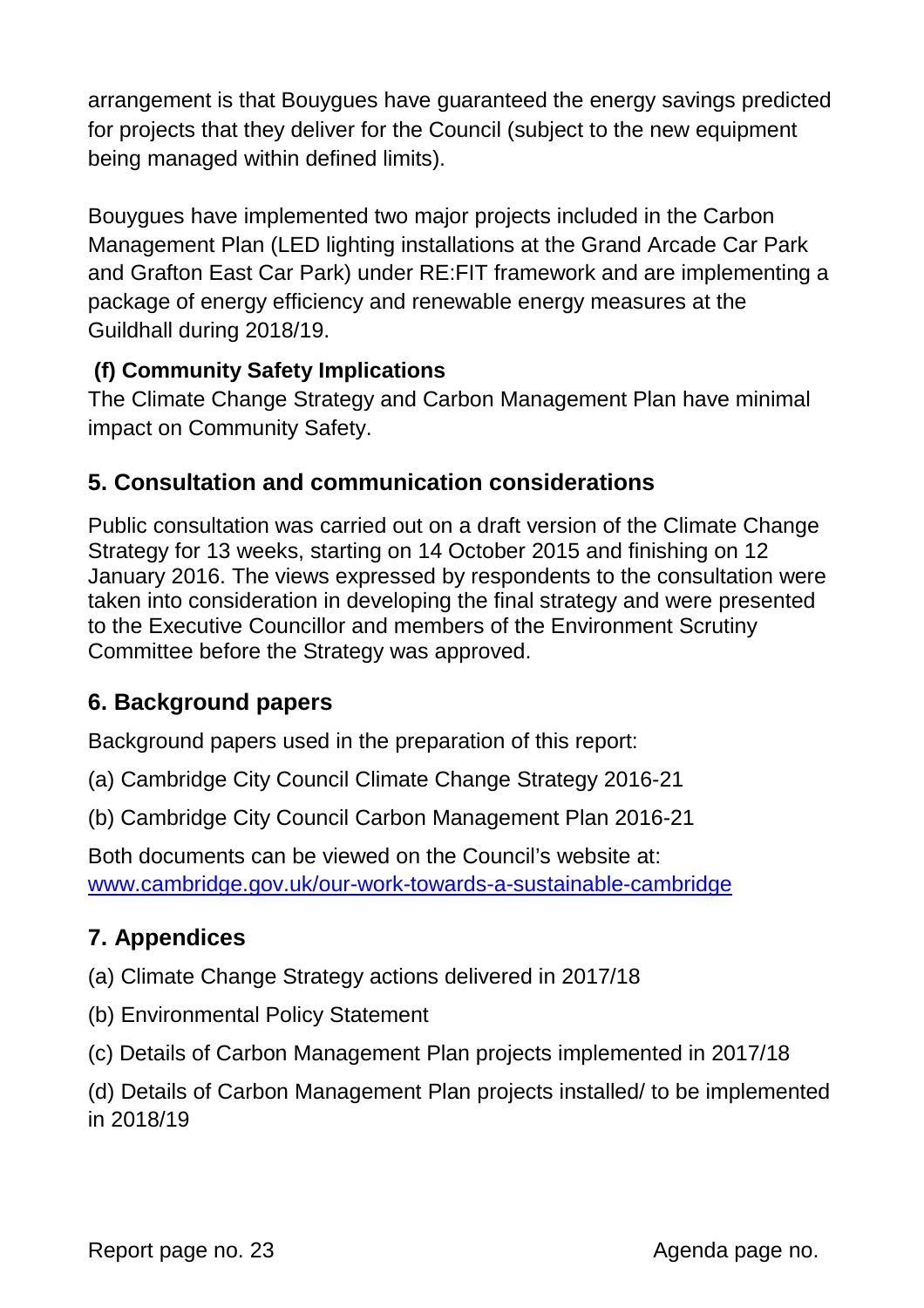(e) Details of the Carbon Management Plan projects proposed for investigation and potential implementation during 2018/19

(f) Climate Change Fund expenditure up to August 2018

# **8. Inspection of papers**

To inspect the background papers or if you have a query on the report please contact Janet Fogg, Climate Change Officer Strategy, tel: 01223 457176, email: [janet.fogg@cambridge.gov.uk.](mailto:janet.fogg@cambridge.gov.uk)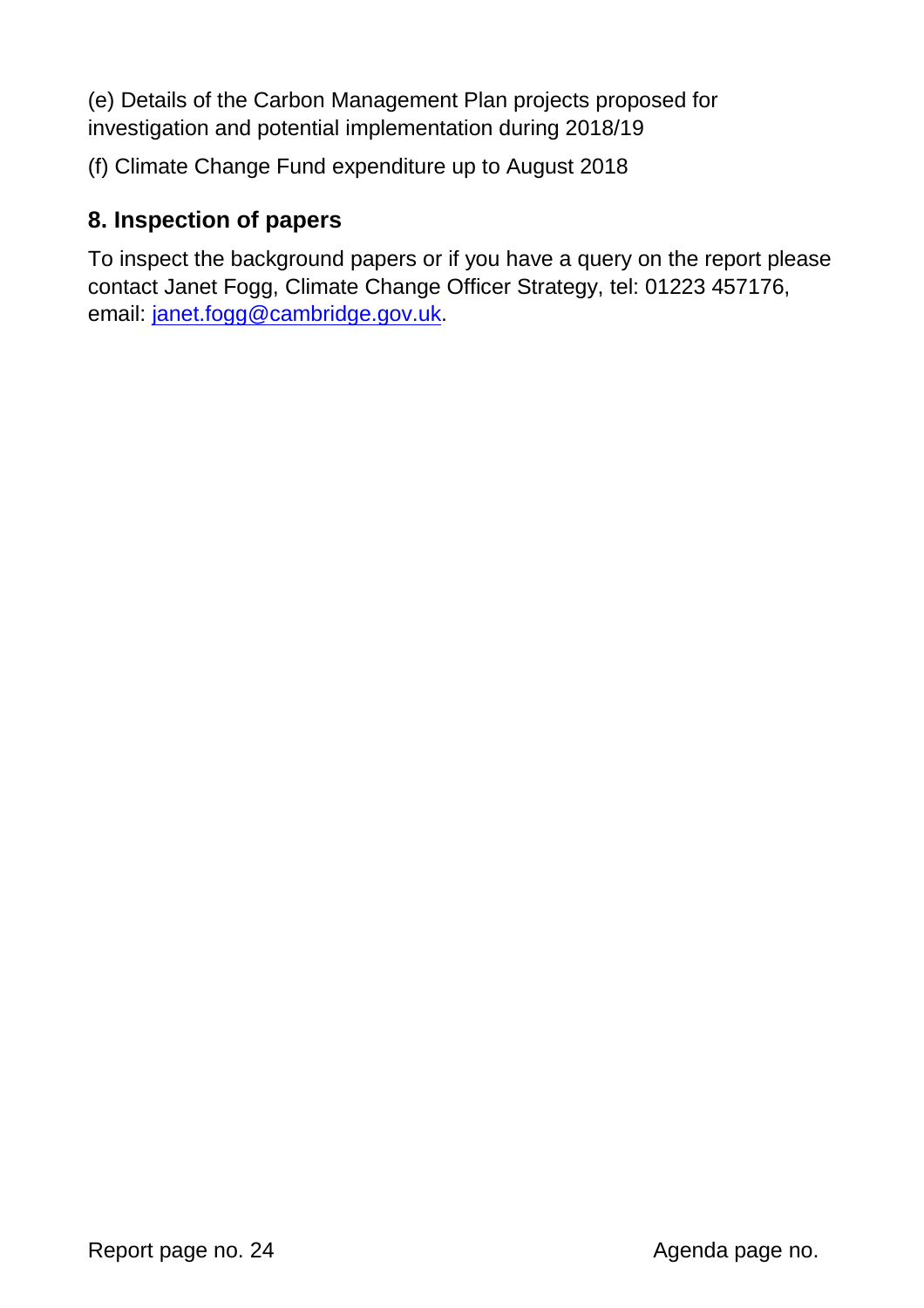|                                                                                                                                                                                                                                                |                                  |                                                                                                                                                                                |                                                                                                                                                                                                                                                                                                                                                                                                                                                                                                                                                                                                                                                                           | Appendix (a): Climate Change Strategy actions delivered in 2017/18 |  |  |  |
|------------------------------------------------------------------------------------------------------------------------------------------------------------------------------------------------------------------------------------------------|----------------------------------|--------------------------------------------------------------------------------------------------------------------------------------------------------------------------------|---------------------------------------------------------------------------------------------------------------------------------------------------------------------------------------------------------------------------------------------------------------------------------------------------------------------------------------------------------------------------------------------------------------------------------------------------------------------------------------------------------------------------------------------------------------------------------------------------------------------------------------------------------------------------|--------------------------------------------------------------------|--|--|--|
| Actions to deliver Objective 1 - Reducing emissions from the City Council estate and operations                                                                                                                                                |                                  |                                                                                                                                                                                |                                                                                                                                                                                                                                                                                                                                                                                                                                                                                                                                                                                                                                                                           |                                                                    |  |  |  |
| <b>Activity</b>                                                                                                                                                                                                                                | <b>Service</b>                   | Performance<br>measures/outcomes                                                                                                                                               | <b>Progress</b>                                                                                                                                                                                                                                                                                                                                                                                                                                                                                                                                                                                                                                                           | <b>Expected</b><br>completion<br>date                              |  |  |  |
| 1.1 Delivering new Carbon<br>Management Plan for 2016-2021, which<br>sets out 22 new projects to reduce<br>energy and fuel consumption and<br>carbon emissions from the City<br>Council's estate and operations.                               | Corporate<br>Strategy            | Target of a 15% reduction<br>in Greenhouse Gas<br>emissions from the<br>Council's estate and<br>operations by 2021,<br>measured against the<br>2014/15 emissions baseline      | The Council's total gross greenhouse gas emissions for the<br>financial year 1st April 2017 to 31st March 2018 was 6,564<br>tonnes of carbon dioxide equivalent (tCO2e). This is a<br>reduction in emissions of 1,477 tCO2e from the 2014/15<br>baseline when the emissions total was 8,041 tCO2e. Our<br>emissions have therefore reduced a further 9.3% in<br>2017/18 from 2016/17 (emissions total was 7,234) and<br>overall have reduced by 18.4% from the 2014/15 baseline.                                                                                                                                                                                          | March 2021                                                         |  |  |  |
|                                                                                                                                                                                                                                                | Estates and<br><b>Facilities</b> | Aspiration for a 20%<br>reduction in Greenhouse<br>Gas emissions from the<br>Council's estate and<br>operations by 2021,<br>measured against the<br>2014/15 emissions baseline | Through the delivery of the projects details in the Council's<br>Carbon Management Plan 2016-21 and the identification<br>and installation of additional carbon reduction projects, the<br>Council will build on the 10% reduction in carbon emissions<br>in 2016/17 and work towards the aspiration for a 20%<br>reduction in Greenhouse Gas emissions by 2020/21.<br>Air conditioning systems at the council's main office sites<br>will be inspected in 2018/19 to ensure that these energy<br>intensive plant are running as efficiently as possible<br>(required under the Energy Performance in Buildings<br>Directive to be inspected every 5 years - CIBSE TM44). |                                                                    |  |  |  |
| 1.2 Ensuring that the City Council's<br>Office Accommodation Strategy takes<br>into consideration opportunities to<br>reduce emissions from City Council                                                                                       | Property<br>Services             | Hobson House and Mill<br>Road Depot vacated, and<br>staff relocated to retained<br>premises, new operational                                                                   | The refurbishment and construction projects are completed<br>and all staff moved to their new locations. Mill Road Depot<br>and Hobson House have now been fully vacated. Snagging<br>and some minor issues are to be resolved in the new                                                                                                                                                                                                                                                                                                                                                                                                                                 | <b>June 2018</b>                                                   |  |  |  |
| office buildings. The Strategy will set out<br>plans for consolidating and improving<br>the Council's office accommodation in<br>response to changing service needs<br>and arrangements.                                                       | Corporate<br>Strategy            | premises, or the premises<br>of our partner organisations                                                                                                                      | locations but these are in hand.                                                                                                                                                                                                                                                                                                                                                                                                                                                                                                                                                                                                                                          |                                                                    |  |  |  |
| 1.3 Taking opportunities to improve the<br>energy efficiency of commercial<br>properties owned by the Council as they<br>arise, and ensuring that where the<br>Council invests in new properties, these<br>have high energy efficiency ratings | Property<br><b>Services</b>      | All commercial properties<br>acquired by the Council to<br>have an EPC rating of C or<br>higher                                                                                | Property Services is drafting an Energy Performance<br>Strategy which will outline how the Council will address the<br>introduction of the Minimum Energy Efficiency Standards<br>(MEES) Regulations, requiring let commercial properties to<br>comply with minimum energy performance ratings. The<br>report includes an action plan detailing how we will address<br>the requirements to ensure compliance across the portfolio.                                                                                                                                                                                                                                        | On-going<br>from March<br>2016                                     |  |  |  |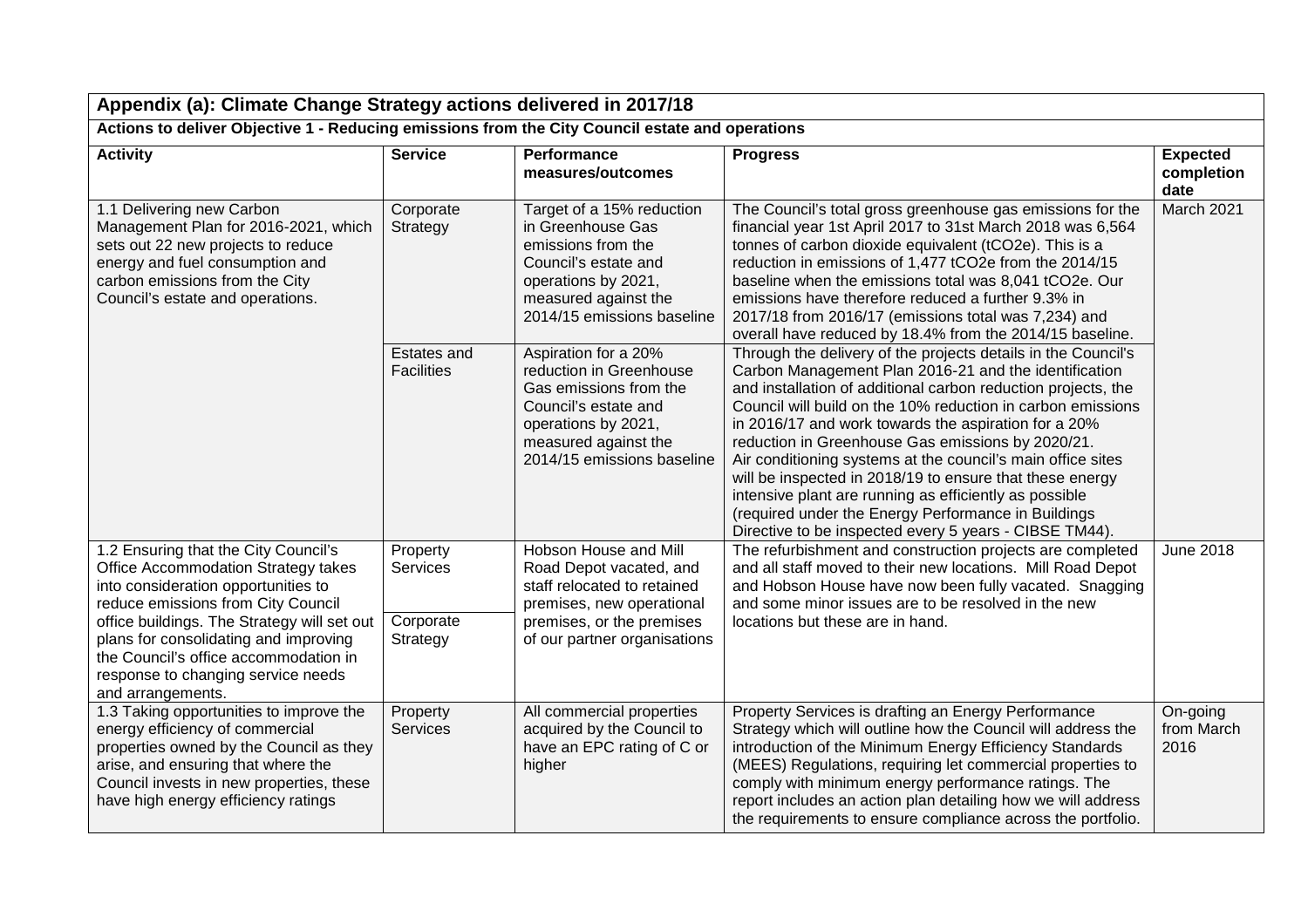|                                                                                                                                                                                                                                                                                    |                                      |                                                                                                                                      | Several energy efficiency improvements have been made<br>to Council properties since September 2017. For new<br>property acquisitions, the Council acquired 2 new<br>commercial properties during 16/17, both with good Energy<br>Performance Ratings of C or higher. There were 3 further<br>commercial properties acquired in July 2017, 2 with EPC<br>ratings of C and 1 with a D rating. During the remainder of<br>17/18 there have been 5 further commercial property<br>investment acquisitions, of which 4 have EPC ratings of C.<br>The property purchases with an EPC below C were<br>strategic acquisitions. |                           |
|------------------------------------------------------------------------------------------------------------------------------------------------------------------------------------------------------------------------------------------------------------------------------------|--------------------------------------|--------------------------------------------------------------------------------------------------------------------------------------|-------------------------------------------------------------------------------------------------------------------------------------------------------------------------------------------------------------------------------------------------------------------------------------------------------------------------------------------------------------------------------------------------------------------------------------------------------------------------------------------------------------------------------------------------------------------------------------------------------------------------|---------------------------|
| 1.4 Exploring the potential for<br>introducing Environmental Management<br>Systems in key services and sites (e.g.<br><b>Streets and Open Spaces)</b>                                                                                                                              | Environmental<br>Services            | Business benefit of<br>Environmental<br><b>Management Systems</b><br>assessed as part of wider<br>work on business<br>transformation | Completed                                                                                                                                                                                                                                                                                                                                                                                                                                                                                                                                                                                                               | Completed -<br>March 2017 |
|                                                                                                                                                                                                                                                                                    |                                      | <b>EMS introduced in Streets</b><br>and Open Spaces service,<br>subject to availability of<br>external advice                        | The implementation of an Environmental Management<br>System (EMS) is in the Streets and Open Space<br>Operational Plan for 2018/19 and will address resource use<br>by the service.                                                                                                                                                                                                                                                                                                                                                                                                                                     | March 2019                |
| 1.5 Implementing the Council's<br>Employee Travel Plan, including<br>promoting and incentivising alternative<br>methods of transport for Council<br>business, e.g. through provision of pool<br>bikes, cycle mileage allowance, travel<br>warrants for train travel, and access to | Finance                              | 18 pool bikes provided                                                                                                               | There are currently x18 pool bikes available for staff to<br>borrow, across the council (x6 at the Guildhall, x6 at<br>Mandela House, x4 at Mill Road, x1 at the Meadows Centre<br>and x1 new bike at City Homes Office). Also, x2 electric<br>bikes have been purchased and have been in operation in<br>2018/19, for the use of Depot staff, following the move from<br>Mill Road to the new site at 130 Cowley Road.                                                                                                                                                                                                 | On-going to<br>2021       |
| car club vehicles                                                                                                                                                                                                                                                                  |                                      | 4,619 business miles<br>travelled by bicycle per<br>annum                                                                            | The cycle miles claimed through business mileage in<br>2017/18 by CCC employees was 3,807 miles                                                                                                                                                                                                                                                                                                                                                                                                                                                                                                                         |                           |
|                                                                                                                                                                                                                                                                                    |                                      | 626 travel warrants issued<br>for train travel per annum                                                                             | x43 travel warrants issued<br>x466 transactions for train tickets through Trainline                                                                                                                                                                                                                                                                                                                                                                                                                                                                                                                                     |                           |
|                                                                                                                                                                                                                                                                                    |                                      | 45 members of staff are<br>signed up for lift share<br>scheme                                                                        | Due to a low take-up, the council ended its membership<br>with the scheme in 17/18.                                                                                                                                                                                                                                                                                                                                                                                                                                                                                                                                     |                           |
| 1.6 Reviewing the quick procurement<br>guide for staff on sustainable<br>procurement, and auditing a sample of<br>contracts to check that they comply with<br>the Council's Environmental                                                                                          | Corporate<br>Strategy<br>Procurement | New quick procurement<br>guide on sustainable<br>procurement produced                                                                | All procurement guidance is currently under review and<br>revision. Under the Public services (Social Value) Act 2012,<br>environmental factors will be included in the council's<br>Invitation to Tender documents to ensure that all<br>procurements consider the economic, social and                                                                                                                                                                                                                                                                                                                                | On-going to<br>2021       |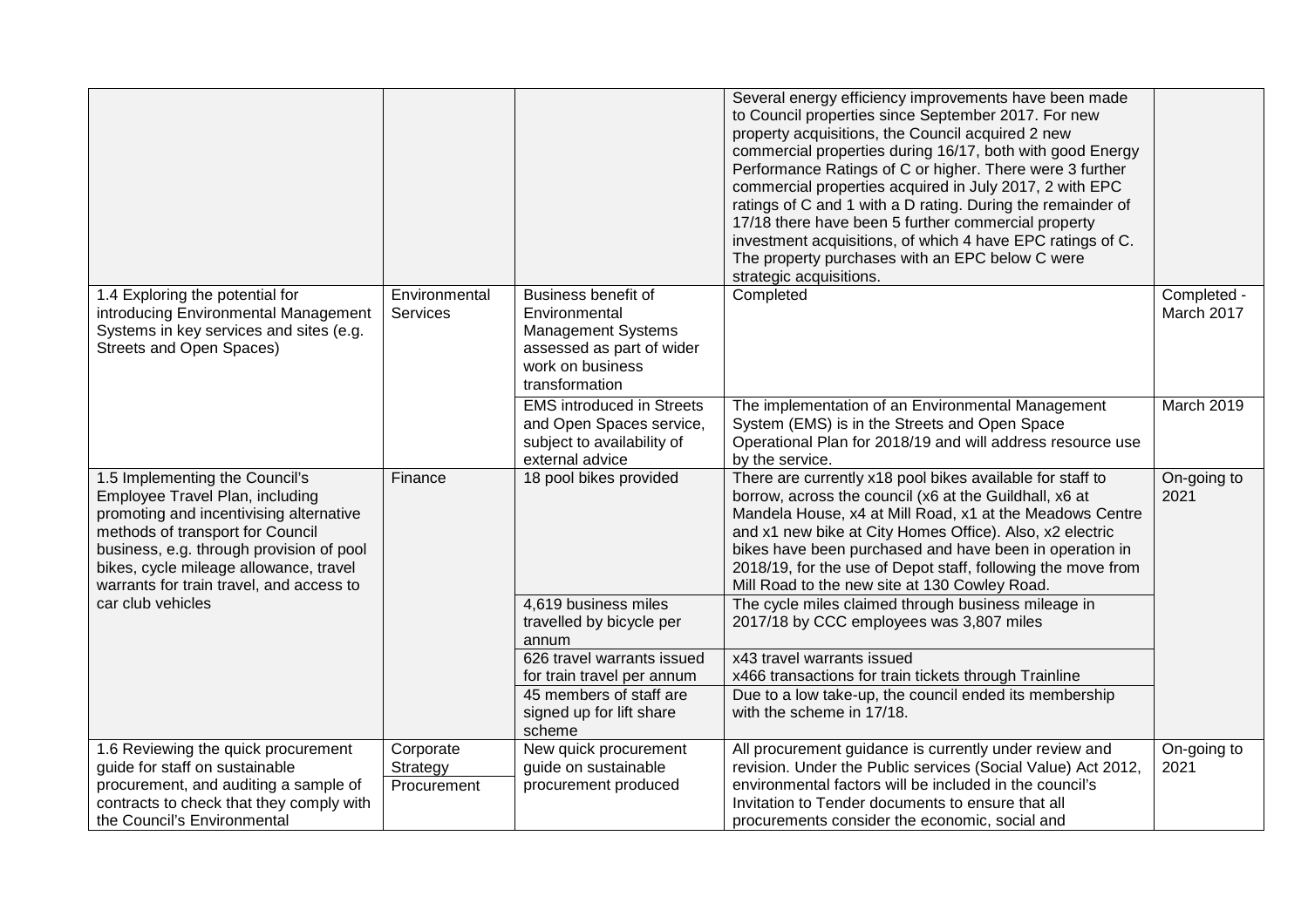| <b>Procurement Policies</b>                                                                                                                                                                                                                                              |                                                    |                                                                                                                                                                                                                                                     | environmental wellbeing of the city and the surrounding<br>area. A new version of the Sustainable Procurement Guide<br>has been drafted.                                                                                                                                                                                                                                                                                                                                                     |                                 |
|--------------------------------------------------------------------------------------------------------------------------------------------------------------------------------------------------------------------------------------------------------------------------|----------------------------------------------------|-----------------------------------------------------------------------------------------------------------------------------------------------------------------------------------------------------------------------------------------------------|----------------------------------------------------------------------------------------------------------------------------------------------------------------------------------------------------------------------------------------------------------------------------------------------------------------------------------------------------------------------------------------------------------------------------------------------------------------------------------------------|---------------------------------|
|                                                                                                                                                                                                                                                                          | <b>Internal Audit</b>                              | Audit of sample of contracts<br>completed and actions<br>identified and implemented<br>by services                                                                                                                                                  | This work will take place 6 months after the Sustainable<br>Procurement Guidance has been implemented.                                                                                                                                                                                                                                                                                                                                                                                       | March 2021                      |
| 1.7 Working with partners such as the<br>University of Cambridge to develop<br>partnership projects to reduce<br>greenhouse gas emissions from our<br>estates, such as exploring the potential<br>for District Heating Schemes                                           | <b>Head of Estates</b><br>& Facilities<br>Planning | Business case explored for<br>developing a district<br>heating scheme linking the<br>University of Cambridge's<br>New Museum site, the Corn<br>Exchange and the Guildhall<br>as part of Phase 3 of the<br><b>New Museums Site</b><br>redevelopment. | It was decided that it would not be economically viable for<br>the Guildhall to be connected to the university's Combined<br>Heat and Power System (CHP).                                                                                                                                                                                                                                                                                                                                    | Completed -<br><b>June 2017</b> |
|                                                                                                                                                                                                                                                                          |                                                    | Reduction in energy<br>consumption and carbon<br>emissions in the Guildhall<br>due to heat provided by<br>district heating scheme,<br>subject to viable business<br>case and implementation of<br>the scheme                                        | Reduction in energy consumption in the Guildhall will result<br>from installation of CHP system being installed as part of<br>the Guildhall Energy Efficiency Works. CHP uses gas to<br>generate electricity which will be used on site. The building<br>will use most of the electricity produced by the system,<br>reducing electricity consumption and will benefit from the<br>waste heat generated as a result of the electricity<br>generation process, reducing requirements for gas. | October<br>2018                 |
| 1.8 Working with partner Councils in<br>shared service arrangements and new<br>delivery bodies (e.g. Cambridge Live,<br>the Tourism Destination Management<br>Organisation) to ensure climate change<br>and environmental sustainability<br>considerations are addressed | Director of<br><b>Business</b><br>Transformation   | Climate change and<br>environmental sustainability<br>considerations are<br>addressed in shared<br>service arrangements and<br>new delivery bodies                                                                                                  | 3C's ICT have been rationalising the server infrastructure to<br>support HDC, CCC and SCDC. 3C's ICT are replacing the<br>desktop hardware across the CCC fleet in 2018/19<br>replacing many ageing PC's with laptops to support smarter<br>ways of working. A new cloud based Financial<br>Management system has been implemented across CCC,<br>HDC and SCDC and this will complement the rationalisation<br>of server infrastructure with the retirement of physical<br>servers.          | On-going to<br>March 2021       |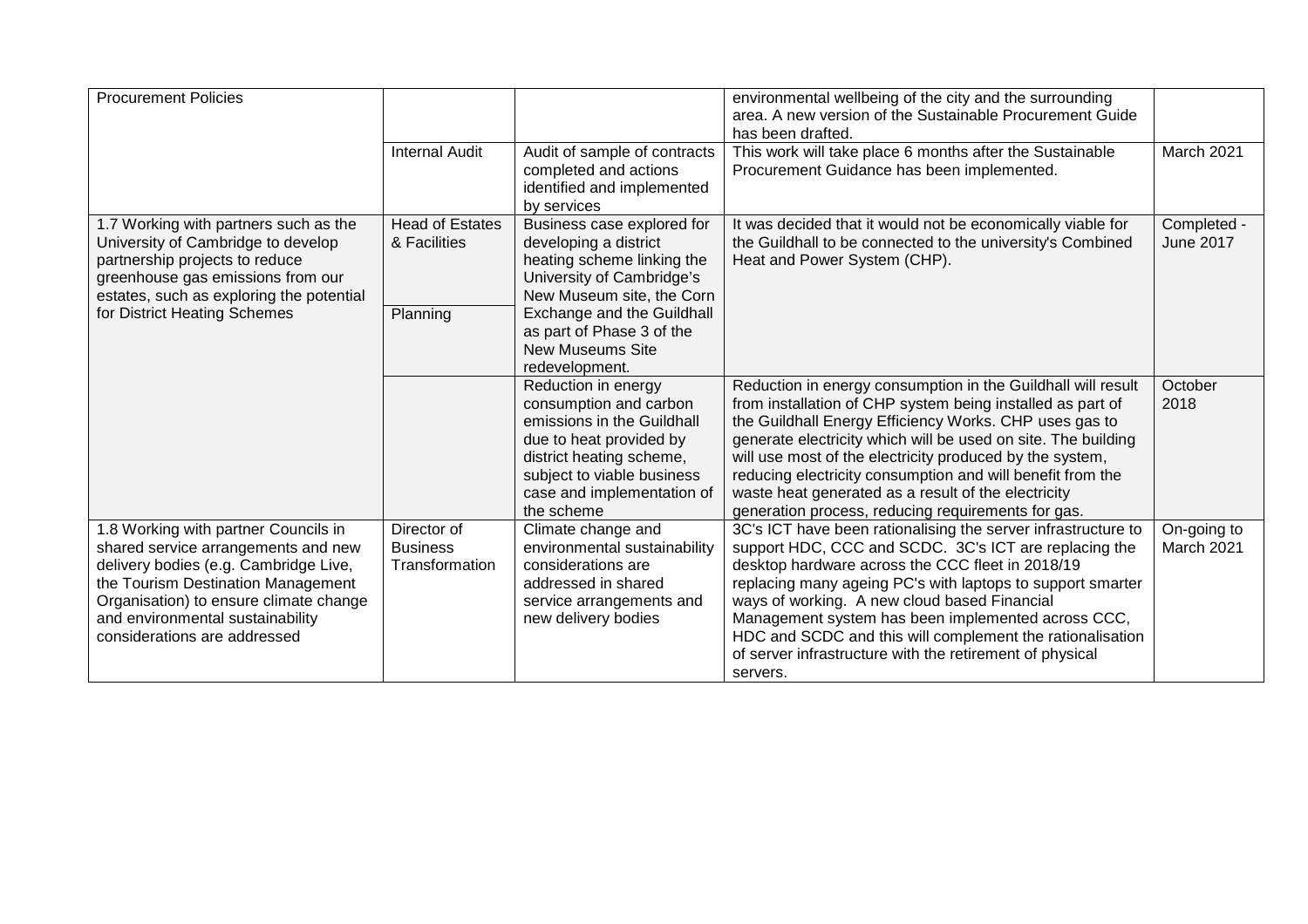| <b>Activity</b>                                                                                                                                            | <b>Service</b>                                                                                                                                  | Performance<br>measures/outcomes                                                                                                                                                                                                                                                                                                                                                                                                                                                                                                                                       | <b>Progress</b>                                                                                                                                                                                                                                                                                                                                                                                                                                                                                                  | <b>Expected</b><br>completion<br>date |
|------------------------------------------------------------------------------------------------------------------------------------------------------------|-------------------------------------------------------------------------------------------------------------------------------------------------|------------------------------------------------------------------------------------------------------------------------------------------------------------------------------------------------------------------------------------------------------------------------------------------------------------------------------------------------------------------------------------------------------------------------------------------------------------------------------------------------------------------------------------------------------------------------|------------------------------------------------------------------------------------------------------------------------------------------------------------------------------------------------------------------------------------------------------------------------------------------------------------------------------------------------------------------------------------------------------------------------------------------------------------------------------------------------------------------|---------------------------------------|
| 2.1 Supporting residents to improve the<br>energy efficiency of their property<br>through the Action on Energy scheme.                                     | Environmental<br><b>Services</b>                                                                                                                | Number of completed<br>installs of domestic energy<br>efficiency measures<br>facilitated through Action on<br>Energy                                                                                                                                                                                                                                                                                                                                                                                                                                                   | Due to the closure of Green Deal Communities, changes<br>in national policy, and a lack of alternative funding<br>opportunities work for 2017/18 has not gone through<br>Action on Energy. However there still remain opportunities<br>that a Countywide group can maximise for the benefit of<br>Cambridge. In the last year we have tried to develop these<br>opportunities and should be in the position to benefit from<br>the Energy Company Obligation (ECO) LA Flexibility<br>scheme and Warm Homes Fund. | On-going to<br>March 2021             |
| 2.2 Progressively improving the energy<br>efficiency of harder-to-treat City Council<br>homes, with the aim of bringing them up<br>to at least a C-rating. | Number of hard-to-treat<br>Estates and<br><b>City Council properties</b><br>Facilities<br>where energy efficiency<br>ratings have been improved | Data base being maintained. EPCs used to identify loft<br>insulation required. Programme of loft insulation which<br>has targeted those without 200mm. Commissioned a<br>programme of EWI for properties that were currently rated<br>D. Putting Gas Central Heating into supported housing -<br>properties with storage heaters - bidding for funding for<br>1st time gas installs to install gas heating for vulnerable<br>residents. Stock condition survey will be added to<br>database information to be imported into the council's<br>stock condition database. | On-going to<br>2021                                                                                                                                                                                                                                                                                                                                                                                                                                                                                              |                                       |
|                                                                                                                                                            |                                                                                                                                                 | Number of City Council<br>properties with an energy<br>efficiency rating of C or<br>above                                                                                                                                                                                                                                                                                                                                                                                                                                                                              | As recorded in the council's EPC database, 1,806<br>properties have an energy efficiency rating of C or above<br>(in 16/17 there were 1,651). The database has also been<br>used to create the current loft insulation programme as<br>well as influencing void works to properties following the<br>EPC ratings given. The current average EPC score across<br>all properties is 70.72 (a C rating). This is rating is higher<br>than the average for domestic properties which is 60 (a D<br>rating).          |                                       |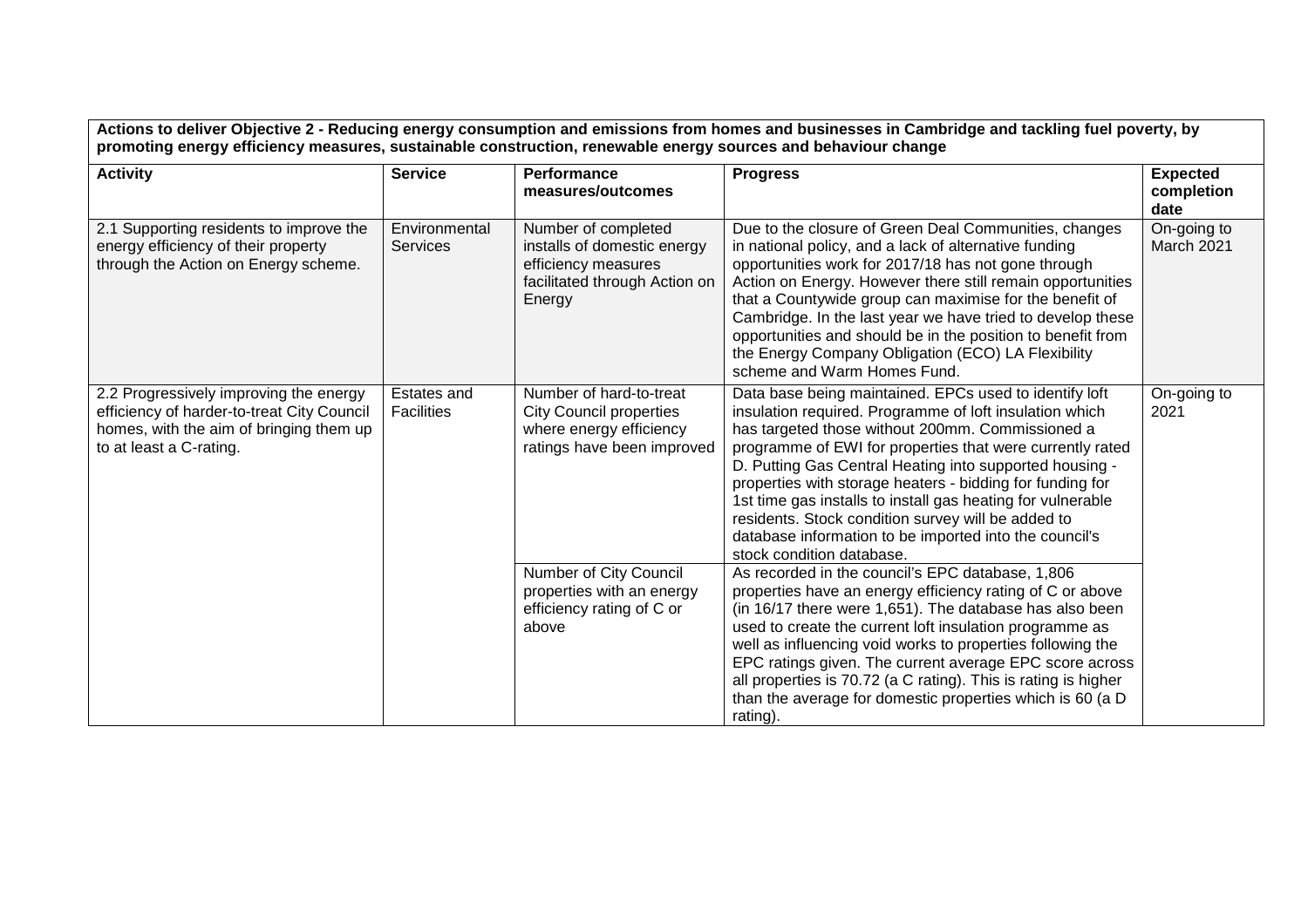| 2.3 Implementing the City Council's<br>Fuel and Water Poverty Action Plan<br>(linked to the Anti-Poverty Strategy),<br>including:<br>Piloting water meters in a selection<br>of 1 or 2 bedroom council-owned<br>properties         | Environmental<br><b>Services</b> | Number of residents in low<br>income target areas taking<br>up either energy or water<br>saving measures                                                                    | We continue to provide one to one support through the<br>Fuel and Water Poverty officer, and we also conducted<br>the Winter Warmth campaign that was delivered by PECT.<br>In 2017/18 we achieved the following:<br>• 176 Households took up with energy or water saving<br>measures<br>• 249 Home visits completed<br>• Estimated savings generated for residents from activity<br>was £109,194<br>This year we have led on developing a partnership bid<br>with RSL's and other LA's into the Warm Homes Fund<br>which will be submitted at the end of September 2018.<br>The release of the ECO consultation also means we can<br>develop our support utilising this funding. | March 2018 |
|------------------------------------------------------------------------------------------------------------------------------------------------------------------------------------------------------------------------------------|----------------------------------|-----------------------------------------------------------------------------------------------------------------------------------------------------------------------------|-----------------------------------------------------------------------------------------------------------------------------------------------------------------------------------------------------------------------------------------------------------------------------------------------------------------------------------------------------------------------------------------------------------------------------------------------------------------------------------------------------------------------------------------------------------------------------------------------------------------------------------------------------------------------------------|------------|
| Developing a water conservation<br>information leaflet for inclusion in<br>welcome packs for tenants moving<br>into council-owned properties and at<br><b>City Homes offices</b>                                                   |                                  | Number of residents in low<br>income target areas taking<br>up water meters or moving<br>to an assessed rate                                                                | We continue to promote the benefits of water efficiency<br>and installing water meters as part of our general activity<br>and specific water related promotions. However the data<br>provided by Cambridge Water makes it very difficult to<br>report the direct impact of our work. Therefore we are no<br>longer able to report numbers, but target areas of                                                                                                                                                                                                                                                                                                                    |            |
| Drop in sessions to distribute water<br>and energy saving measures and<br>provide information on energy<br>efficiency measures to residents                                                                                        |                                  |                                                                                                                                                                             | deprivation and offer general support alongside the fuel<br>poverty activity. This activity includes:<br>• targeted mail shots<br>• community events and engagement<br>• referral networks with local partners (i.e. Cambridge                                                                                                                                                                                                                                                                                                                                                                                                                                                    |            |
| Targeted promotion to private<br>landlords on the benefits of installing<br>energy and water savings measures.                                                                                                                     |                                  |                                                                                                                                                                             | CAB)<br>• Leaflet drop, advertisements<br>• Drop in sessions<br>• Home visits and tailored advice.                                                                                                                                                                                                                                                                                                                                                                                                                                                                                                                                                                                |            |
| 2.4 Working with partners in Cambridge<br>Retrofit to mobilise public and private<br>finance for investment in large-scale<br>retrofit of buildings and estates in<br>Cambridge and promote exemplar<br>projects and good practice | Environmental<br><b>Services</b> | Value of public and private<br>finance invested in large<br>scale retrofit of buildings in<br>Cambridge<br>Number of exemplar retrofit<br>schemes delivered in<br>Cambridge | This project is no longer live.                                                                                                                                                                                                                                                                                                                                                                                                                                                                                                                                                                                                                                                   | Completed  |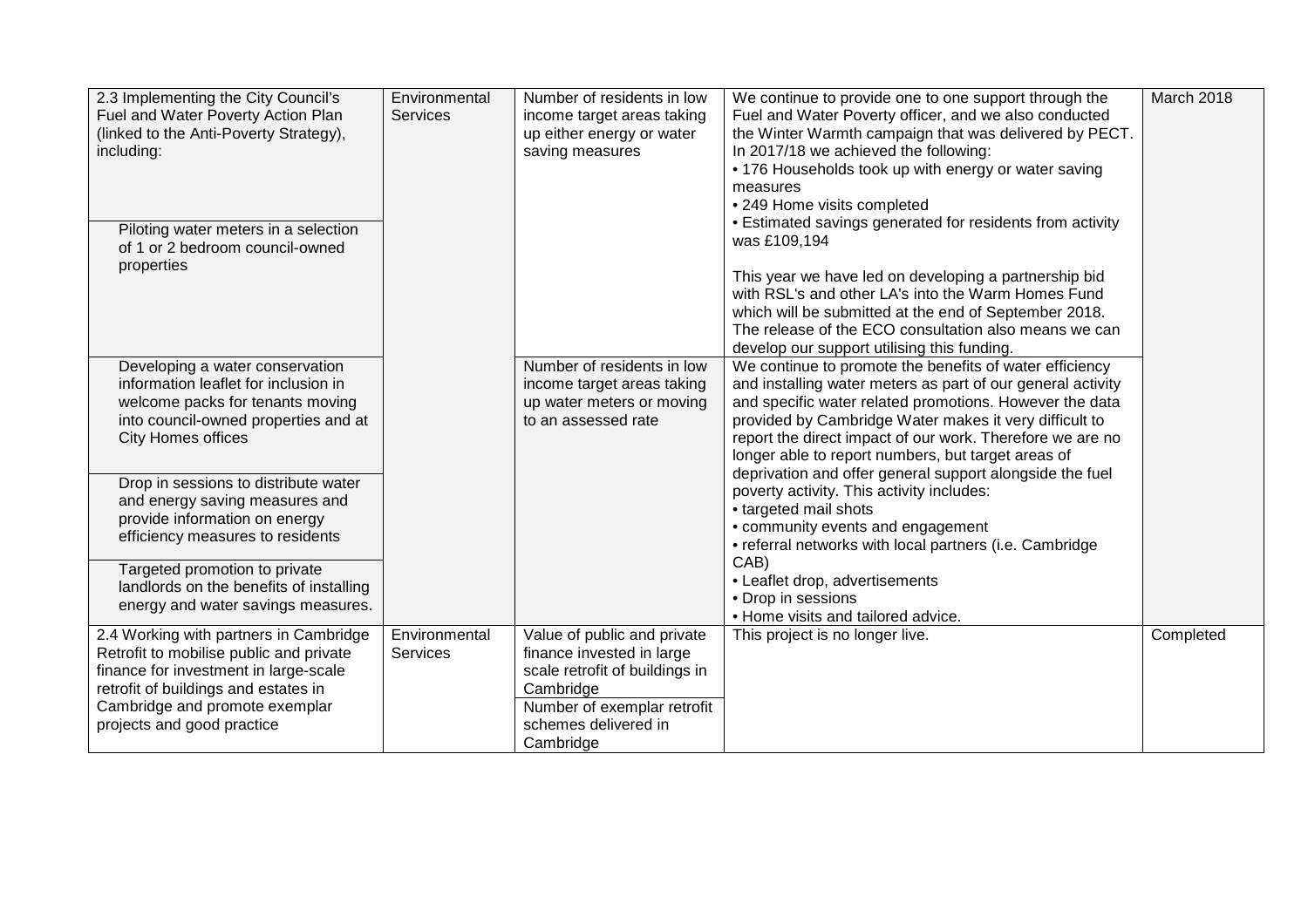| 2.5 Commissioning voluntary and<br>community groups to provide advice to<br>businesses on reducing energy<br>consumption and emissions as part of<br>wider advice on sustainability                                                                                                                                                                                   | Corporate<br>Strategy                         | Up to 15 businesses taking<br>up advice on reducing their<br>energy consumption and<br>wider sustainability issues                                                                                                        | The Council is planning to hold a free Carbon Trust<br>energy management workshop in September 2018. The<br>workshop will help small and medium-sized businesses to<br>identify behavioural and low cost opportunities to reduce<br>energy costs in their workplace and how to make the most<br>of funding available including the Carbon Trust Green<br><b>Business Fund.</b><br>Through the Sustainable City funded projects, small<br>businesses were also helped to:<br>• monitor and reduce their food waste SMEs and<br>encouraged to reduce it through an award scheme.<br>• understand how to reduce the use of single-use plastics<br>and choose more sustainable packaging | On-going to<br>2021                                                         |
|-----------------------------------------------------------------------------------------------------------------------------------------------------------------------------------------------------------------------------------------------------------------------------------------------------------------------------------------------------------------------|-----------------------------------------------|---------------------------------------------------------------------------------------------------------------------------------------------------------------------------------------------------------------------------|--------------------------------------------------------------------------------------------------------------------------------------------------------------------------------------------------------------------------------------------------------------------------------------------------------------------------------------------------------------------------------------------------------------------------------------------------------------------------------------------------------------------------------------------------------------------------------------------------------------------------------------------------------------------------------------|-----------------------------------------------------------------------------|
| 2.6 Encouraging landlords to improve<br>the energy efficiency of their properties.                                                                                                                                                                                                                                                                                    | Environmental<br>Services                     | Number of private landlords<br>provided with assistance to<br>improve the energy<br>efficiency of their<br>properties.                                                                                                    | Due to lack of national funding and closure of the landlord<br>accreditation scheme we have not provided any funding to<br>landlords within 2017/18 however will still offered what<br>support we can when asked. New requirements on energy<br>efficiency were introduced in April 2018 to set minimum<br>standards for energy efficiency in the private rented<br>sector, and we are currently looking at how these can be<br>best utilised to improve the efficiency of rented properties<br>in Cambridge.                                                                                                                                                                        | On-going to<br>2021                                                         |
| 2.7 Requiring new non-domestic<br>properties to be constructed to<br><b>BREEAM Excellent sustainability</b><br>standards, through policies in the new<br>Local Plan                                                                                                                                                                                                   | Planning                                      | Percentage of new non-<br>domestic properties to<br>constructed to BREEAM<br>Excellent sustainability<br>standards in Cambridge                                                                                           | Awaiting Inspector's Report. In the past year for non-<br>residential schemes, six schemes were targeting the<br>BREEAM excellent standard, with one scheme achieving<br>BREEAM 'very good'. The outline application for the West<br>Cambridge site proposed that all new development on the<br>site would meet at least BREEAM excellent, with<br>BREEAM outstanding, which is the highest possible<br>target, being sought for two buildings on the site.                                                                                                                                                                                                                          | On-going from<br>the adoption of<br>the new Local<br>Plan in autumn<br>2018 |
| 2.8 Working with developers to deliver<br>sustainable housing developments in<br>Cambridge and promoting sustainable<br>construction methodologies, including<br>the new Home Quality Mark standard<br>currently being developed by the<br><b>Building Research Establishment (BRE)</b><br>and the Council's own Sustainable<br>Housing Specification once developed. | Housing<br>Development<br>Agency,<br>Planning | Numbers of new homes<br>delivered by private<br>developers which meet the<br><b>BRE's Home Quality Mark,</b><br>the Council's Sustainable<br>Housing Specification, or<br>other sustainable<br>construction methodologies | Private developer led schemes - Developments with<br>legacy planning conditions related to the Code for<br>Sustainable Homes such as the Clay Farm, Trumpington<br>Meadows and North West Cambridge sites are still<br>achieving certification to Code Levels 3, 4 and 5. One<br>scheme for Graduate Accommodation proposed to utilise<br>Passivhaus certification.                                                                                                                                                                                                                                                                                                                  | On-going to<br>March 2021                                                   |
| 2.9 Working in partnership with social<br>landlords, developers and architects                                                                                                                                                                                                                                                                                        | Housing<br>Development                        | Successful engagement<br>with partners in the Good                                                                                                                                                                        | Complete - Housing Design Guide now in use for HDA<br>schemes. The Council remains a member of the Good                                                                                                                                                                                                                                                                                                                                                                                                                                                                                                                                                                              | Completed -<br>March 2016                                                   |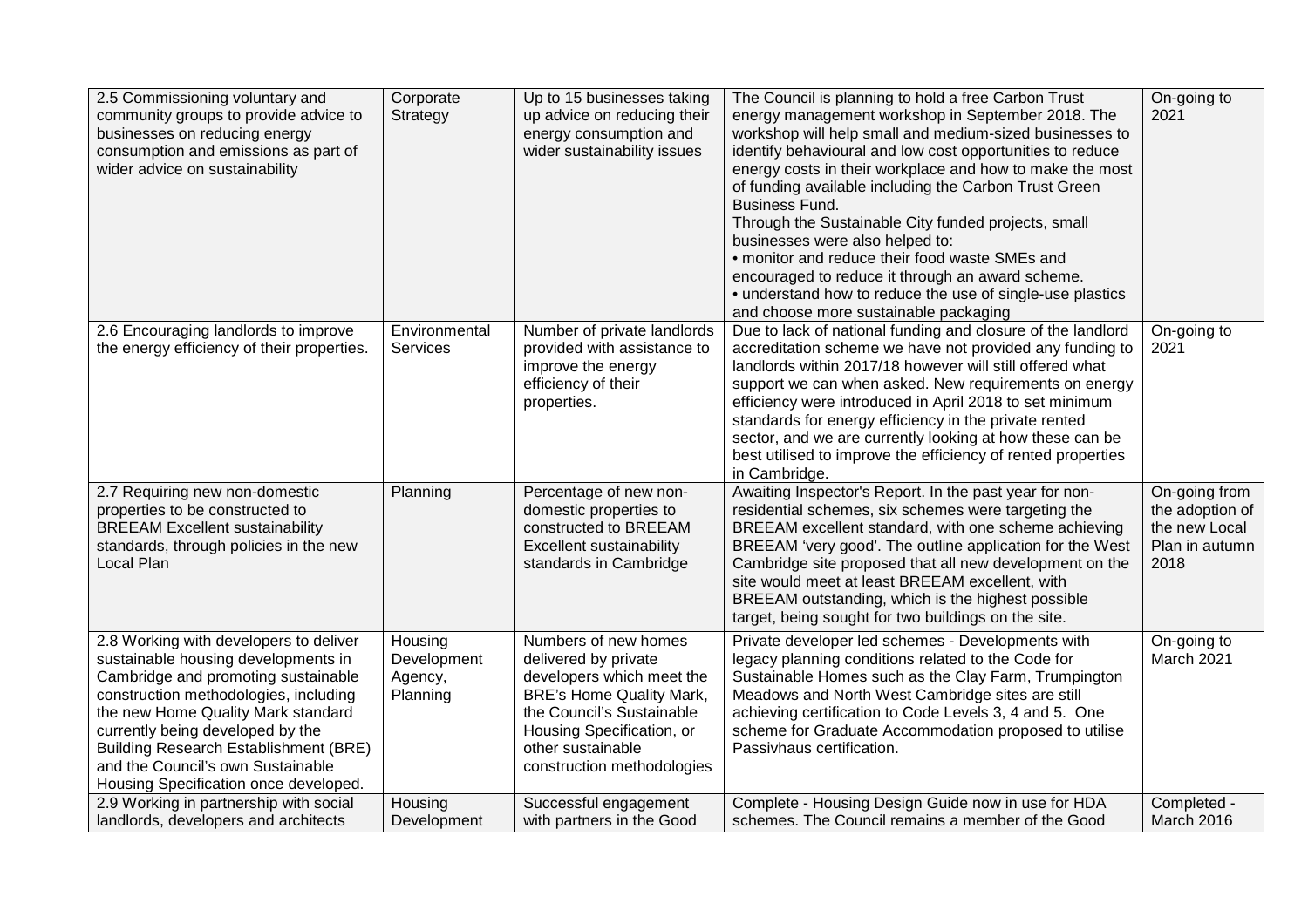| through the Good Homes Alliance to<br>share knowledge and learning on<br>sustainable construction and promote<br>the application of these principles in<br>new developments in Cambridge.                | Agency,<br>Planning               | Homes Alliance, including<br>to inform development of<br><b>Sustainable Housing</b><br>Specification                                                                                                   | Homes Alliance and is currently engaged in work to<br>develop guidance for planners on overheating in new<br>homes. We are also a member of the UK Green Building<br>Council and are engaged in work on net zero carbon<br>policy and the role of local planning authorities in setting<br>sustainability standards for new developments.                                                                                                                                                                                                                                                                                                                                                                                                            |                                                                         |
|----------------------------------------------------------------------------------------------------------------------------------------------------------------------------------------------------------|-----------------------------------|--------------------------------------------------------------------------------------------------------------------------------------------------------------------------------------------------------|------------------------------------------------------------------------------------------------------------------------------------------------------------------------------------------------------------------------------------------------------------------------------------------------------------------------------------------------------------------------------------------------------------------------------------------------------------------------------------------------------------------------------------------------------------------------------------------------------------------------------------------------------------------------------------------------------------------------------------------------------|-------------------------------------------------------------------------|
| 2.10 Constructing all new City Council<br>homes and housing delivered with<br>partners to a new Sustainable Housing                                                                                      | Planning                          | <b>City Council Sustainable</b><br><b>Housing Specification</b><br>developed                                                                                                                           | City Council Sustainable Housing Specification is now<br>adopted.                                                                                                                                                                                                                                                                                                                                                                                                                                                                                                                                                                                                                                                                                    | Completed -<br>February 2017                                            |
| Specification, incorporating the Good<br>Homes Alliance standards, which seek<br>to ensure homes which promote good<br>health and wellbeing for residents, have<br>proven performance and are low carbon | Housing<br>Development<br>Agency  | <b>Sustainable Housing</b><br>specification applied to<br>schemes delivered by the<br>HDA.                                                                                                             | The Housing Design Guide is included as part of the brief<br>and contract for all City Council developed schemes.                                                                                                                                                                                                                                                                                                                                                                                                                                                                                                                                                                                                                                    | March 2017<br>onwards                                                   |
| 2.11 Promoting low carbon and<br>renewable energy provision in new<br>developments through Local Plan<br>policies                                                                                        | Planning                          | Number of low carbon and<br>renewable energy<br>installations by type<br>requiring planning<br>permission<br>Total installed capacity of<br>low carbon and renewable<br>energy technologies by<br>type | During the past year, we have continued to apply the<br>Council's adopted policies and supplementary planning<br>document on renewable energy to all major<br>developments, with photovoltaic panels being the most<br>commonly utilised technology being installed on 27<br>schemes (out of a total of 41 applicable schemes),<br>followed by heat pumps and Combined Heat and Power<br>systems. Figures from Cambridgeshire County Council<br>show that in 2016/17 a further 0.0840 MW of photovoltaic<br>capacity was installed in Cambridge.                                                                                                                                                                                                     | On-going from<br>adoption of the<br>new Local<br>Plan in autumn<br>2018 |
| 2.12 Engaging in partnership working<br>where appropriate, including County-<br>wide and EU funded projects, to<br>promote energy efficiency and low<br>carbon energy.                                   | Planning<br>Corporate<br>Strategy | Whether we have engaged<br>effectively in partnership<br>working; and project-<br>specific measures to be<br>identified as projects are<br>developed.                                                  | Work has continued with Cambridgeshire County Council<br>and the Cambridgeshire and Peterborough LEP to<br>address infrastructure capacity issues, with a bid recently<br>submitted to Innovate UK for the development of a<br>Cambridge Smart Energy System Demonstrator Project.<br>Partners in this bid include the University of Cambridge,<br>UKPN, Anglian Water and other Cambridge organisations<br>and businesses. The Council has also actively engaged<br>with work led by the LEP to develop a tri-LEP Energy<br>Innovation Strategy, which has recently been endorsed by<br>the Council. Delivery of the strategy will be led by the<br>Greater South East Energy Hub, which will be based in<br>Cambridgeshire (www.energyhub.org.uk). | On-going to<br>March 2021                                               |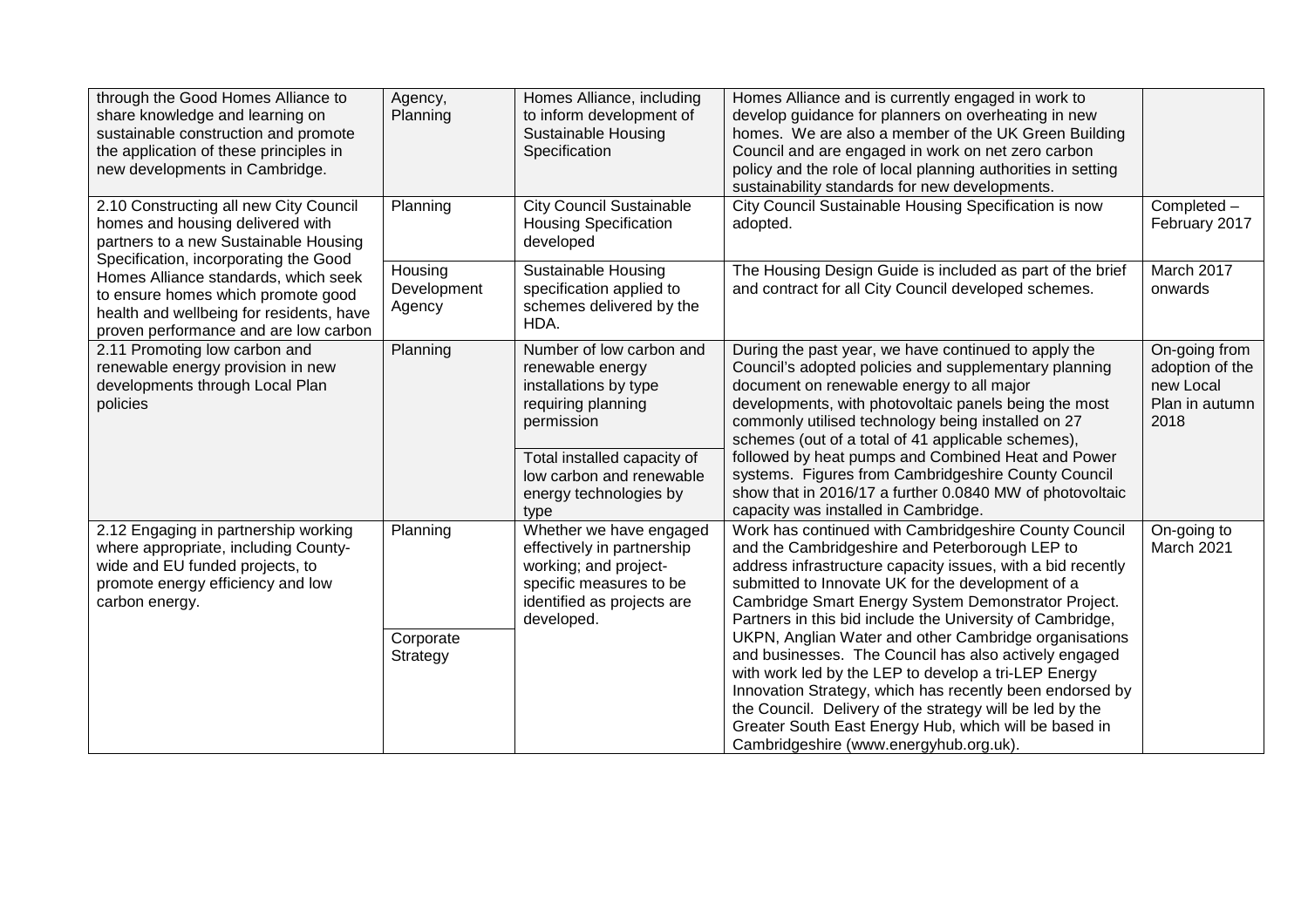| 2.13 Developing a coordinated and  | Corporate | Awareness of climate        | The Sustainability section on the council's website             | On-going to     |
|------------------------------------|-----------|-----------------------------|-----------------------------------------------------------------|-----------------|
| comprehensive communications       | Strategy  | change issues and           | (www.cambridge.gov.uk/sustainability) has been kept             | 2021            |
| programme to encourage behaviour   |           | changes in behaviour        | updated providing information for residents and                 |                 |
| change by residents and businesses |           | amongst residents and       | businesses in Cambridge to help them to reduce their            |                 |
| and reduce their carbon footprint  |           | businesses                  | carbon emissions and help us to achieve the objectives of       |                 |
|                                    |           |                             | the Climate Change Strategy. A number of press releases         |                 |
|                                    |           |                             | have been produced to promote the measures that have            |                 |
|                                    |           |                             | been carried out by the council including the solar thermal     |                 |
|                                    |           |                             | upgrade and AHU replacement at Abbey Leisure complex.           |                 |
|                                    |           |                             | Cambridge Matters, the council's newsletter, regularly          |                 |
|                                    |           |                             | features sustainability-related articles on the activity of the |                 |
|                                    |           |                             | council and how residents can act, often linking in with        |                 |
|                                    |           |                             | national awareness-raising campaigns such as World              |                 |
|                                    |           |                             | Environment Day and Earth Hour. The council's                   |                 |
|                                    |           |                             | publication 'Greening Your Home' which helps residents          |                 |
|                                    |           |                             | with what they can do to reduce their carbon emissions          |                 |
|                                    |           |                             | and save money has continued to be made available at            |                 |
|                                    |           |                             | the Customer Service Centre, libraries, events, through         |                 |
|                                    |           |                             | community-action groups, has been promoted on the               |                 |
|                                    |           |                             | council's social media channels and is available to             |                 |
|                                    |           |                             | download at: www.cambridge.gov.uk/greening-your-home.           |                 |
| 2.14 Introduce consequential       | Planning  | Numbers of applications to  | Awaiting Inspector's Report on the Local Plan.                  | On-going from   |
| improvements policy as part of the |           | which the policy is applied |                                                                 | adoption of the |
| Local Plan                         |           | and types of measures       |                                                                 | new Local       |
|                                    |           | installed                   |                                                                 | Plan in autumn  |
|                                    |           |                             |                                                                 | 2018            |

| Actions to Deliver Objective 3 - Reducing emissions from transport by promoting sustainable transport, reducing car travel and traffic congestion and<br>encouraging behaviour change |                |                                                                   |                                                                                                                                                                                                             |                                       |
|---------------------------------------------------------------------------------------------------------------------------------------------------------------------------------------|----------------|-------------------------------------------------------------------|-------------------------------------------------------------------------------------------------------------------------------------------------------------------------------------------------------------|---------------------------------------|
| <b>Activity</b>                                                                                                                                                                       | <b>Service</b> | <b>Performance</b><br>measures/outcomes                           | <b>Progress</b>                                                                                                                                                                                             | <b>Expected</b><br>completion<br>date |
| 3.1 Investing in improvements to public<br>transport and cycling infrastructure<br>through the City Deal to tackle                                                                    |                | Key schemes progressed,<br>including:<br>Milton Road bus priority | • Consultation on Preferred Option - September /<br>October 2018. Procurement for Detailed Design - August<br>- November 2018                                                                               | Ongoing                               |
| congestion, reduce journey times,<br>reduce greenhouse gas emissions and<br>improve air quality                                                                                       |                | Madingley Road bus<br>priority                                    | • The project is currently being reviewed as part of the<br>ongoing engagement with the Combined Authority, in<br>particular to consider its future potential alignment with<br>emerging Mayors priorities. |                                       |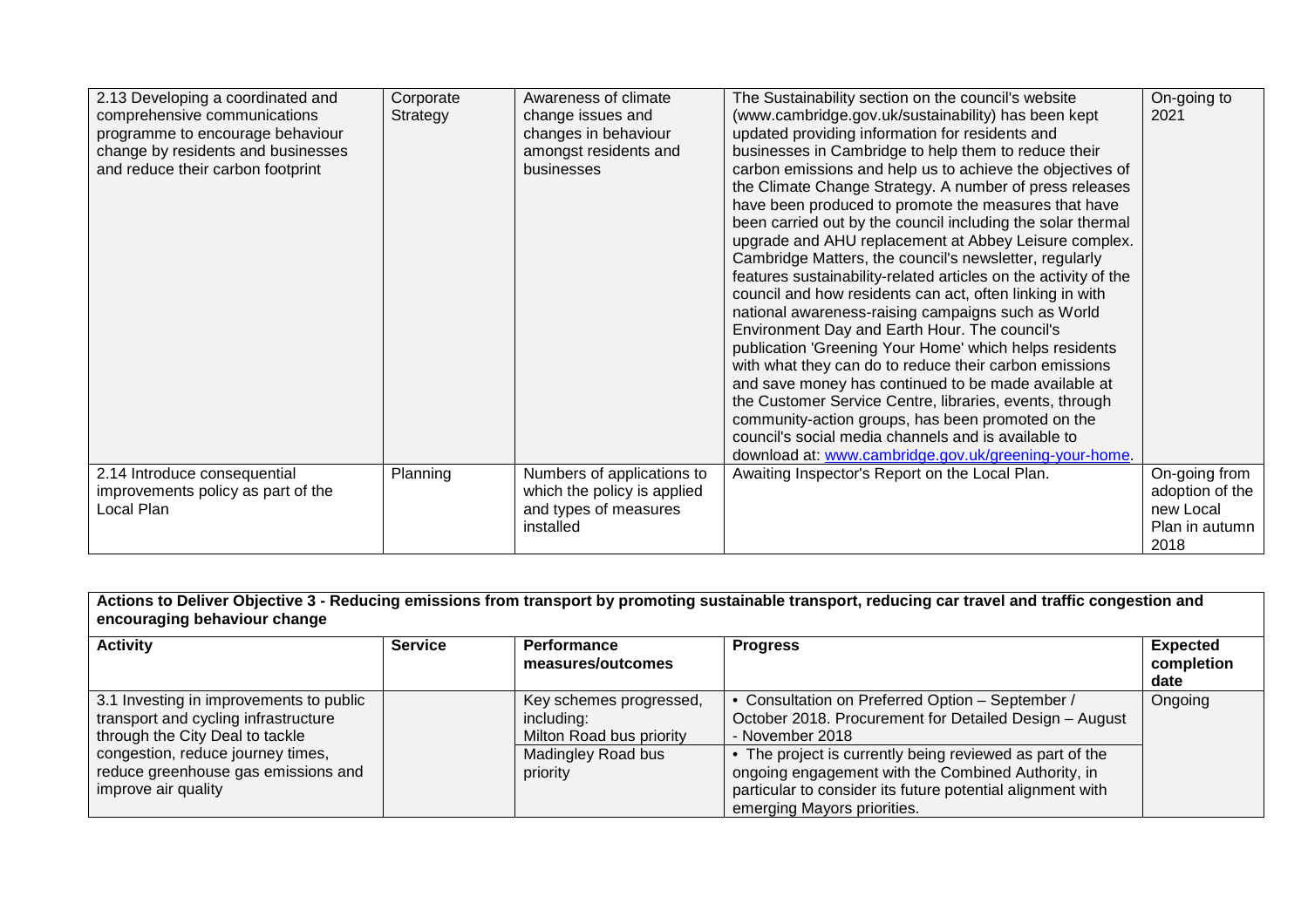| of the scheme drew in more support than opposition.<br>Work required to apply what was learnt from the<br>consultation to develop the final preliminary design<br>On target to bring the final preliminary design to the<br>Executive Board in Dec 2018.<br>A428 to M11 segregated<br>• The Cambourne to Cambridge project is currently being<br>bus route/A428 corridor<br>reviewed as part of the ongoing engagement with the<br>Park & Ride<br>Combined Authority, in particular to consider its future<br>potential alignment with emerging Mayors priorities. The<br>next programmed key decision (subject to that review)<br>would be for officers to recommend to the GCP an<br>alignment for a future scheme for Phase 1 of the project<br>(between Madingley Mulch and Cambridge City Centre)<br>on the basis of the business case work done to date<br>(termed the Interim Outline Business Case).<br>City Centre capacity<br>• Cross City Cycle improvement - Hills Road was<br>improvements/cross-city<br>completed in early 2018 including improvements to the<br>cycle improvements<br>Hills Road/Long Road junction. Construction work is<br>underway in Arbury Road to build raised cycle lanes and<br>in Green End Road (Links to Cambridge North Station) to<br>provide kerb segregated cycle lanes. Work is also nearing<br>completion in Fulbourn Road where raised cycle lanes,<br>widened shared use paths and improved crossings are<br>being built. Works to commence the scheme in Fen Ditton<br>(Links to East Cambridge and NCN11) start shortly. All<br>works should be substantially complete by May 2019<br>A1307 corridor bus priority/<br>• Outline Business Case (OBC) for Phase 1 completed,<br>additional Park & Ride<br>now moving into implementation/FBC<br>Phase 2 SOBC completed, now working on OBC<br>Chisholm Trail off-road<br>Phase 1 & bridge<br>walking and cycling route<br>• Bridge pre commencement planning conditions now<br>discharged.<br>• Approvals obtained from navigation authority.<br>• Bridge Order completed with no objections.<br>Phase 2<br>• Network Rail have offered to undertake works for Phase<br>2 that are on their land, but are seeking £3m. |                          |                                                        |  |
|--------------------------------------------------------------------------------------------------------------------------------------------------------------------------------------------------------------------------------------------------------------------------------------------------------------------------------------------------------------------------------------------------------------------------------------------------------------------------------------------------------------------------------------------------------------------------------------------------------------------------------------------------------------------------------------------------------------------------------------------------------------------------------------------------------------------------------------------------------------------------------------------------------------------------------------------------------------------------------------------------------------------------------------------------------------------------------------------------------------------------------------------------------------------------------------------------------------------------------------------------------------------------------------------------------------------------------------------------------------------------------------------------------------------------------------------------------------------------------------------------------------------------------------------------------------------------------------------------------------------------------------------------------------------------------------------------------------------------------------------------------------------------------------------------------------------------------------------------------------------------------------------------------------------------------------------------------------------------------------------------------------------------------------------------------------------------------------------------------------------------------------------------------------------------------------------------------------------------|--------------------------|--------------------------------------------------------|--|
|                                                                                                                                                                                                                                                                                                                                                                                                                                                                                                                                                                                                                                                                                                                                                                                                                                                                                                                                                                                                                                                                                                                                                                                                                                                                                                                                                                                                                                                                                                                                                                                                                                                                                                                                                                                                                                                                                                                                                                                                                                                                                                                                                                                                                          | Histon Road bus priority | • Consultation Analysis Report Completed - All aspects |  |
|                                                                                                                                                                                                                                                                                                                                                                                                                                                                                                                                                                                                                                                                                                                                                                                                                                                                                                                                                                                                                                                                                                                                                                                                                                                                                                                                                                                                                                                                                                                                                                                                                                                                                                                                                                                                                                                                                                                                                                                                                                                                                                                                                                                                                          |                          |                                                        |  |
|                                                                                                                                                                                                                                                                                                                                                                                                                                                                                                                                                                                                                                                                                                                                                                                                                                                                                                                                                                                                                                                                                                                                                                                                                                                                                                                                                                                                                                                                                                                                                                                                                                                                                                                                                                                                                                                                                                                                                                                                                                                                                                                                                                                                                          |                          |                                                        |  |
|                                                                                                                                                                                                                                                                                                                                                                                                                                                                                                                                                                                                                                                                                                                                                                                                                                                                                                                                                                                                                                                                                                                                                                                                                                                                                                                                                                                                                                                                                                                                                                                                                                                                                                                                                                                                                                                                                                                                                                                                                                                                                                                                                                                                                          |                          |                                                        |  |
|                                                                                                                                                                                                                                                                                                                                                                                                                                                                                                                                                                                                                                                                                                                                                                                                                                                                                                                                                                                                                                                                                                                                                                                                                                                                                                                                                                                                                                                                                                                                                                                                                                                                                                                                                                                                                                                                                                                                                                                                                                                                                                                                                                                                                          |                          |                                                        |  |
|                                                                                                                                                                                                                                                                                                                                                                                                                                                                                                                                                                                                                                                                                                                                                                                                                                                                                                                                                                                                                                                                                                                                                                                                                                                                                                                                                                                                                                                                                                                                                                                                                                                                                                                                                                                                                                                                                                                                                                                                                                                                                                                                                                                                                          |                          |                                                        |  |
|                                                                                                                                                                                                                                                                                                                                                                                                                                                                                                                                                                                                                                                                                                                                                                                                                                                                                                                                                                                                                                                                                                                                                                                                                                                                                                                                                                                                                                                                                                                                                                                                                                                                                                                                                                                                                                                                                                                                                                                                                                                                                                                                                                                                                          |                          |                                                        |  |
|                                                                                                                                                                                                                                                                                                                                                                                                                                                                                                                                                                                                                                                                                                                                                                                                                                                                                                                                                                                                                                                                                                                                                                                                                                                                                                                                                                                                                                                                                                                                                                                                                                                                                                                                                                                                                                                                                                                                                                                                                                                                                                                                                                                                                          |                          |                                                        |  |
|                                                                                                                                                                                                                                                                                                                                                                                                                                                                                                                                                                                                                                                                                                                                                                                                                                                                                                                                                                                                                                                                                                                                                                                                                                                                                                                                                                                                                                                                                                                                                                                                                                                                                                                                                                                                                                                                                                                                                                                                                                                                                                                                                                                                                          |                          |                                                        |  |
|                                                                                                                                                                                                                                                                                                                                                                                                                                                                                                                                                                                                                                                                                                                                                                                                                                                                                                                                                                                                                                                                                                                                                                                                                                                                                                                                                                                                                                                                                                                                                                                                                                                                                                                                                                                                                                                                                                                                                                                                                                                                                                                                                                                                                          |                          |                                                        |  |
|                                                                                                                                                                                                                                                                                                                                                                                                                                                                                                                                                                                                                                                                                                                                                                                                                                                                                                                                                                                                                                                                                                                                                                                                                                                                                                                                                                                                                                                                                                                                                                                                                                                                                                                                                                                                                                                                                                                                                                                                                                                                                                                                                                                                                          |                          |                                                        |  |
|                                                                                                                                                                                                                                                                                                                                                                                                                                                                                                                                                                                                                                                                                                                                                                                                                                                                                                                                                                                                                                                                                                                                                                                                                                                                                                                                                                                                                                                                                                                                                                                                                                                                                                                                                                                                                                                                                                                                                                                                                                                                                                                                                                                                                          |                          |                                                        |  |
|                                                                                                                                                                                                                                                                                                                                                                                                                                                                                                                                                                                                                                                                                                                                                                                                                                                                                                                                                                                                                                                                                                                                                                                                                                                                                                                                                                                                                                                                                                                                                                                                                                                                                                                                                                                                                                                                                                                                                                                                                                                                                                                                                                                                                          |                          |                                                        |  |
|                                                                                                                                                                                                                                                                                                                                                                                                                                                                                                                                                                                                                                                                                                                                                                                                                                                                                                                                                                                                                                                                                                                                                                                                                                                                                                                                                                                                                                                                                                                                                                                                                                                                                                                                                                                                                                                                                                                                                                                                                                                                                                                                                                                                                          |                          |                                                        |  |
|                                                                                                                                                                                                                                                                                                                                                                                                                                                                                                                                                                                                                                                                                                                                                                                                                                                                                                                                                                                                                                                                                                                                                                                                                                                                                                                                                                                                                                                                                                                                                                                                                                                                                                                                                                                                                                                                                                                                                                                                                                                                                                                                                                                                                          |                          |                                                        |  |
|                                                                                                                                                                                                                                                                                                                                                                                                                                                                                                                                                                                                                                                                                                                                                                                                                                                                                                                                                                                                                                                                                                                                                                                                                                                                                                                                                                                                                                                                                                                                                                                                                                                                                                                                                                                                                                                                                                                                                                                                                                                                                                                                                                                                                          |                          |                                                        |  |
|                                                                                                                                                                                                                                                                                                                                                                                                                                                                                                                                                                                                                                                                                                                                                                                                                                                                                                                                                                                                                                                                                                                                                                                                                                                                                                                                                                                                                                                                                                                                                                                                                                                                                                                                                                                                                                                                                                                                                                                                                                                                                                                                                                                                                          |                          |                                                        |  |
|                                                                                                                                                                                                                                                                                                                                                                                                                                                                                                                                                                                                                                                                                                                                                                                                                                                                                                                                                                                                                                                                                                                                                                                                                                                                                                                                                                                                                                                                                                                                                                                                                                                                                                                                                                                                                                                                                                                                                                                                                                                                                                                                                                                                                          |                          |                                                        |  |
|                                                                                                                                                                                                                                                                                                                                                                                                                                                                                                                                                                                                                                                                                                                                                                                                                                                                                                                                                                                                                                                                                                                                                                                                                                                                                                                                                                                                                                                                                                                                                                                                                                                                                                                                                                                                                                                                                                                                                                                                                                                                                                                                                                                                                          |                          |                                                        |  |
|                                                                                                                                                                                                                                                                                                                                                                                                                                                                                                                                                                                                                                                                                                                                                                                                                                                                                                                                                                                                                                                                                                                                                                                                                                                                                                                                                                                                                                                                                                                                                                                                                                                                                                                                                                                                                                                                                                                                                                                                                                                                                                                                                                                                                          |                          |                                                        |  |
|                                                                                                                                                                                                                                                                                                                                                                                                                                                                                                                                                                                                                                                                                                                                                                                                                                                                                                                                                                                                                                                                                                                                                                                                                                                                                                                                                                                                                                                                                                                                                                                                                                                                                                                                                                                                                                                                                                                                                                                                                                                                                                                                                                                                                          |                          |                                                        |  |
|                                                                                                                                                                                                                                                                                                                                                                                                                                                                                                                                                                                                                                                                                                                                                                                                                                                                                                                                                                                                                                                                                                                                                                                                                                                                                                                                                                                                                                                                                                                                                                                                                                                                                                                                                                                                                                                                                                                                                                                                                                                                                                                                                                                                                          |                          |                                                        |  |
|                                                                                                                                                                                                                                                                                                                                                                                                                                                                                                                                                                                                                                                                                                                                                                                                                                                                                                                                                                                                                                                                                                                                                                                                                                                                                                                                                                                                                                                                                                                                                                                                                                                                                                                                                                                                                                                                                                                                                                                                                                                                                                                                                                                                                          |                          |                                                        |  |
|                                                                                                                                                                                                                                                                                                                                                                                                                                                                                                                                                                                                                                                                                                                                                                                                                                                                                                                                                                                                                                                                                                                                                                                                                                                                                                                                                                                                                                                                                                                                                                                                                                                                                                                                                                                                                                                                                                                                                                                                                                                                                                                                                                                                                          |                          |                                                        |  |
|                                                                                                                                                                                                                                                                                                                                                                                                                                                                                                                                                                                                                                                                                                                                                                                                                                                                                                                                                                                                                                                                                                                                                                                                                                                                                                                                                                                                                                                                                                                                                                                                                                                                                                                                                                                                                                                                                                                                                                                                                                                                                                                                                                                                                          |                          |                                                        |  |
|                                                                                                                                                                                                                                                                                                                                                                                                                                                                                                                                                                                                                                                                                                                                                                                                                                                                                                                                                                                                                                                                                                                                                                                                                                                                                                                                                                                                                                                                                                                                                                                                                                                                                                                                                                                                                                                                                                                                                                                                                                                                                                                                                                                                                          |                          |                                                        |  |
|                                                                                                                                                                                                                                                                                                                                                                                                                                                                                                                                                                                                                                                                                                                                                                                                                                                                                                                                                                                                                                                                                                                                                                                                                                                                                                                                                                                                                                                                                                                                                                                                                                                                                                                                                                                                                                                                                                                                                                                                                                                                                                                                                                                                                          |                          |                                                        |  |
|                                                                                                                                                                                                                                                                                                                                                                                                                                                                                                                                                                                                                                                                                                                                                                                                                                                                                                                                                                                                                                                                                                                                                                                                                                                                                                                                                                                                                                                                                                                                                                                                                                                                                                                                                                                                                                                                                                                                                                                                                                                                                                                                                                                                                          |                          |                                                        |  |
|                                                                                                                                                                                                                                                                                                                                                                                                                                                                                                                                                                                                                                                                                                                                                                                                                                                                                                                                                                                                                                                                                                                                                                                                                                                                                                                                                                                                                                                                                                                                                                                                                                                                                                                                                                                                                                                                                                                                                                                                                                                                                                                                                                                                                          |                          |                                                        |  |
|                                                                                                                                                                                                                                                                                                                                                                                                                                                                                                                                                                                                                                                                                                                                                                                                                                                                                                                                                                                                                                                                                                                                                                                                                                                                                                                                                                                                                                                                                                                                                                                                                                                                                                                                                                                                                                                                                                                                                                                                                                                                                                                                                                                                                          |                          |                                                        |  |
|                                                                                                                                                                                                                                                                                                                                                                                                                                                                                                                                                                                                                                                                                                                                                                                                                                                                                                                                                                                                                                                                                                                                                                                                                                                                                                                                                                                                                                                                                                                                                                                                                                                                                                                                                                                                                                                                                                                                                                                                                                                                                                                                                                                                                          |                          |                                                        |  |
|                                                                                                                                                                                                                                                                                                                                                                                                                                                                                                                                                                                                                                                                                                                                                                                                                                                                                                                                                                                                                                                                                                                                                                                                                                                                                                                                                                                                                                                                                                                                                                                                                                                                                                                                                                                                                                                                                                                                                                                                                                                                                                                                                                                                                          |                          |                                                        |  |
|                                                                                                                                                                                                                                                                                                                                                                                                                                                                                                                                                                                                                                                                                                                                                                                                                                                                                                                                                                                                                                                                                                                                                                                                                                                                                                                                                                                                                                                                                                                                                                                                                                                                                                                                                                                                                                                                                                                                                                                                                                                                                                                                                                                                                          |                          |                                                        |  |
|                                                                                                                                                                                                                                                                                                                                                                                                                                                                                                                                                                                                                                                                                                                                                                                                                                                                                                                                                                                                                                                                                                                                                                                                                                                                                                                                                                                                                                                                                                                                                                                                                                                                                                                                                                                                                                                                                                                                                                                                                                                                                                                                                                                                                          |                          |                                                        |  |
|                                                                                                                                                                                                                                                                                                                                                                                                                                                                                                                                                                                                                                                                                                                                                                                                                                                                                                                                                                                                                                                                                                                                                                                                                                                                                                                                                                                                                                                                                                                                                                                                                                                                                                                                                                                                                                                                                                                                                                                                                                                                                                                                                                                                                          |                          |                                                        |  |
|                                                                                                                                                                                                                                                                                                                                                                                                                                                                                                                                                                                                                                                                                                                                                                                                                                                                                                                                                                                                                                                                                                                                                                                                                                                                                                                                                                                                                                                                                                                                                                                                                                                                                                                                                                                                                                                                                                                                                                                                                                                                                                                                                                                                                          |                          |                                                        |  |
|                                                                                                                                                                                                                                                                                                                                                                                                                                                                                                                                                                                                                                                                                                                                                                                                                                                                                                                                                                                                                                                                                                                                                                                                                                                                                                                                                                                                                                                                                                                                                                                                                                                                                                                                                                                                                                                                                                                                                                                                                                                                                                                                                                                                                          |                          |                                                        |  |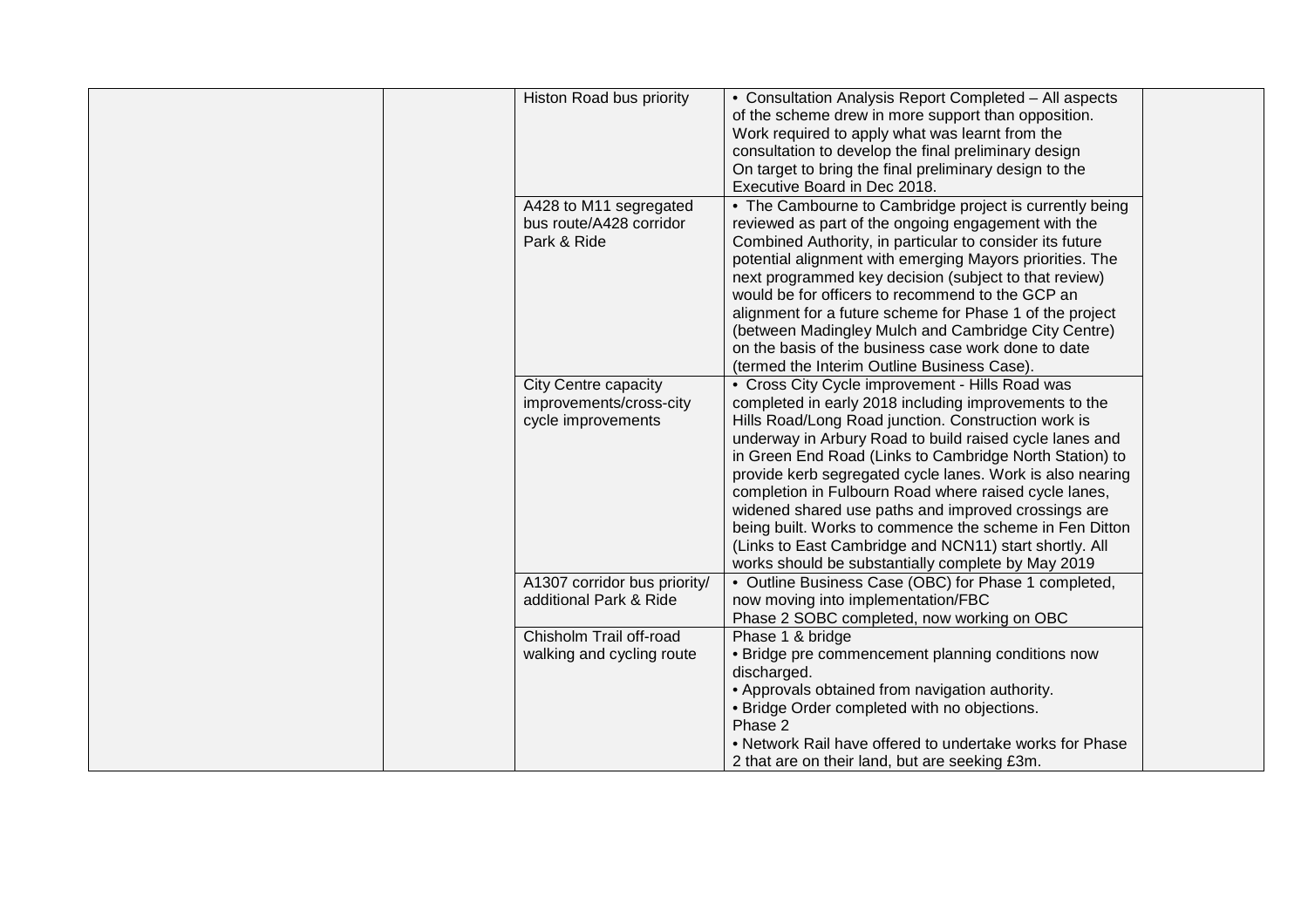| 3.2 Ensuring through planning policy<br>that new developments are located in<br>Cambridge or in locations served by<br>high quality public transport<br>connections, as well as making<br>provision for cyclists and pedestrians                                                                                       | Planning                                                                                                                                                                                                   | Monitoring of policy usage<br>as part of the development<br>management process.           | The Inspectors' have consulted on main modifications to<br>the Local Plan at the start of 2018. The Inspector' Report<br>is due in July/August 2018. Once received, the Council<br>can adopt in Autumn 2018                                                                                                                                                                                                                                                                                                                                                                                                                                                                                                                                                                                               | On-going from<br>adoption of the<br>new Local<br>Plan in autumn<br>2018 |
|------------------------------------------------------------------------------------------------------------------------------------------------------------------------------------------------------------------------------------------------------------------------------------------------------------------------|------------------------------------------------------------------------------------------------------------------------------------------------------------------------------------------------------------|-------------------------------------------------------------------------------------------|-----------------------------------------------------------------------------------------------------------------------------------------------------------------------------------------------------------------------------------------------------------------------------------------------------------------------------------------------------------------------------------------------------------------------------------------------------------------------------------------------------------------------------------------------------------------------------------------------------------------------------------------------------------------------------------------------------------------------------------------------------------------------------------------------------------|-------------------------------------------------------------------------|
| 3.3 Promoting low-emissions buses and<br>taxis in partnership with the County<br>Council, bus companies and taxi<br>companies (including current funding<br>bids to the Office for Low Emissions                                                                                                                       | Environmental<br><b>Services</b>                                                                                                                                                                           | First low emission buses in<br>place<br>% of buses in Cambridge<br>which are low emission | No change but working through the GCP to secure air<br>quality improvements to buses                                                                                                                                                                                                                                                                                                                                                                                                                                                                                                                                                                                                                                                                                                                      | December<br>2020<br>March 2025                                          |
| Vehicles)                                                                                                                                                                                                                                                                                                              |                                                                                                                                                                                                            | No. of taxis licenced by the<br>City Council that are hybrid<br>or electric               | Total number of electric/ hybrid taxis = x58. Broken down<br>as follows:<br>Electric: x5 (of which x2 private hire and x3 Hackney<br>carriages)<br>Hybrid: x53 (of which x16 private hire and x37 Hackney<br>carriages                                                                                                                                                                                                                                                                                                                                                                                                                                                                                                                                                                                    | March 2025                                                              |
| 3.4 Delivering a programme of public<br>realm improvements including through a<br>three-year Environmental Improvement<br>Programme (EIP), involving improving<br>cycle routes, improvements to access<br>and cycling facilities, remodelling street<br>corners and junctions, and changing<br>yellow lines on streets | Environmental<br>Improvement of cycling<br>facilities, cycle routes,<br>Services<br>street corners and junctions<br>in Cambridge<br>N.B. subject to continued<br>availability of funding for<br><b>EIP</b> |                                                                                           | New high quality bus shelters in Hills Road, Cherry<br>$\bullet$<br>Hinton Road, Madingley Road, Histon Road and<br>Campkin Road,<br>Solar powered and LED way-finding path lighting in<br>Rackham Close and across Coe Fen,<br>New community notice boards in Gough Way and Gt.<br>$\bullet$<br>Eastern Street.<br>New dropped kerbs for pedestrians and mobility<br>scooters in Brandon Place and Trafalgar Street,<br>Introduction of further restrictions on parking in<br>Gurney Way, Hurst Park Avenue, Ascham Road,<br>Courtney Way, Green's Road, Herbert Street, Kings<br>Hedges Road and Ramsden Square improving<br>access for pedestrians and cyclists,<br>Streetscape improvements in St. Matthew's Street -<br>included environmental landscaping with new<br>(drought resistant) planting. | March 2019                                                              |
| 3.5 Work with partners to facilitate<br>provision of electric charging hubs for all<br>types of vehicles in Cambridge,<br>including bikes.                                                                                                                                                                             | Environmental<br><b>Services</b>                                                                                                                                                                           | Number of electric charging<br>hubs provided in<br>Cambridge                              | Electric car recharging points are currently available at:<br>Grafton East car park (level 1): slow charging unit (up to<br>3kW - will fully charge a vehicle between 6-8 hours).<br>Queen Anne Terrace car park (level 3 - Ground Floor):<br>fast charging unit (7-22Kw - will fully charge a vehicle<br>between 3-4 hours). As part of the electric chargers for<br>taxis project, x2 rapid charge points (50kw / dual AC DC)                                                                                                                                                                                                                                                                                                                                                                           | On-going to<br>March 2021                                               |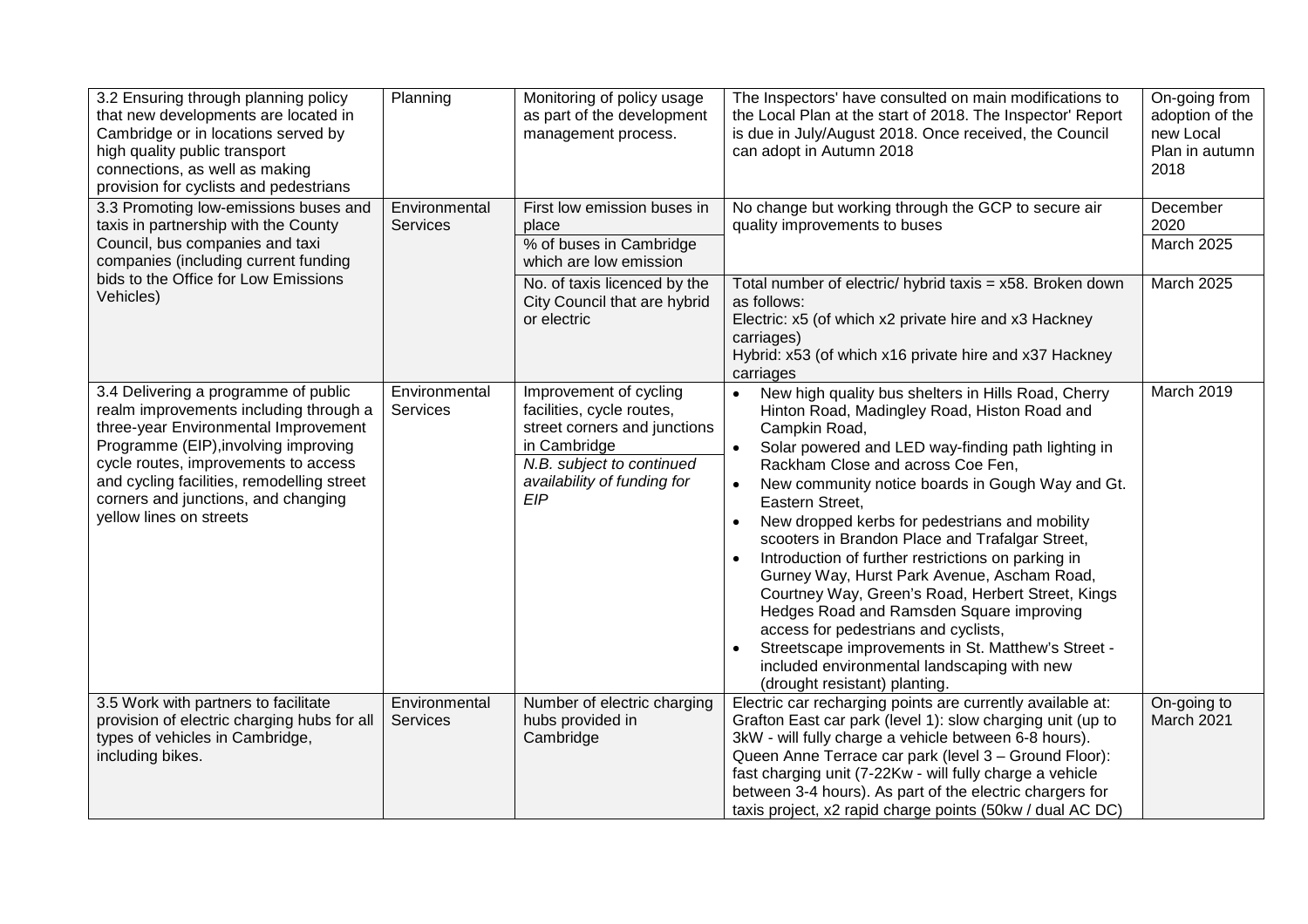|                                                                                                                                                                                                                                                          |                                       |                                                                                                                           | have been installed and are operational at Adam and Eve<br>Car park. x2 further rapid chargers have been installed at<br>Arbury Court Car Park in the north of the city. x4 further<br>charge points have been priced and programmed for<br>installation by the end of September 2018. Most of the<br>civils work for the third site are in place at Castle Hill Car<br>Park and work is underway to secure connection to the<br>electricity grid. |                           |
|----------------------------------------------------------------------------------------------------------------------------------------------------------------------------------------------------------------------------------------------------------|---------------------------------------|---------------------------------------------------------------------------------------------------------------------------|----------------------------------------------------------------------------------------------------------------------------------------------------------------------------------------------------------------------------------------------------------------------------------------------------------------------------------------------------------------------------------------------------------------------------------------------------|---------------------------|
| 3.6 Securing additional car club spaces<br>through planning policy and planning<br>permissions for major developments                                                                                                                                    | Planning                              | Number of additional car<br>club spaces delivered at<br>major developments in<br>Cambridge                                | Ongoing - Continuing to work with partners in delivering<br>additional car club spaces.                                                                                                                                                                                                                                                                                                                                                            | On-going to<br>March 2021 |
| 3.7 Providing core funding for the Travel<br>for Cambridgeshire's (formally known as<br>Travel for Work) work to develop travel<br>plans for employers in the City and<br>encourage employees to travel to work<br>using sustainable modes of transport, | Corporate<br>Strategy<br>travel plans | Number of employment<br>sites that Travel for<br>Cambridgeshire has<br>worked with to develop<br>employee sustainable     | The core funding agreement ended in March 2017. Travel<br>for Cambridgeshire continues to provide support for<br>businesses under a self-financing model.                                                                                                                                                                                                                                                                                          | Completed -<br>March 2017 |
| until the Partnership becomes<br>financially self-sustaining                                                                                                                                                                                             |                                       | Number of commuters<br>working at employers with<br>sustainable travel plans<br>supported by Travel for<br>Cambridgeshire |                                                                                                                                                                                                                                                                                                                                                                                                                                                    |                           |

| Actions to deliver Objective 4 - Reducing consumption of resources, increasing recycling and reducing waste                                                                                      |                       |                                                           |                                                                                                                                                                                                                                                                                                                                                                                                                                                                                                                                                                                                                                                                                                                                 |                               |  |  |  |  |
|--------------------------------------------------------------------------------------------------------------------------------------------------------------------------------------------------|-----------------------|-----------------------------------------------------------|---------------------------------------------------------------------------------------------------------------------------------------------------------------------------------------------------------------------------------------------------------------------------------------------------------------------------------------------------------------------------------------------------------------------------------------------------------------------------------------------------------------------------------------------------------------------------------------------------------------------------------------------------------------------------------------------------------------------------------|-------------------------------|--|--|--|--|
| <b>Activity</b>                                                                                                                                                                                  | <b>Service</b>        | <b>Performance</b><br>measures/outcomes                   | <b>Progress</b>                                                                                                                                                                                                                                                                                                                                                                                                                                                                                                                                                                                                                                                                                                                 | <b>Expected</b><br>completion |  |  |  |  |
|                                                                                                                                                                                                  |                       |                                                           |                                                                                                                                                                                                                                                                                                                                                                                                                                                                                                                                                                                                                                                                                                                                 | date                          |  |  |  |  |
| 4.1 Working with partners in the<br>Cambridge Sustainable Food network to<br>achieve Sustainable Food City status<br>for Cambridge and delivering key<br>actions in Sustainable Food Action Plan | Corporate<br>Strategy | Sustainable Food City<br>status achieved for<br>Cambridge | Sustainable Food City status was achieved in April 2016 -<br>and awarded Bronze. Work to achieve the Silver award<br>has continued with any gaps in the evidence base to meet<br>the award's criteria identified and plans made to help<br>address these. The council recently endorsed CSF as the<br>lead partnership body for sustainable food in the city and<br>published its own sustainable food policy, two essential<br>requirements of the award. Work to address other gaps<br>has included the establishment of the Cambridge Food<br>Poverty Alliance that is looking to present the findings<br>from its research into the nature of food poverty and local<br>responses to it and proposals for an action plan in | Ongoing in<br>2018/19         |  |  |  |  |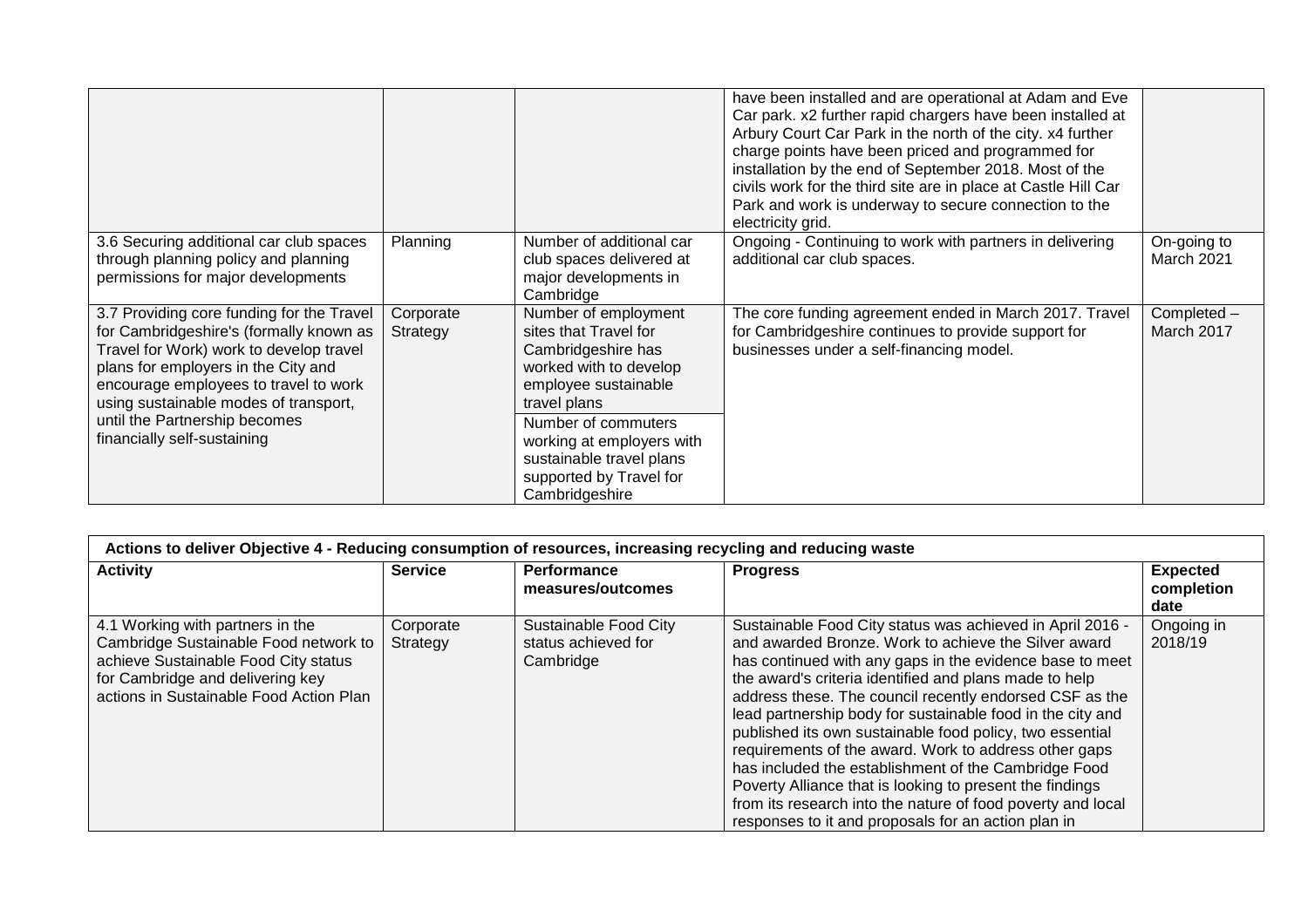|                                                                                                                                                                                                                                                                                                                                                                           |                           |                                                                                             | October of this year. One difficulty is that the award<br>seems to be aimed at unitary or upper tier local<br>authorities, making it tough for a district partnership to<br>satisfy some criteria. These will be the subject of<br>negotiation with the national Sustainable Food City<br>Network over the coming weeks. CSF is also one of the<br>few voluntary sector lead bodies in the national network<br>and so resourcing work can be problematic without<br>longer-term core funding but this has led to work with<br>Cambridge HUB and a number of innovative projects,<br>such as the Business Pledge and Food Hub projects<br>emerging that have received national recognition. The<br>timetable for "Silver" award submission is as follows: 14<br>October 2018 is the first outline draft submission; 14<br>February 2019 is the full draft submission, and; 27 April<br>2019 final application submission date. |                                                          |
|---------------------------------------------------------------------------------------------------------------------------------------------------------------------------------------------------------------------------------------------------------------------------------------------------------------------------------------------------------------------------|---------------------------|---------------------------------------------------------------------------------------------|-------------------------------------------------------------------------------------------------------------------------------------------------------------------------------------------------------------------------------------------------------------------------------------------------------------------------------------------------------------------------------------------------------------------------------------------------------------------------------------------------------------------------------------------------------------------------------------------------------------------------------------------------------------------------------------------------------------------------------------------------------------------------------------------------------------------------------------------------------------------------------------------------------------------------------|----------------------------------------------------------|
|                                                                                                                                                                                                                                                                                                                                                                           |                           | Council-led actions in the<br>Sustainable Food Action<br>Plan delivered                     | The officer group continues to help guide and coordinate<br>the council's sustainable food work. The paper submitted<br>recently to Environment and Communities scrutiny<br>committee highlighted the range of work that the city<br>council is currently engaged in around sustainable food.<br>Members asked officers to look at a number of issues and<br>these will be considered when the group next meets.                                                                                                                                                                                                                                                                                                                                                                                                                                                                                                              | On-going to<br>March 2021                                |
| 4.2 Maintain the current level of<br>occupancy rates at existing allotments<br>and support take-up of new community                                                                                                                                                                                                                                                       | Environmental<br>Services | <b>Existing allotments</b><br>continue to be fully<br>occupied                              | Number of plots x295. Current vacant plots: x3 (all under<br>offer)                                                                                                                                                                                                                                                                                                                                                                                                                                                                                                                                                                                                                                                                                                                                                                                                                                                           | On-going to<br>March 2021                                |
| gardens and allotments in growth sites<br>to encourage residents to grow their<br>own food                                                                                                                                                                                                                                                                                |                           | Numbers of new<br>community gardens and<br>allotments taken up in<br>growth sites           | Transfer of growth sites still awaited                                                                                                                                                                                                                                                                                                                                                                                                                                                                                                                                                                                                                                                                                                                                                                                                                                                                                        | On-going to<br>March 2021                                |
| 4.3 Including guidance in the<br>forthcoming update to the Sustainable<br>Design and Construction<br><b>Supplementary Planning Document</b><br>(SPD) to encourage developers to<br>incorporate food growing into existing<br>and new developments through the<br>creation of roof gardens and/or growing<br>spaces in residential housing and<br>commercial developments. | Planning                  | Sustainable Design and<br>Construction<br><b>Supplementary Planning</b><br>Document adopted | Awaiting Inspectors Report. Work to produce an update to<br>the Sustainable Design and Construction SPD is<br>underway, with the document being a joint SPD with<br>South Cambridgeshire District Council. Depending on the<br>outcomes of the Inspector's Report, a draft SPD will be<br>brought to committee for consultation approval in early<br>2019. In the interim, officers will develop guidance for<br>development management officers on the information<br>required to demonstrate compliance with new policies<br>related to sustainable design and construction.                                                                                                                                                                                                                                                                                                                                                | Following<br>adoption of<br>Local Plan in<br>autumn 2018 |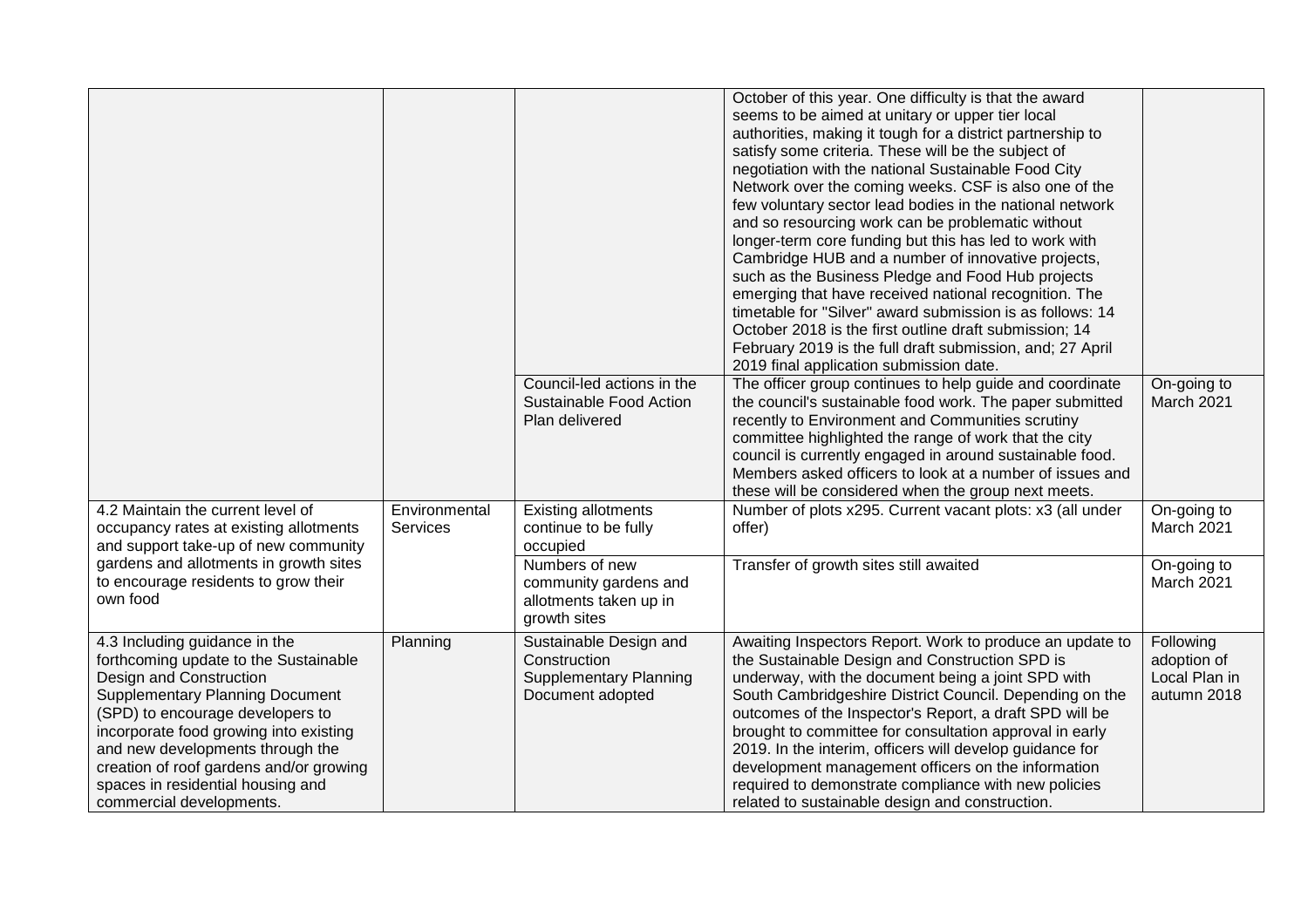|                                                                                                                                                                                                                                                             |                                  | Number of developments<br>including an element of on-<br>site food growing provision.                                                                                                                                                                  | Awaiting Inspectors Report. Work to produce an update to<br>the Sustainable Design and Construction SPD is<br>underway, with the document being a joint SPD with<br>South Cambridgeshire District Council. Depending on the<br>outcomes of the Inspector's Report, a draft SPD will be<br>brought to committee for consultation approval in early<br>2019. In addition to new allotments being provided on the<br>growth sites, schemes are starting to come forward with<br>informal on plot provision such as roof gardens with<br>provision for food growing at the Eddington site. | On-going from<br>adoption of the<br>SPD - autumn<br>2018 |
|-------------------------------------------------------------------------------------------------------------------------------------------------------------------------------------------------------------------------------------------------------------|----------------------------------|--------------------------------------------------------------------------------------------------------------------------------------------------------------------------------------------------------------------------------------------------------|----------------------------------------------------------------------------------------------------------------------------------------------------------------------------------------------------------------------------------------------------------------------------------------------------------------------------------------------------------------------------------------------------------------------------------------------------------------------------------------------------------------------------------------------------------------------------------------|----------------------------------------------------------|
| 4.4 Developing and delivering a<br>programme of local cooking skills<br>sessions across Cambridge to<br>encourage healthy eating and reduce<br>reliance on processed and packaged<br>food                                                                   | Corporate<br>Strategy            | Number of cooking skills<br>sessions delivered,<br>numbers of attendees<br>benefitting from advice on<br>sustainable cooking, and<br>changes in eating<br>behaviour assessed<br>through continuing contact<br>with the individual and their<br>family. | During 2017/18, 39 cookery skills sessions were held<br>around the city in Abbey, Kings Hedges, Romsey and<br>Trumpington. 193 people benefited from the sessions,<br>including families and older people. In addition to<br>supporting low income families to develop cookery skills<br>and promoting healthy eating, the sessions have helped to<br>promote sustainable food sources. One of the groups in<br>the North of the city is being supported to continue<br>meeting, and older people have been signposted to other<br>groups in Trumpington.                              | Completed -<br>March 2017                                |
| 4.5 Promoting healthy and sustainable<br>produce to food businesses through the<br><b>Healthier Catering Commitment for</b><br>Cambridgeshire (HCCC) project,<br>including food businesses providing eat-<br>out food to lower income areas of<br>Cambridge | Environmental<br><b>Services</b> | Number of businesses<br>taking part in scheme and<br>visible changes to menus<br>or recipes                                                                                                                                                            | We actively support the Cambridgeshire Healthier Options<br>Programme in conjunction with neighbouring<br>Cambridgeshire Authorities. We advise businesses during<br>routine inspections to gauge interest, and then support<br>them in applying. We also undertake the assessment<br>visits and ensure they are listed on the website once they<br>have passed. We currently have 5 businesses that have<br>achieved the award: www.healthier-<br>options.org.uk/members.                                                                                                             | On-going to<br>March 2021                                |
| 4.6 Increasing food waste collections<br>from commercial properties                                                                                                                                                                                         | <b>Shared Waste</b><br>Service   | Increasing the monthly<br>tonnage of commercial food<br>waste recycled to 40<br>tonnes                                                                                                                                                                 | April 17: 36.26<br>May 17: 37.90<br>June 17: 34.56<br>July 17: 31.02<br>Aug 17: 26.16<br>Sept 17: 31.66<br>Oct 17: 34.16<br>Nov 17: 30.14<br>Dec 17: 23.88<br>Jan 18: 28.8<br>Feb 18: 31.74<br>Mar 18: 33.49                                                                                                                                                                                                                                                                                                                                                                           | On-going to<br>March 2021                                |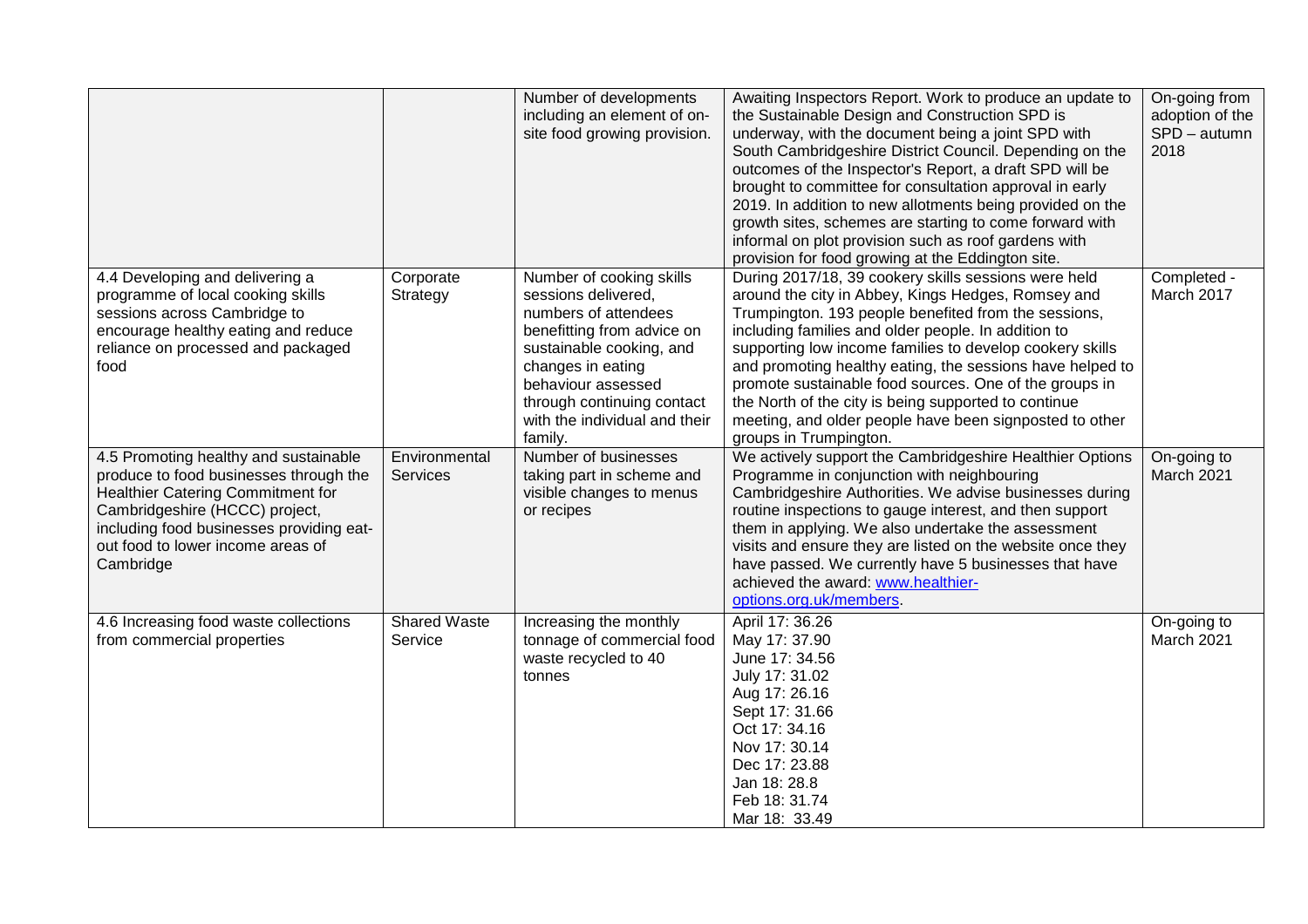|                                                                                                                                                                                                                                                     |                                |                                                                                                                | Total = $379.77$ tonnes                                                                                                                                                                                                                                                                                                                                                                               |                           |
|-----------------------------------------------------------------------------------------------------------------------------------------------------------------------------------------------------------------------------------------------------|--------------------------------|----------------------------------------------------------------------------------------------------------------|-------------------------------------------------------------------------------------------------------------------------------------------------------------------------------------------------------------------------------------------------------------------------------------------------------------------------------------------------------------------------------------------------------|---------------------------|
|                                                                                                                                                                                                                                                     |                                | Increasing the monthly<br>tonnage of dry, mixed<br>recyclables - thereby<br>reducing waste to landfill         | April 17: 163.86<br>May 17: 274.02<br>June 17: 295.02<br>July 17: 281.36<br>Aug 17: 229.54<br>Sept 17: 261.62<br>Oct 17: 282.94<br>Nov 17: 267.56<br>Dec 17: 215.73<br>Jan 18: 252.52<br>Feb 18: 213.70<br>Mar 18: 271.73<br>Total = $3,009.60$ tonnes                                                                                                                                                |                           |
| 4.7 Exploring opportunities to increase<br>opportunities to recycle at 'bring banks'<br>through increasing the range of<br>materials that can be recycled and the<br>number of sites                                                                | <b>Shared Waste</b><br>Service | Opportunities for increased<br>range of materials or new<br>bring bank sites explored                          | We are focussing our efforts this year on making to sites<br>that we do have work better to enable us to capture more<br>material and ensure they complement the kerbside<br>collection scheme. There are no new materials that we<br>can collect at present.                                                                                                                                         | On-going to<br>March 2021 |
| 4.8 Continuing to carry out targeted<br>recycling and waste reduction<br>awareness campaigns, including<br>promoting national Zero Waste week<br>and Love Food Hate Waste, and<br>campaigns to encourage greater<br>recycling by Houses in Multiple | <b>Shared Waste</b><br>Service | Run 4 Love Food Hate<br>Waste (LFHW) events<br>dovetailing into Cambridge<br>Sustainable Food initiative       | We will continue to support Cambridge Sustainable Food<br>where they need it. We have been actively promoting the<br>use of kitchen caddies at many events over the summer.<br>Recycle Week this year will be focussed on plastic<br>recycling in line with the national and global concern about<br>this material. We will be linking this with plastic reduction<br>messages during Zero Waste Week | March 2018                |
| Occupation                                                                                                                                                                                                                                          |                                | Visited 50 HMOs to carry<br>out face to face<br>engagement to increase<br>recycling.                           | This Campaign is scheduled for Autumn 2018                                                                                                                                                                                                                                                                                                                                                            | March 2018                |
| 4.9 Helping to promote voluntary and<br>community groups, e.g. Cambridge<br>Reuse, Emmaus and other recycling<br>and reuse charities                                                                                                                | <b>Shared Waste</b><br>Service | Number of articles in<br>Council publications and<br>press release issued which<br>promote local voluntary and | We actively pass good quality items to charities as part of<br>the Community Action Days. We have strong links with<br>the British Heart foundation and support them in their<br>efforts to collect items from students at the end of term.<br>We will again be working with Arthur Rank Hospice to                                                                                                   | On-going to<br>March 2021 |
|                                                                                                                                                                                                                                                     | Corporate<br>Strategy          | community groups involved<br>in recycling and reuse<br>activities                                              | promote the collection of xmas trees in January 2019. The<br>Sustainable City Fund supported Cambridge Re-Use to<br>raise awareness of the quality and type of stock that is<br>available by making photos and prices of the furniture and<br>bulky household goods available to be viewed online,<br>diverting it from landfill and avoiding carbon emissions                                        |                           |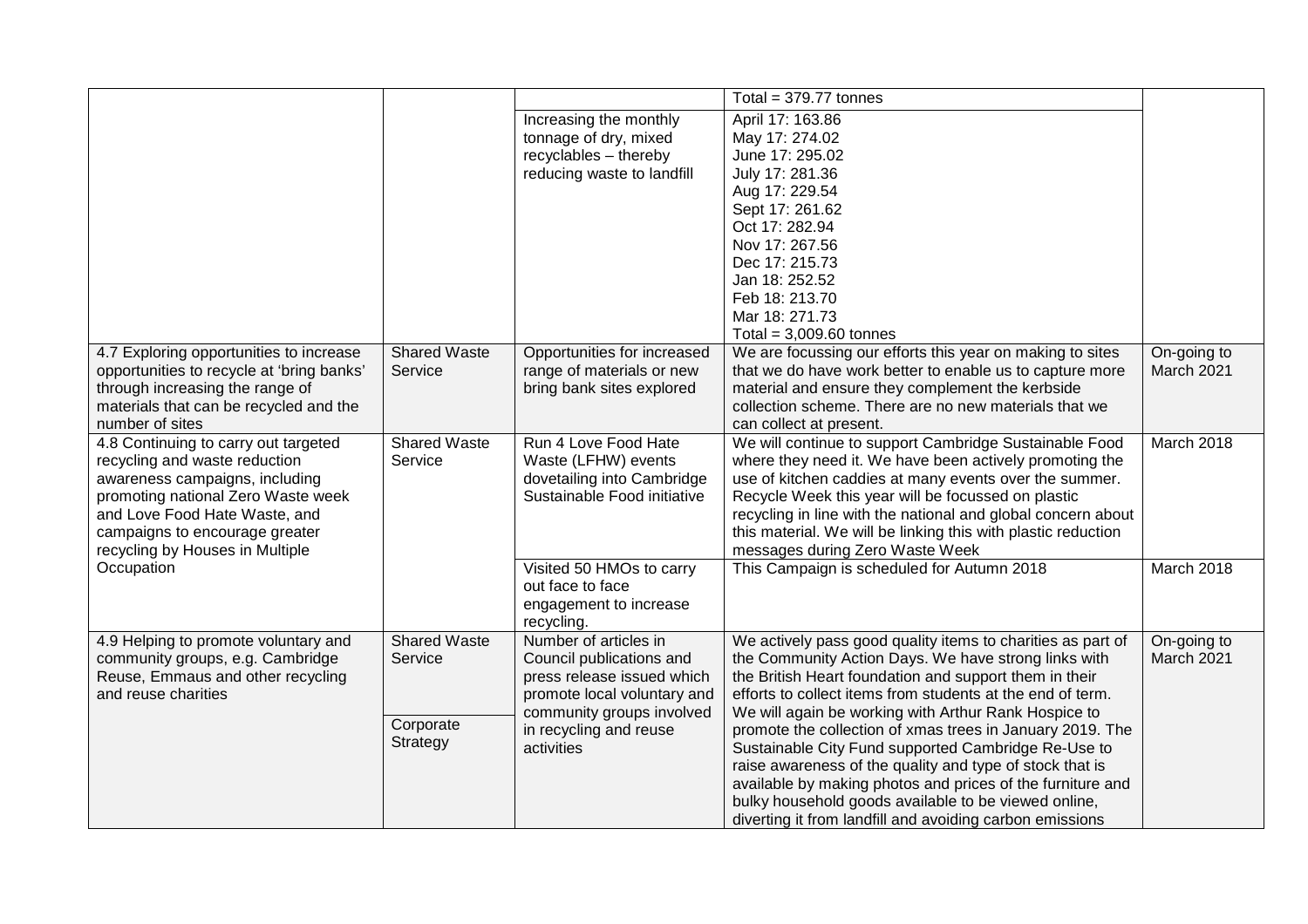|                                                                                                                                                                                                               |                       |                                                                                       | and materials consumption associated with the<br>manufacture of new goods.                                                                                                                                                                                       |                           |
|---------------------------------------------------------------------------------------------------------------------------------------------------------------------------------------------------------------|-----------------------|---------------------------------------------------------------------------------------|------------------------------------------------------------------------------------------------------------------------------------------------------------------------------------------------------------------------------------------------------------------|---------------------------|
| 4.10 Reducing consumption of<br>resources by working with community<br>groups to engage and support people in<br>choosing things carefully, making them<br>last well and then re-homing or<br>recycling them. | Corporate<br>Strategy | Evidence of behaviour<br>change amongst residents<br>supported by community<br>groups | The Sustainable City Fund 2017/18 supported Cambridge<br>Carbon Footprint to run their Circular Cambridge events,<br>including the World's Largest Repair Café, which engages<br>different audiences and result in goods being fixed, re-<br>homes and recycled. | On-going to<br>March 2021 |

| Actions to deliver Objective 5 - Supporting Council services, residents and businesses to adapt to the impacts of climate change                                                                                                                                                                                                                                                                                     |                                               |                                                                                                                                       |                                                                                                                                                                                                                                                                                                                                                                                                                                                                                                                                                          |                                       |  |  |  |
|----------------------------------------------------------------------------------------------------------------------------------------------------------------------------------------------------------------------------------------------------------------------------------------------------------------------------------------------------------------------------------------------------------------------|-----------------------------------------------|---------------------------------------------------------------------------------------------------------------------------------------|----------------------------------------------------------------------------------------------------------------------------------------------------------------------------------------------------------------------------------------------------------------------------------------------------------------------------------------------------------------------------------------------------------------------------------------------------------------------------------------------------------------------------------------------------------|---------------------------------------|--|--|--|
| <b>Activity</b>                                                                                                                                                                                                                                                                                                                                                                                                      | <b>Service</b>                                | Performance<br>measures/outcomes                                                                                                      | <b>Progress</b>                                                                                                                                                                                                                                                                                                                                                                                                                                                                                                                                          | <b>Expected</b><br>completion<br>date |  |  |  |
| 5.1 Including policies in the Local Plan<br>which will support residents to adapt to<br>the impact of Climate Change, including<br>policies on:<br>Designing buildings which are simple<br>to keep cool and do not overheat in<br>hotter weather;                                                                                                                                                                    | Planning                                      | Local Plan adopted,<br>including policies on heat<br>management, SuDS and<br>water efficiency in new<br>buildings and<br>developments | Awaiting Inspector's Report. Overheating is an issue that<br>is now discussed as part of pre-application discussions<br>and is also raised in comments on applications where the<br>risk of overheating is a concern. A planning condition has<br>been developed for outline applications requiring the<br>submission of Overheating Analysis and use of the<br>cooling hierarchy as part of subsequent reserved matters<br>applications. Further guidance will be developed as part<br>of the update to the Sustainable Design and Construction<br>SPD. | Autumn 2018                           |  |  |  |
| Requiring applications to include<br>Sustainable Drainage Systems<br>(SuDS) and ensuring that<br>development is not at risk from<br>flooding and that it does not increase<br>the risk of flooding elsewhere;<br>Requiring new domestic properties to<br>meet high water efficiency standards<br>(no more than 110 litres of water to<br>be consumed per day) along with<br>standards for non-domestic<br>properties | Planning,<br>Environmental<br><b>Services</b> | Policies on heat<br>management, SuDS and<br>water efficiency in new<br>buildings and<br>developments implemented                      | Awaiting Inspector's Report. Planning conditions are<br>already being used to ensure housing schemes meet<br>water efficiency requirements of no more than 110<br>litres/person/day, and to date have been recommended<br>for 22 schemes.                                                                                                                                                                                                                                                                                                                | On-going from<br>2017 onwards         |  |  |  |
| 5.2 Exploring opportunities to install<br>Sustainable Drainage Systems (SuDS)<br>on Council property and open spaces as<br>part of new City Council developments                                                                                                                                                                                                                                                     | Environmental<br><b>Services</b>              | SuDS to be installed on any<br>new City Council<br>developments - target<br>100%                                                      | Meeting held to discuss detailed design of SuDS for<br>discharge of condition on Mill Rd. Other smaller CIP sites<br>are including some SuDS provisions such as permeable<br>paving.                                                                                                                                                                                                                                                                                                                                                                     | On-going to<br>March 2021             |  |  |  |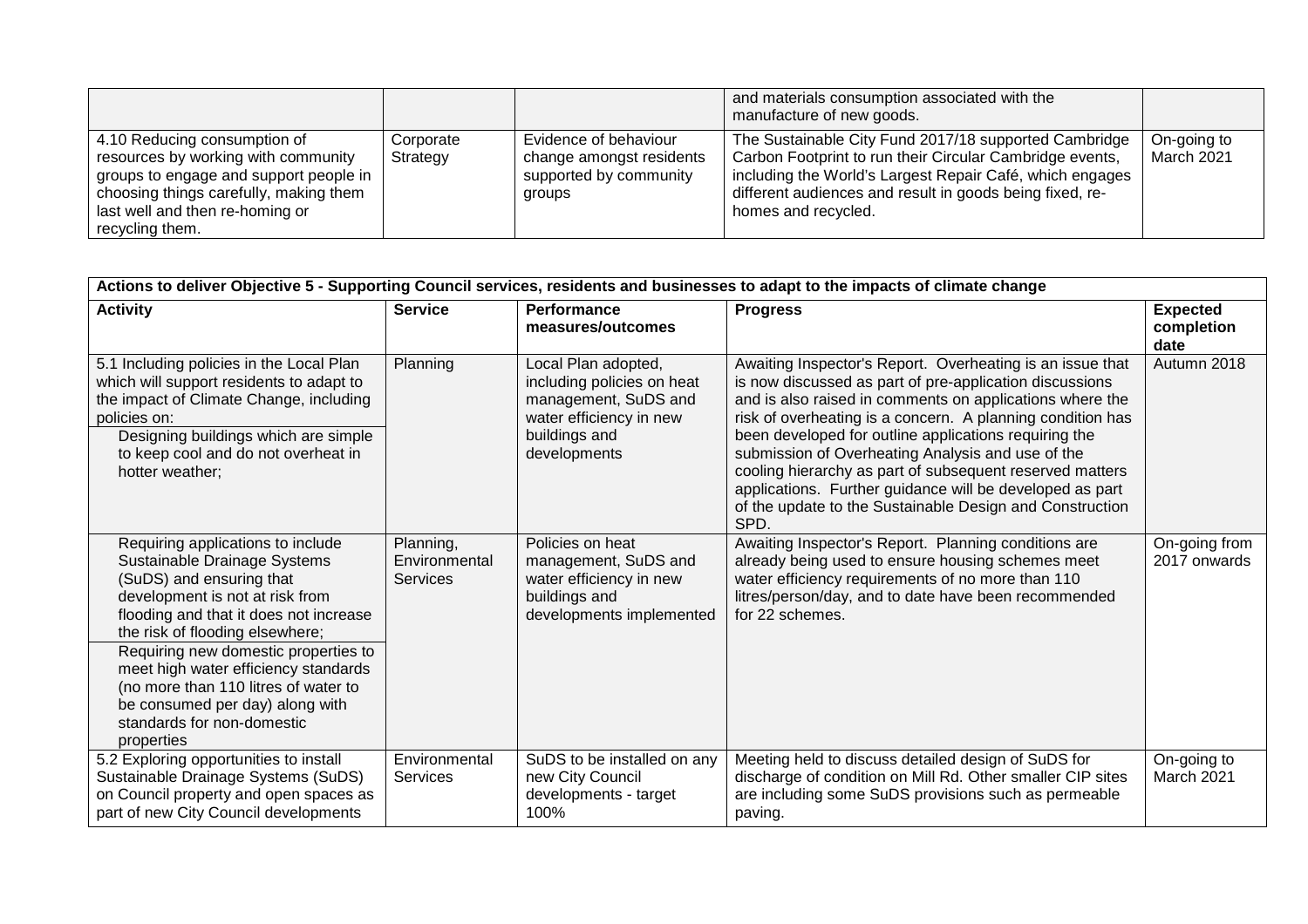| 5.3 Working with Cambridgeshire<br>County Council and other partners in the<br>Cambridgeshire Flood Risk<br>Management Partnership to manage<br>climate change-related flood risks<br>5.4 Contributing to Cambridgeshire-wide<br>planning advice on minimising flood risk<br>and incorporating this into local planning<br>policy through the new Local Plan                                       | Environmental<br><b>Services</b><br>Environmental<br>Services<br>Planning | Attendance at<br>Cambridgeshire Flood Risk<br>Management Partnership<br>quarterly meetings. Target<br>100%<br>Cambridgeshire-wide<br>planning advice on<br>minimising flood risk<br>written. Local Plan<br>submitted for examination,<br>including policies on<br>minimising flood risk | Attended 100% for 2017/18<br>Awaiting Inspector's Report. On receipt of this, the SPD<br>will be taken to committee for adoption as an SPD<br>alongside the new Local Plan.                                                                                                                                                                                                                                                                                                                                                                                                                                                                                                                        | On-going to<br>March 2021<br>Autumn 2018                                                |
|----------------------------------------------------------------------------------------------------------------------------------------------------------------------------------------------------------------------------------------------------------------------------------------------------------------------------------------------------------------------------------------------------|---------------------------------------------------------------------------|-----------------------------------------------------------------------------------------------------------------------------------------------------------------------------------------------------------------------------------------------------------------------------------------|----------------------------------------------------------------------------------------------------------------------------------------------------------------------------------------------------------------------------------------------------------------------------------------------------------------------------------------------------------------------------------------------------------------------------------------------------------------------------------------------------------------------------------------------------------------------------------------------------------------------------------------------------------------------------------------------------|-----------------------------------------------------------------------------------------|
| 5.5 Providing advice for residents on<br>how to reduce health risks during heat<br>waves and minimise risks of surface<br>water flooding, including via the<br>Council's website and the Cambridge<br>Matters residents' magazine. Promotion<br>of advice to be linked to specific climate<br>events (e.g. heat wave guidance to be<br>published in spring ahead of possible<br>heat-wave events). | Planning                                                                  | Information for residents on<br>how to reduce health risks<br>during heat waves and<br>minimise risks of surface<br>water flooding published in<br>Cambridge Matters and<br>regularly updated on the<br>Council's website                                                               | During this year's heatwave the Council has used its<br>social media outlets to warn residents of the risks<br>associated with heatwaves and to point them to further<br>advice on the NHS heatwave website.                                                                                                                                                                                                                                                                                                                                                                                                                                                                                       | On-going to<br>March 2021,<br>with timing<br>linked to<br>specific<br>weather<br>events |
| 5.6 Implementing the City Council's new<br>tree strategy, which sets out the<br>Council's policies for managing and<br>increasing the city's tree stock                                                                                                                                                                                                                                            | Environmental<br><b>Services</b>                                          | New tree strategy<br>completed<br>Tree strategy reviewed,<br>including assessment of<br>numbers of trees in                                                                                                                                                                             | • Since 2017 and for this year we have simplified,<br>streamline and invested in the online process.<br>. We have delivered x170 'Free Trees for Babies' in 17/18,<br>the administration of the scheme now largely automated,<br>with a web form. It is the intention to increase take up in<br>2018/19 to x400 trees.                                                                                                                                                                                                                                                                                                                                                                             | Completed -<br><b>July 2016</b><br>On-going to<br>March 2021                            |
|                                                                                                                                                                                                                                                                                                                                                                                                    |                                                                           | Cambridge<br>Increase tree canopy cover<br>across the city centre by<br>2%                                                                                                                                                                                                              | • Tree cover also called tree canopy cover, has been<br>defined as the area of leaves, branches, and stems of<br>trees covering the ground as viewed from above. It is an<br>easily accessible measure that can be used to estimate<br>the percentage of tree cover that a city enjoys. Tree cover<br>in Cambridge was last assessed in 2013 and stood at<br>17%.<br>. We have produced a 10 year strategy and action plan to<br>raise tree cover to 19% by the 2030s.<br>. We have revised our own management procedures to<br>ensure that all publically accessible areas are routinely<br>inspected and worked upon and a record is kept.<br>• We have set up an annual ash tree survey using a | On-going to<br>March 2030                                                               |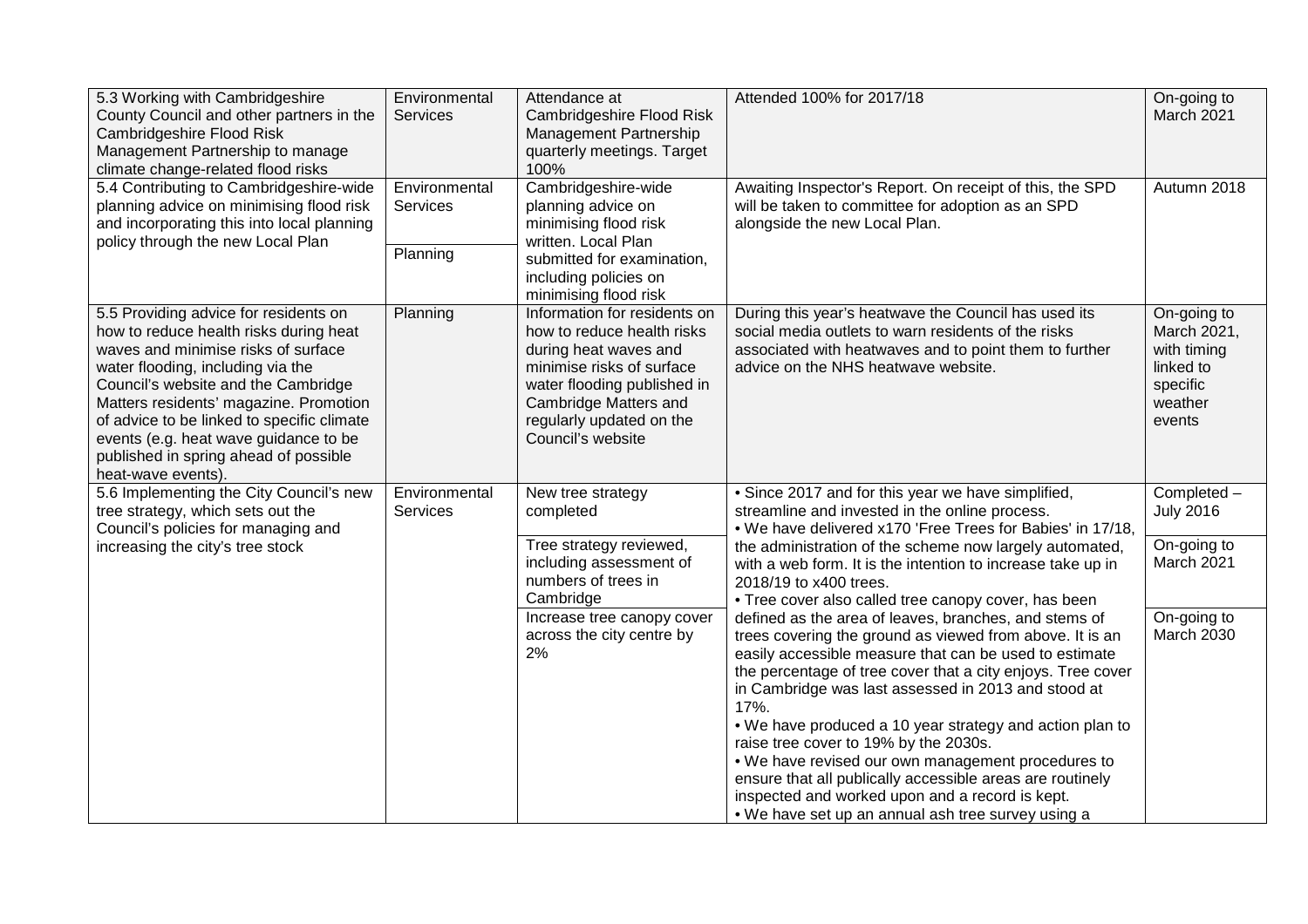| 5.7 Ensuring that planting in open                                                                                                                                                                                                                                                                                               | Environmental                                                         | Percentage of planting in                                                                                                                | randomised and statistically valid sample of own ash trees<br>to inform us about the impact of Chalara ash decline.<br>. We now monitor how many trees we remove and plant<br>to ensure sustainability. We currently plant slightly more<br>than we remove thus increasing our stock.<br>. We now review species profiles in areas targeted for<br>planting to see if we can improve species<br>1200 sq. m of perennial turf meadow laid at Cherry Hinton | On-going to                      |
|----------------------------------------------------------------------------------------------------------------------------------------------------------------------------------------------------------------------------------------------------------------------------------------------------------------------------------|-----------------------------------------------------------------------|------------------------------------------------------------------------------------------------------------------------------------------|-----------------------------------------------------------------------------------------------------------------------------------------------------------------------------------------------------------------------------------------------------------------------------------------------------------------------------------------------------------------------------------------------------------------------------------------------------------|----------------------------------|
| spaces owned or managed by the City<br>Council is drought resistant and requires<br>less watering                                                                                                                                                                                                                                | <b>Services</b>                                                       | open spaces owned or<br>managed by the City<br>Council that is drought<br>resistant and requires less<br>watering                        | Hall, 4 additional perennial meadows (which are re-sown<br>every year but do not require watering or cutting) planned<br>for autumn 2018.                                                                                                                                                                                                                                                                                                                 | March 2021                       |
| 5.8 Working with members of the<br>Cambridgeshire and Peterborough Local<br>Resilience Forum to ensure that plans<br>are in place to respond to climate<br>change risks (including issuing alerts in<br>the event of severe weather, increased<br>temperatures and flooding) and that<br>these are regularly tested and reviewed | Estates and<br><b>Facilities</b>                                      | Plans are in place to<br>respond to severe weather,<br>heatwaves and flooding<br>emergencies and are<br>regularly reviewed and<br>tested | The plans have recently been updated in 2018 in light of<br>recent flood map changes and severe weather events.                                                                                                                                                                                                                                                                                                                                           | On-going to<br>March 2021        |
| 5.9 Management of watercourses to<br>enhance their flow and storage capacity<br>and deliver wider biodiversity benefits                                                                                                                                                                                                          | Environmental<br>Services                                             | Annual maintenance<br>undertaken based on<br>watercourse maintenance<br>schedule - target 100%                                           | Maintenance schedule completed 100%.                                                                                                                                                                                                                                                                                                                                                                                                                      | On-going to<br><b>March 2021</b> |
|                                                                                                                                                                                                                                                                                                                                  |                                                                       | Projects undertaken to<br>increase flow, storage<br>capacity and /or biodiversity<br>benefits - target 2 per year                        | Crassula in check, clearance continues in 2018. Awaiting<br>grant funding decision on project to install a 'fish pass' at<br>Jesus Green weir. Restoration of Snobbs Mill Race<br>complete, along with sensitive dredging of ditches on<br>Sheep's Green & Coe Fen. Further creation of gravel<br>riffles along Cherry Hinton Brook                                                                                                                       | On-going to<br>March 2021        |
| 5.10 Develop an evidence base for<br>climate change adaptation to enable us<br>to have a better understanding of the<br>climate risks facing the city and the<br>adaptation actions that will have the<br>greatest benefit across the city.                                                                                      | Corporate<br>Strategy<br>Planning<br>Environmental<br><b>Services</b> | Evidence base on climate<br>change adaptation<br>developed and further<br>actions identified to<br>manage climate change<br>risks        | Climate Change Adaptation Plan was produced using the<br>findings of the UK Climate Change Risk Assessment<br>2017. The document, which was presented to<br>Environment Policy Group, consists of an evidence base<br>of risks for Cambridge based on the information in the<br>assessment and a summary of current adaptation actions.<br>Additional adaptation actions have been identified and<br>developed with council service areas.                | October 2018                     |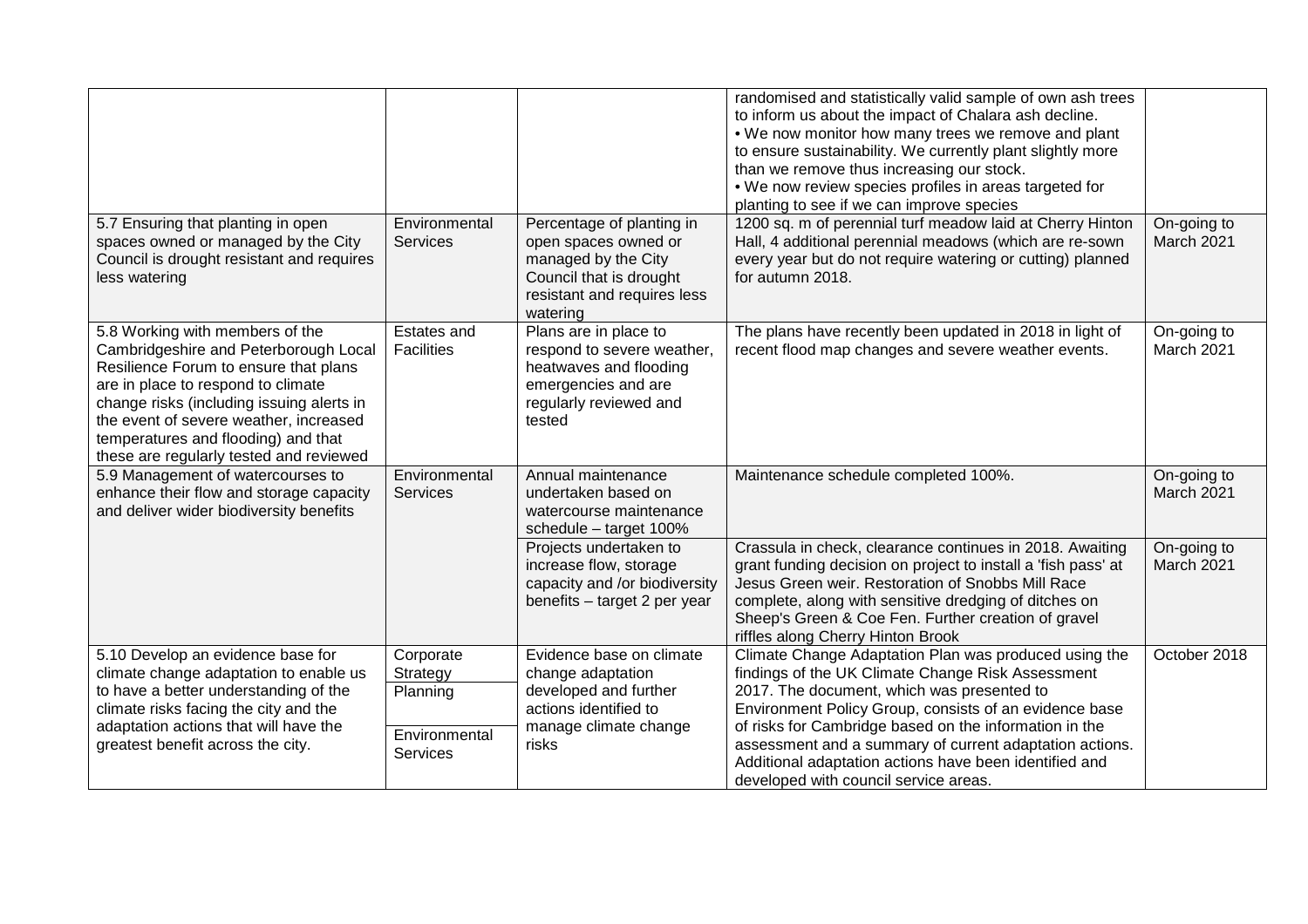

#### **CAMBRIDGE CITY COUNCIL**

#### **ENVIRONMENT POLICY STATEMENT**

One of Cambridge City Council's visions is 'A city that takes robust action to tackle the local and global threat of climate change, both internally and in partnership with local organisations and residents, and to minimise its environmental impact by cutting carbon, waste and pollution'. The Council is committed to deliver the vision by promoting a high quality and sustainable environment which maximises the opportunities to improve energy efficiency, biodiversity and resilience.

The council's Climate Change Strategy 2016-2021 has 5 objectives which detail how the council will address the causes and consequences of climate change:

- 1. Reducing emissions from the City Council estate and operations. The Council has set a target in its [Carbon](https://www.cambridge.gov.uk/carbon-management-plan)  [Management Plan](https://www.cambridge.gov.uk/carbon-management-plan) (CMP) 2016-2021 to reduce carbon emissions from its buildings and services by 15% by the end of March 2021, with an aspiration to reduce emissions by 20% over this period.
- 2. Reducing energy consumption and emissions from homes and businesses in Cambridge by promoting energy efficiency measures, sustainable construction, renewable energy sources, and behaviour change
- 3. Reducing emissions from transport by promoting sustainable transport, reducing car travel and traffic congestion, and encouraging behaviour change
- 4. Reducing consumption of resources, increasing recycling and reducing waste
- 5. Supporting Council services, residents and businesses to adapt to the impacts of climate change

The Council has set an aspiration in its [Climate Change Strategy](https://www.cambridge.gov.uk/climate-change-strategy) for Cambridge to be carbon neutral by 2050.

The Council has a community leadership role and will deliver its vision through its own activities, the services it provides and partnership working to demonstrate good practice and encourage residents, businesses and organisations to also take action to reduce environmental impacts.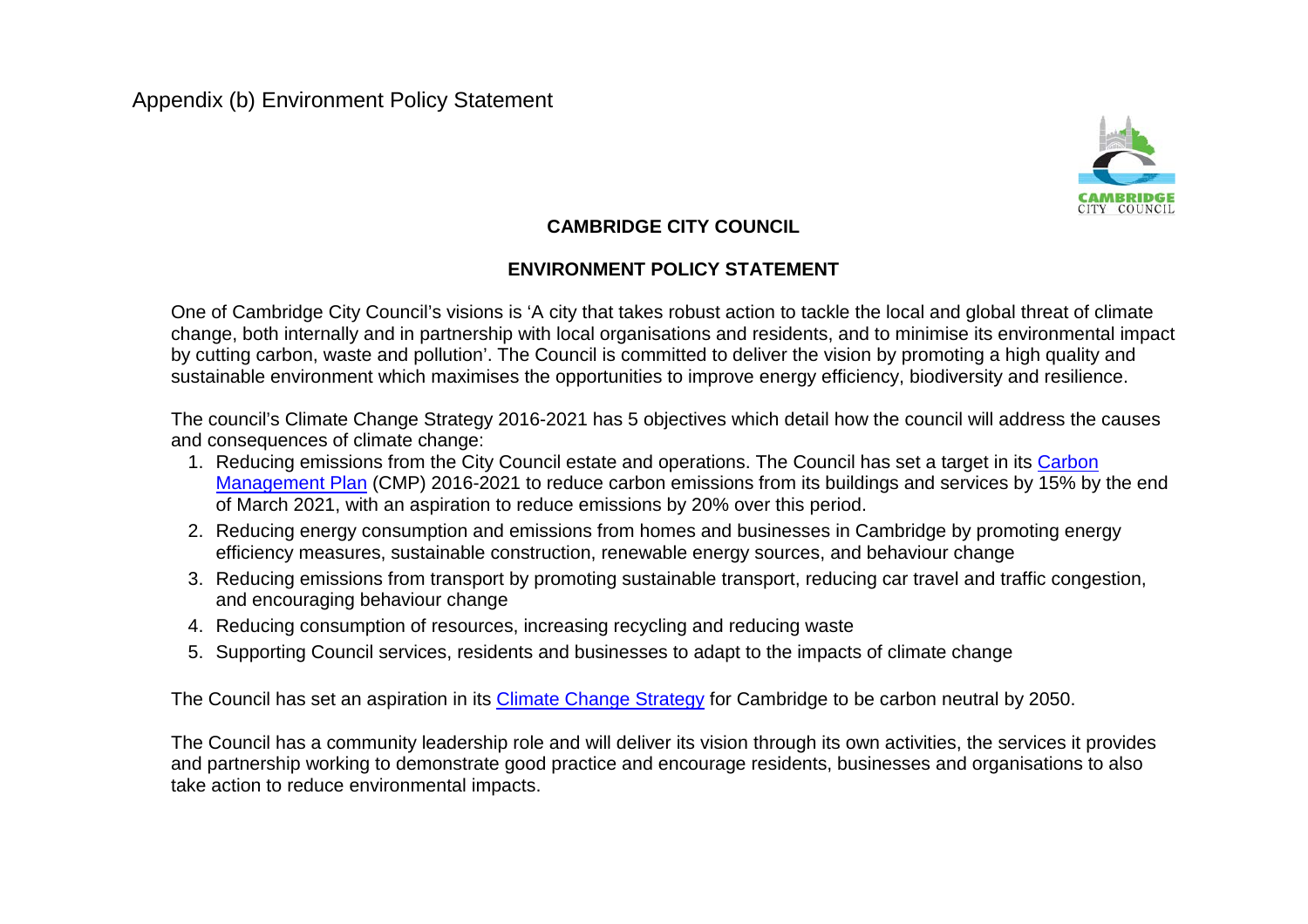The following actions will be taken:

- **The use of water, energy and carbon dioxide emissions and other greenhouse gases, directly linked to our activities, will be reduced**. This will include reducing our reliance on fossil fuels and increasing the proportion of energy coming from low and zero carbon technologies;
- **Waste to landfill will be reduced** by increasing recycling rates for the City Council and Cambridge;
- **The environmental impact of transport and travel will be reduced** through our work with the Cambridgeshire and Peterborough Combined Authority, Greater Cambridge Partnership, County Council, businesses, organisations and others and we will promote and plan for sustainable modes of transport that reduce environmental impacts;
- **The environmental quality, resilience and performance of our buildings and assets will be improved.** We will work with partners to promote and facilitate improvements to the environmental performance of buildings and the wider landscape and public realm across the city;
- **The environmental quality, resilience and biodiversity of our land, water bodies and landscapes across our city will be protected, enhanced and maintained** where possible;
- **The elderly, vulnerable and those facing hardship will be protected from the wider effects of our changing climate**, and this will include the impact of fuel and water poverty.
- **All tenderers will be required to incorporate our commitment to ensuring that all procurements consider the economic, social and environmental well-being of the City and surrounding area,** in their submissions
- **Targets will be set, progress reviewed and we will publish information regularly, where appropriate, including in the council's Annual Climate Change Strategy Report** (without duplicating existing reporting processes);
- **Appropriate training, instruction, and supervision to all our employees will be provided** such that they are able to perform their duties in a way supports our environment policy and objectives;
- **This policy statement will be reviewed periodically**, and not later than March 2021.
- **This policy will be communicated to everyone working for or on behalf of Cambridge City Council.**

Cambridge City Council expects all staff and all residents to protect the environment and take personal responsibility for their actions. The Council will work with partners, businesses, organisations and community organisations to help residents, businesses and others understand how to protect, maintain and develop the environmental quality of the city.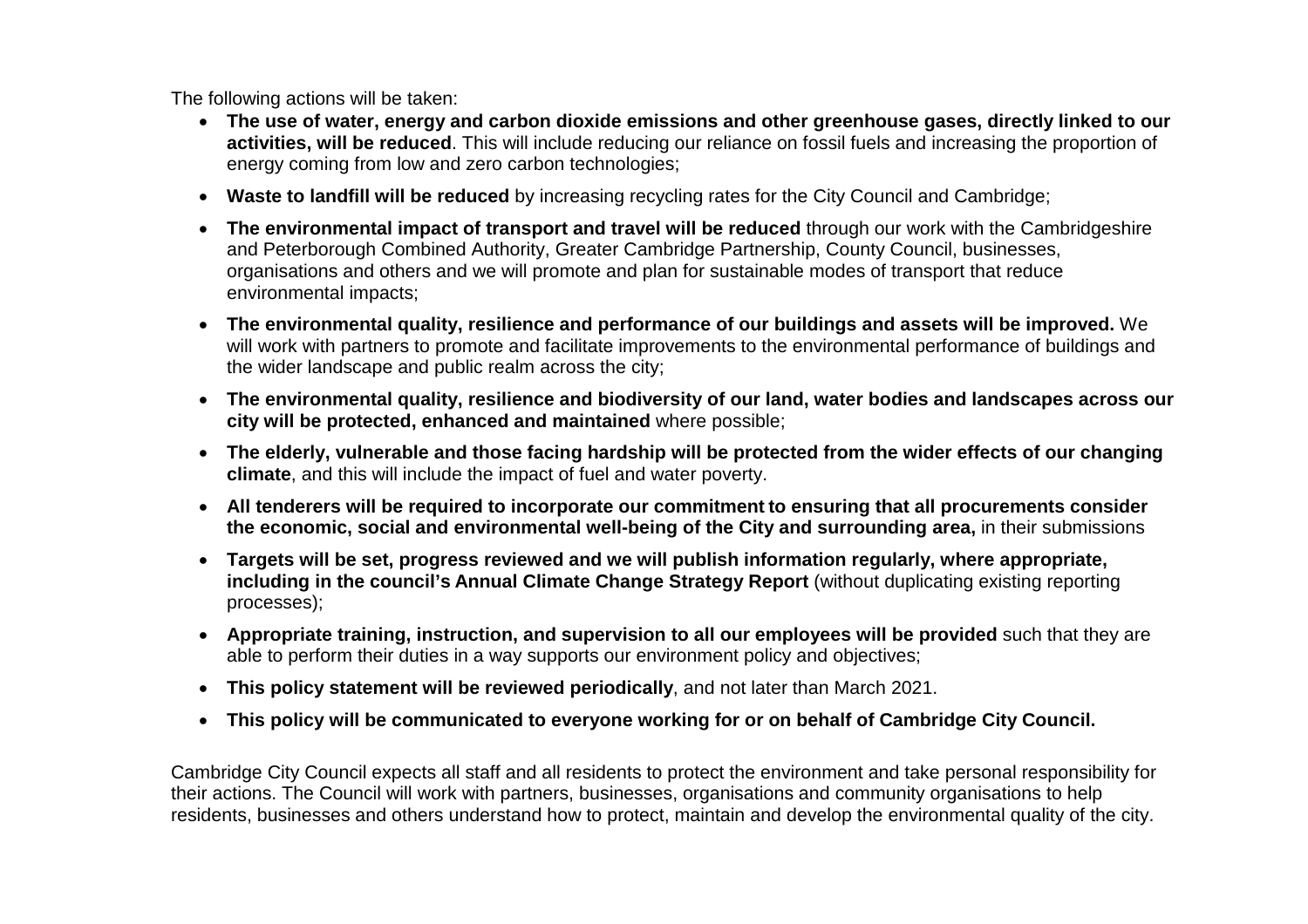The Council will use its statutory planning and regulatory powers appropriately to achieve and set high standards of environmental quality in the built and natural environment and in the behaviour of organisations, businesses, residents and communities. It will promote the outcomes listed above to its partners and to other organisations in the city, including through its contracting and commissioning activities, where appropriate.

The Council will use its powers to take action where necessary against those who cause harm or detriment to the environmental quality of the city. We will set out detailed actions to further the policy goals set out in this statement in our service operational plans.

Signed:

**Antoinette Jackson Councillor Rosy Moore Councillor Lewis Herbert** Executive Councillor Leader

Dated: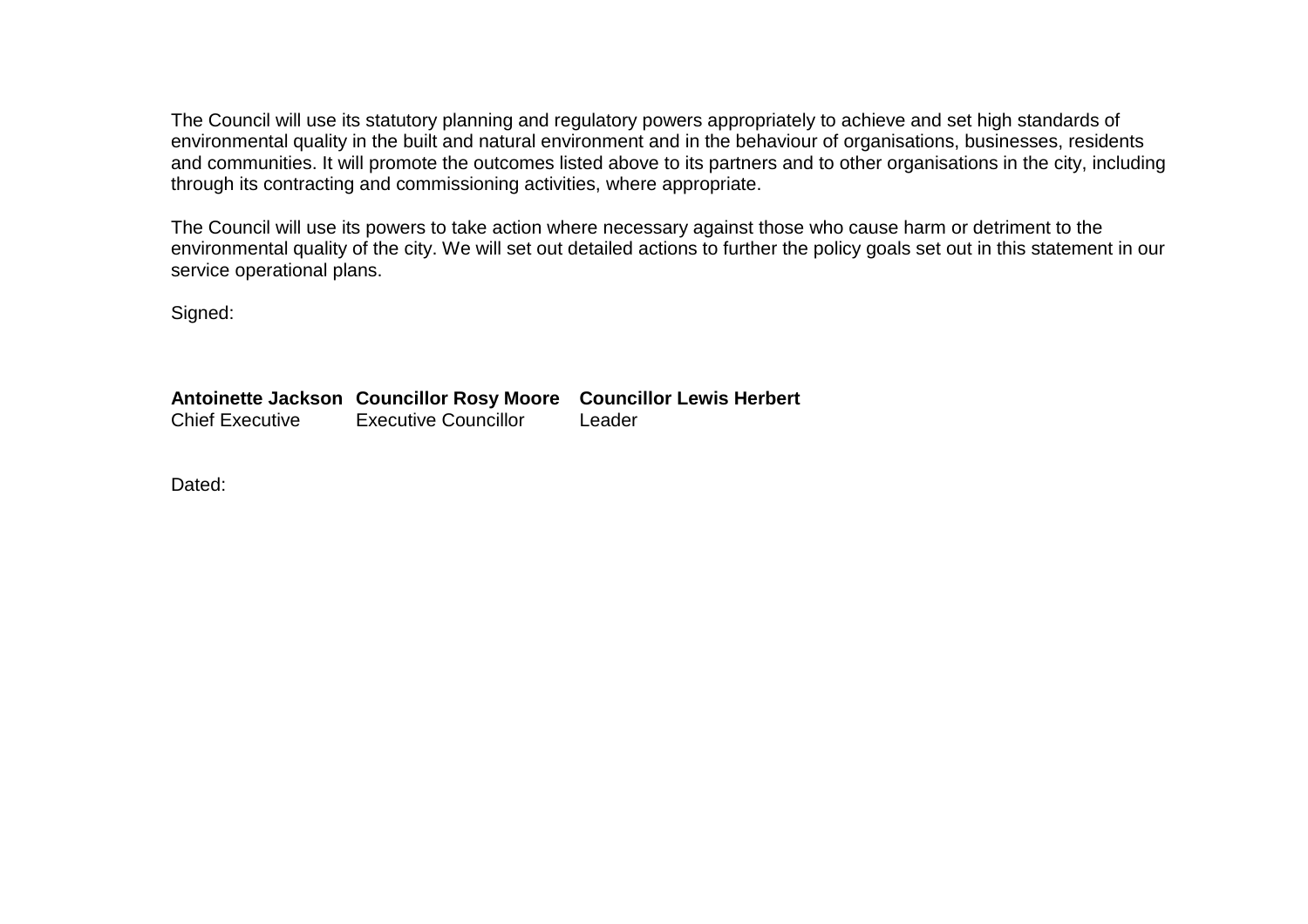|     | Appendix (c): Details of Carbon Management Plan projects implemented in 2017/18 |                                |                                                                                                                                                                                                                                                              |                                                               |                                     |                                        |                                                                |                                                               |                                                          |                                                                        |                                                          |                    |
|-----|---------------------------------------------------------------------------------|--------------------------------|--------------------------------------------------------------------------------------------------------------------------------------------------------------------------------------------------------------------------------------------------------------|---------------------------------------------------------------|-------------------------------------|----------------------------------------|----------------------------------------------------------------|---------------------------------------------------------------|----------------------------------------------------------|------------------------------------------------------------------------|----------------------------------------------------------|--------------------|
| No. | <b>Service</b><br>Area                                                          | <b>Building</b><br><b>Type</b> | Project                                                                                                                                                                                                                                                      | <b>Scheduled</b><br>date/<br>expected<br>month of<br>delivery | Installation/<br>completion<br>date | <b>Estimated</b><br>capital<br>cost(f) | <b>Climate</b><br>Change<br><b>Fund</b><br>contribution<br>(E) | <b>Funding</b><br>contribution<br>from other<br>sources $(E)$ | <b>Estimated</b><br>annual<br>energy<br>savings<br>(kWh) | <b>Estimated</b><br>annual<br>carbon<br>savings<br>(tCO <sub>2</sub> ) | <b>Estimated</b><br>annual<br>financial<br>savings $(E)$ | Payback<br>(years) |
|     | <b>COMPLETED</b>                                                                |                                |                                                                                                                                                                                                                                                              |                                                               |                                     |                                        |                                                                |                                                               |                                                          |                                                                        |                                                          |                    |
| 11  | Sport &<br>Leisure                                                              | Swimming<br>Pools              | Abbey Pools:<br>Solar thermal upgrade<br>and upgrade of the hot<br>water calorifiers - to<br>utilise more of the heat in<br>the hot water system                                                                                                             | N/A                                                           | <b>July 2017</b>                    | £48,700                                | £40,000                                                        | £8,700                                                        | 114,938                                                  | 21.2                                                                   | £4,597.51                                                | 10.6               |
|     | Sport &<br>Leisure                                                              | Swimming<br>Pools              | Abbey Pools:<br>Upgrade and<br>replacement of air<br>handling unit with a new<br>air plant circulation<br>system and heat recovery<br>technology.                                                                                                            | N/A                                                           | <b>July 2017</b>                    | £78,377                                | $\sim$                                                         | £78,377                                                       | 737,071                                                  | 148.4                                                                  | £25,208.00                                               | 3.1                |
|     | Estates<br>&<br><b>Facilities</b>                                               | Sheltered<br>Housing           | Ditton Court: New heating<br>and hot water boilers<br>fitted in each of the 27<br>flats which each have<br>their own gas meter fitted<br>for their individual gas<br>consumption. Now 2<br>communal gas domestic<br>boilers serve all the<br>communal areas. | N/A                                                           | July 17                             | £56,400                                |                                                                | £56,400                                                       | 250,000                                                  | 46.0                                                                   | £10,000                                                  | 5.6                |
| 9   | <b>Estates</b><br>&<br><b>Facilities</b>                                        | Sheltered<br>Housing           | School Court:<br>Replacement of individual<br>flat system (boilers) by a<br>communal system with a<br>more energy efficient<br>boiler.                                                                                                                       | N/A                                                           | Dec 17                              | £397,943                               | $\blacksquare$                                                 | £397,943                                                      | 25,000                                                   | 4.6                                                                    | £1,000                                                   | 397.9              |
|     |                                                                                 |                                |                                                                                                                                                                                                                                                              |                                                               | <b>TOTALS:</b>                      | £581,420                               | £40,000                                                        | £541,420                                                      | 1,127,009                                                | 220.2                                                                  | £40,805.51                                               |                    |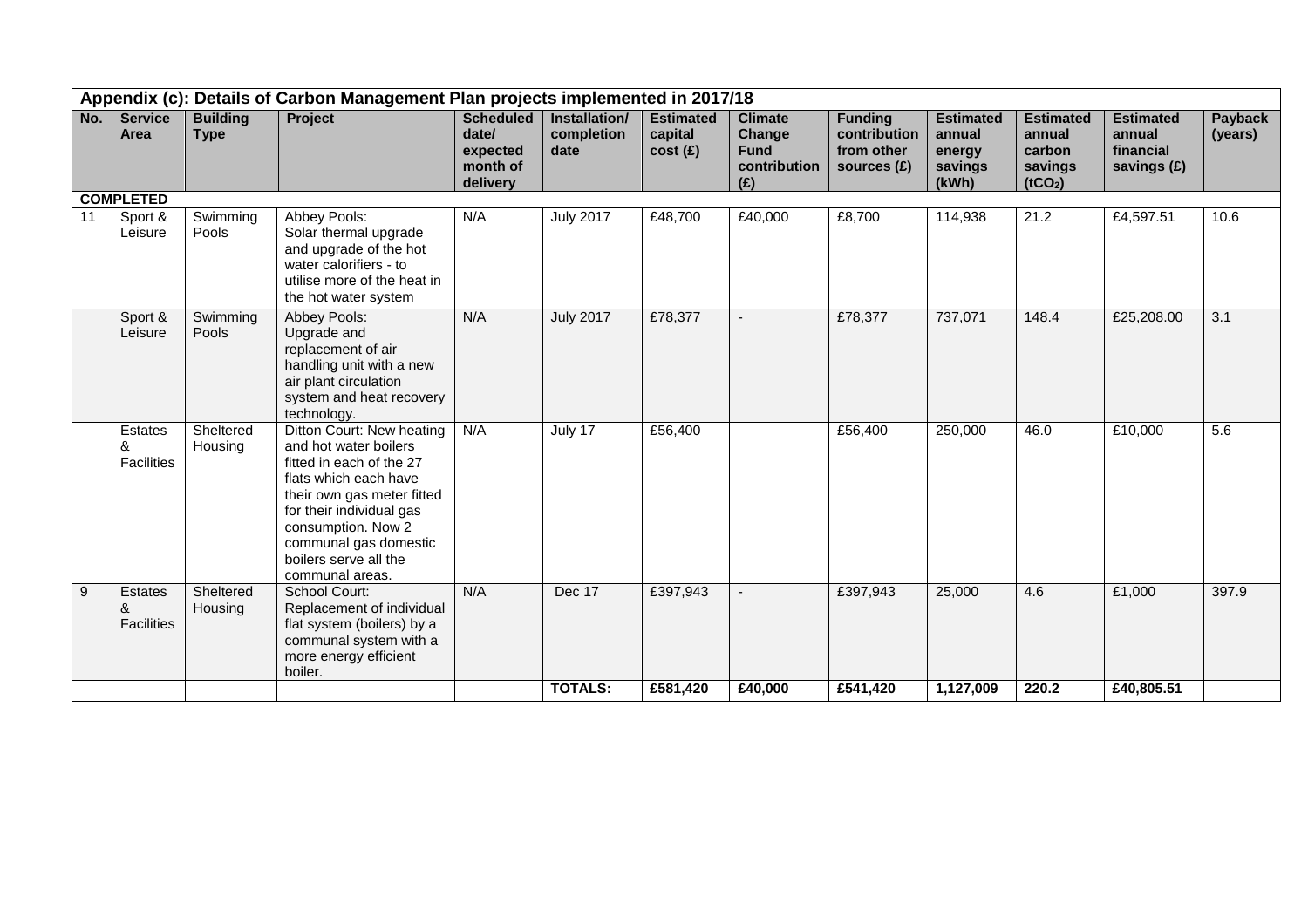|                  | Appendix (d): Details of Carbon Management Plan projects installed/ to be implemented in 2018/19 |                                |                                                                                                                                                                                                              |                                                               |                                     |                                        |                                                                |                                                               |                                                          |                                                                        |                                                        |                    |
|------------------|--------------------------------------------------------------------------------------------------|--------------------------------|--------------------------------------------------------------------------------------------------------------------------------------------------------------------------------------------------------------|---------------------------------------------------------------|-------------------------------------|----------------------------------------|----------------------------------------------------------------|---------------------------------------------------------------|----------------------------------------------------------|------------------------------------------------------------------------|--------------------------------------------------------|--------------------|
| No.              | <b>Service</b><br>Area                                                                           | <b>Building</b><br><b>Type</b> | <b>Project</b>                                                                                                                                                                                               | <b>Scheduled</b><br>date/<br>expected<br>month of<br>delivery | Installation/<br>completion<br>date | <b>Estimated</b><br>capital<br>cost(f) | <b>Climate</b><br>Change<br><b>Fund</b><br>contribution<br>(E) | <b>Funding</b><br>contribution<br>from other<br>sources $(f)$ | <b>Estimated</b><br>annual<br>energy<br>savings<br>(kWh) | <b>Estimated</b><br>annual<br>carbon<br>savings<br>(tCO <sub>2</sub> ) | <b>Estimated</b><br>annual<br>financial<br>savings (£) | Payback<br>(years) |
| <b>COMPLETED</b> |                                                                                                  |                                |                                                                                                                                                                                                              |                                                               |                                     |                                        |                                                                |                                                               |                                                          |                                                                        |                                                        |                    |
| 16               | Estates &<br><b>Facilities</b>                                                                   | Office<br>buildings            | Mandela House:<br>Replace existing<br>lighting with LED and<br>combined motion/light<br>sensors.                                                                                                             | N/A                                                           | April 18                            | £150,000                               | £50,000                                                        | 100,000                                                       | 52,359.42                                                | 24.2                                                                   | £5,000                                                 | 30.0               |
| 17               | Estates &<br><b>Facilities</b>                                                                   | Office<br>buildings            | Mandela House:<br>Upgrade to condensing<br>boiler and pipework<br>and valve insulation                                                                                                                       | N/A                                                           | April 18                            | £60,000                                | £9,000                                                         | £51,000                                                       | 82,604.73                                                | 15.4                                                                   | £2,500                                                 | 24.0               |
| 14               | Estates &<br><b>Facilities</b>                                                                   | Office<br>buildings            | Guildhall:<br>Replace more than 670<br>existing light fittings<br>with low energy LED<br>light fittings and<br>automation                                                                                    | N/A                                                           | June 2018                           | £76,731                                | £76,731                                                        |                                                               | 76,528.00                                                | 29.4                                                                   | £8,081                                                 | 9.5                |
|                  | <b>IN PROGRESS</b>                                                                               |                                |                                                                                                                                                                                                              |                                                               |                                     |                                        |                                                                |                                                               |                                                          |                                                                        |                                                        |                    |
|                  | Fleet                                                                                            | Vehicles                       | Vehicle fleet:<br>Replacement of fleet<br>vehicles with electric<br>vans and fuel efficient<br>vans and trucks                                                                                               | <b>TBC</b>                                                    | <b>TBC</b>                          | £2,436,000                             |                                                                | £2,436,000                                                    | N/A                                                      | 30.0                                                                   | <b>TBC</b>                                             | <b>TBC</b>         |
|                  | Progress                                                                                         |                                | 19 panel vans have been replaced in Estates & Facilities. 1 of these was electric. The other 18 Euro 4 vehicles have now been replaced with Euro 6 emissions compliant                                       |                                                               |                                     |                                        |                                                                |                                                               |                                                          |                                                                        |                                                        |                    |
|                  |                                                                                                  |                                | vehicles. 9 refuse trucks have been replaced in Shared Waste Service - Euro 6. 2 caged tippers are still to be received to replace vehicles in Streets & Open Spaces.                                        |                                                               |                                     |                                        |                                                                |                                                               |                                                          |                                                                        |                                                        |                    |
| $\mathbf{1}$     | Estates &<br><b>Facilities</b>                                                                   | Office<br>buildings            | Guildhall:<br>Replacement of roofing<br>and additional<br>insulation                                                                                                                                         | August<br>2018<br>onwards                                     | <b>TBC</b>                          | £100,502                               |                                                                | £100,502                                                      | 60,980.00                                                | 11.2                                                                   | £1,765                                                 | 50.0               |
|                  | Progress                                                                                         |                                | Will be completed as part of single package of works at the Guildhall procured by the Council through the County-wide RE:FIT framework                                                                       |                                                               |                                     |                                        |                                                                |                                                               |                                                          |                                                                        |                                                        |                    |
|                  | <b>DUE TO COMMENCE</b>                                                                           |                                |                                                                                                                                                                                                              |                                                               |                                     |                                        |                                                                |                                                               |                                                          |                                                                        |                                                        |                    |
|                  | Sport &<br>Leisure                                                                               | Leisure<br>Facility            | <b>Abbey Leisure</b><br>Complex: Replacement<br>of astroturf floodlights<br>with energy efficient<br>LED lighting, and new<br>control gear and timers.<br>Will be completed using Outdoor ports S106 funding | September<br>2018                                             | <b>TBC</b>                          | £65,560                                |                                                                | £65,560                                                       | 42,672.00                                                | 15.0                                                                   | £4,690                                                 | 14.0               |
|                  | Progress                                                                                         |                                |                                                                                                                                                                                                              |                                                               |                                     |                                        |                                                                |                                                               |                                                          |                                                                        |                                                        |                    |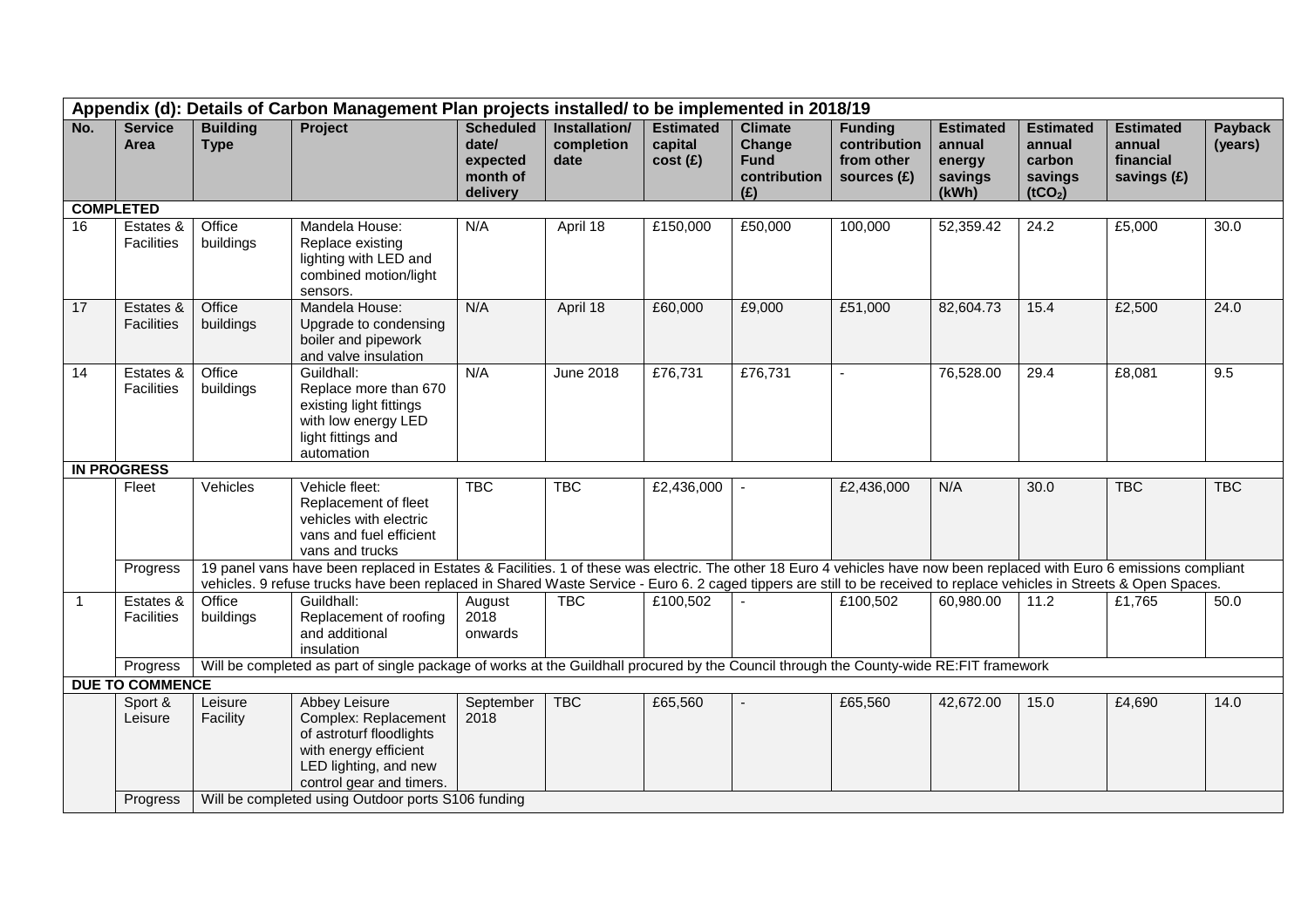| No.            | <b>Service</b><br>Area         | <b>Building</b><br><b>Type</b> | Project                                                                                                                                                                                                                              | <b>Scheduled</b><br>date/<br>expected<br>month of<br>delivery | Installation/<br>completion<br>date | <b>Estimated</b><br>capital<br>cost(f) | <b>Climate</b><br>Change<br><b>Fund</b><br>contribution<br>(E) | <b>Funding</b><br>contribution<br>from other<br>sources (£) | <b>Estimated</b><br>annual<br>energy<br>savings<br>(kWh)                                                                        | <b>Estimated</b><br>annual<br>carbon<br>savings<br>(tCO <sub>2</sub> ) | <b>Estimated</b><br>annual<br>financial<br>savings (£) | <b>Payback</b><br>(years) |
|----------------|--------------------------------|--------------------------------|--------------------------------------------------------------------------------------------------------------------------------------------------------------------------------------------------------------------------------------|---------------------------------------------------------------|-------------------------------------|----------------------------------------|----------------------------------------------------------------|-------------------------------------------------------------|---------------------------------------------------------------------------------------------------------------------------------|------------------------------------------------------------------------|--------------------------------------------------------|---------------------------|
| $\overline{2}$ | Estates &<br><b>Facilities</b> | Office<br>buildings            | Guildhall:<br>Install 30kW solar<br>photovoltaic system                                                                                                                                                                              | October<br>2018                                               | <b>TBC</b>                          | £33,180                                | £33,180                                                        |                                                             | 24,450.00                                                                                                                       | 9.4                                                                    | £2,582                                                 | 12.9                      |
|                | Progress                       |                                | Will be completed as part of single package of works at the Guildhall procured by the Council through the County-wide RE:FIT framework                                                                                               |                                                               |                                     |                                        |                                                                |                                                             |                                                                                                                                 |                                                                        |                                                        |                           |
|                | Estates &<br><b>Facilities</b> | Office<br>buildings            | Guildhall:<br>Building automation.<br>Implementation of a<br>number of measures to<br>increase the level of<br>control over the heating<br>systems, including<br>installing a Building<br><b>Energy Management</b><br>System (BEMS). | October/<br>November<br>2018                                  | <b>TBC</b>                          | £37,785                                | £37,785                                                        |                                                             | 174,497.45                                                                                                                      | 32.5                                                                   | £5,196                                                 | 7.3                       |
|                | Progress                       |                                | Will be completed as part of single package of works at the Guildhall procured by the Council through the County-wide RE:FIT framework                                                                                               |                                                               |                                     |                                        |                                                                |                                                             |                                                                                                                                 |                                                                        |                                                        |                           |
| 15             | Estates &<br>Facilities        | Office<br>buildings            | Guildhall:<br>Mechanical works to<br>improve the energy<br>efficiency of the heating<br>and hot water systems.                                                                                                                       | October/<br>November<br>2018                                  | <b>TBC</b>                          | £46,945                                | £46,945                                                        |                                                             | 89,659.00                                                                                                                       | 16.5                                                                   | £2,496                                                 | 18.8                      |
|                | Progress                       |                                | Will be completed as part of single package of works at the Guildhall procured by the Council through the County-wide RE:FIT framework                                                                                               |                                                               |                                     |                                        |                                                                |                                                             |                                                                                                                                 |                                                                        |                                                        |                           |
|                | Estates &<br>Facilities        | Office<br>buildings            | Guildhall:<br>Installation of a<br>Combined Heat and<br>Power (CHP) unit.                                                                                                                                                            | October/<br>November<br>2018                                  | <b>TBC</b>                          | £64,779                                | £64,779                                                        |                                                             | $-23,944.00$<br>(95, 560)<br>reduction<br>in<br>electricity,<br>119,504<br>increase in<br>gas, lower<br>in carbon<br>emissions) | 14.7                                                                   | £6,631                                                 | 9.8                       |
|                | Progress                       |                                | Will be completed as part of single package of works at the Guildhall procured by the Council through the County-wide RE:FIT framework                                                                                               |                                                               |                                     |                                        |                                                                |                                                             |                                                                                                                                 |                                                                        |                                                        |                           |
|                | Estates &<br><b>Facilities</b> | Office<br>buildings            | Guildhall:<br>Insulation of pipework<br>and valves in plant<br>rooms.                                                                                                                                                                | October/<br>November<br>2018                                  | <b>TBC</b>                          | £7,778                                 | £7,778                                                         |                                                             | 24,597.00                                                                                                                       | 4.5                                                                    | £712                                                   | 10.9                      |
|                | Progress                       |                                | Will be completed as part of single package of works at the Guildhall procured by the Council through the County-wide RE:FIT framework                                                                                               |                                                               |                                     |                                        |                                                                |                                                             |                                                                                                                                 |                                                                        |                                                        |                           |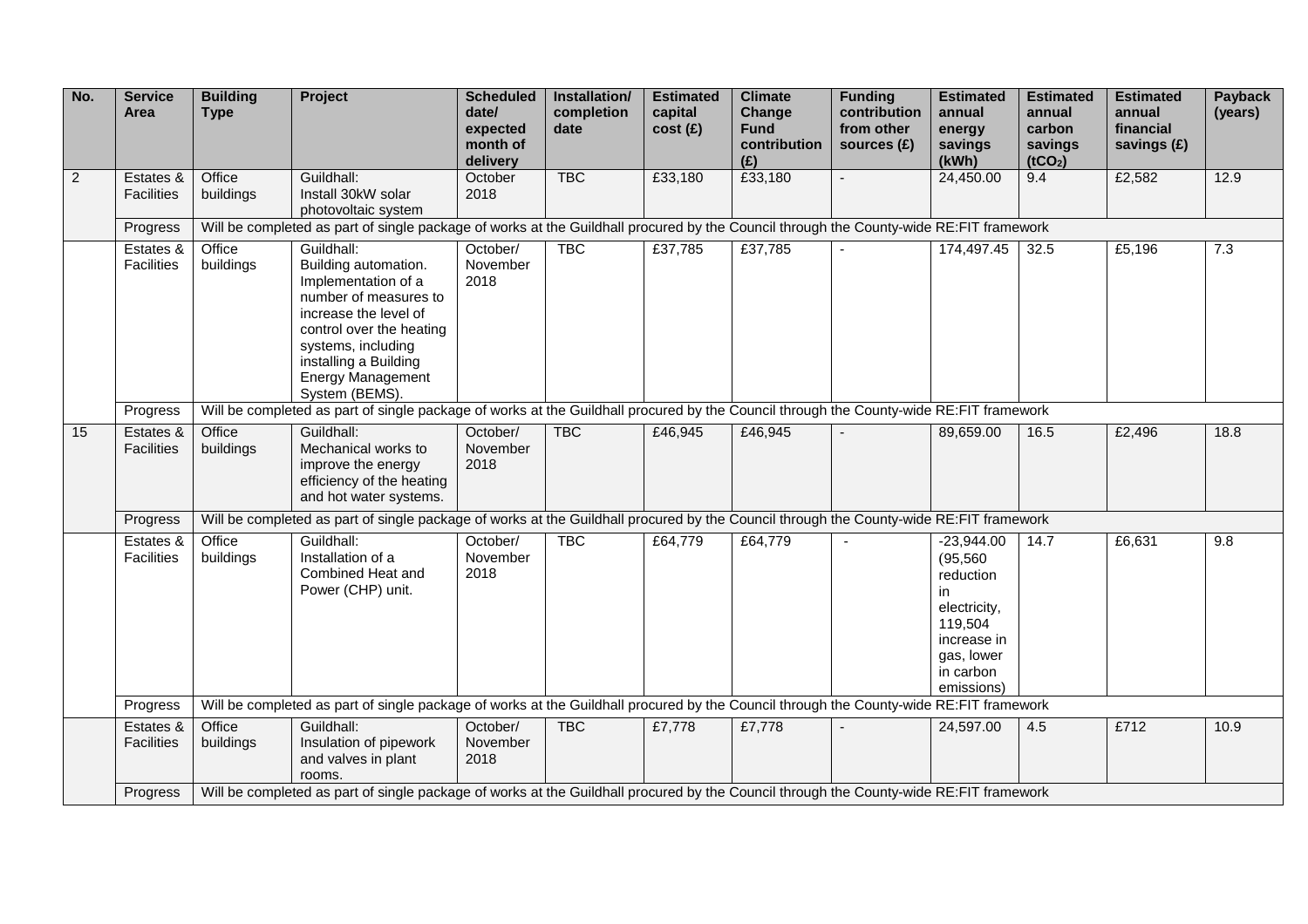|                                                                                                                                                    | Estates &         | <b>Office</b> | Guildhall:        | October/ | TBC            | £29,337    |          | £29,337    | 5,658.67   | 1.0   | £170    | 172.8 |
|----------------------------------------------------------------------------------------------------------------------------------------------------|-------------------|---------------|-------------------|----------|----------------|------------|----------|------------|------------|-------|---------|-------|
|                                                                                                                                                    | <b>Facilities</b> | buildings     | Secondary glazing | November |                |            |          |            |            |       |         |       |
|                                                                                                                                                    |                   |               | installed         | 2018     |                |            |          |            |            |       |         |       |
| Will be completed as part of single package of works at the Guildhall procured by the Council through the County-wide RE:FIT framework<br>Progress |                   |               |                   |          |                |            |          |            |            |       |         |       |
|                                                                                                                                                    |                   |               |                   |          |                |            |          |            |            |       |         |       |
|                                                                                                                                                    |                   |               |                   |          | <b>TOTALS:</b> | £3.108.597 | £326.198 | £2.782.399 | 610.062.27 | 203.8 | £39,823 |       |

| Appendix (e): Details of Carbon Management Plan projects installed/ to be implemented in 2018/19 subject to further investigation |                                |                                |                                                                   |                                                               |                                     |                                        |                                                                |                                                             |                                                          |                                                                        |                                                        |                    |
|-----------------------------------------------------------------------------------------------------------------------------------|--------------------------------|--------------------------------|-------------------------------------------------------------------|---------------------------------------------------------------|-------------------------------------|----------------------------------------|----------------------------------------------------------------|-------------------------------------------------------------|----------------------------------------------------------|------------------------------------------------------------------------|--------------------------------------------------------|--------------------|
| No.                                                                                                                               | <b>Service</b><br>Area         | <b>Building</b><br><b>Type</b> | Project                                                           | <b>Scheduled</b><br>date/<br>expected<br>month of<br>delivery | Installation/<br>completion<br>date | <b>Estimated</b><br>capital<br>cost(E) | <b>Climate</b><br>Change<br><b>Fund</b><br>contribution<br>(E) | <b>Funding</b><br>contribution<br>from other<br>sources (£) | <b>Estimated</b><br>annual<br>energy<br>savings<br>(kWh) | <b>Estimated</b><br>annual<br>carbon<br>savings<br>(tCO <sub>2</sub> ) | <b>Estimated</b><br>annual<br>financial<br>savings (£) | Payback<br>(years) |
|                                                                                                                                   | Sport &<br>Leisure             | Leisure<br>Facility            | Parkside Pool - 50kW<br>Solar PV Array                            | By March<br>2019                                              | <b>TBC</b>                          | £61,171                                | <b>TBC</b>                                                     | <b>TBC</b>                                                  | 45,000                                                   | 17.1                                                                   | £4,950                                                 | 12.4               |
|                                                                                                                                   | Sport &<br>Leisure             | Leisure<br>Facility            | Abbey Leisure<br>Complex - 30kW Solar<br>PV Array                 | By March<br>2019                                              | <b>TBC</b>                          | £42,293                                | <b>TBC</b>                                                     | <b>TBC</b>                                                  | 20,400                                                   | 7.75                                                                   | £2,244                                                 | 18.9               |
|                                                                                                                                   | Sport &<br>Leisure             | Leisure<br>Facility            | Kings Hedges Pool-<br>11kW Solar PV Array                         | By March<br>2019                                              | <b>TBC</b>                          | £16,410                                | <b>TBC</b>                                                     | <b>TBC</b>                                                  | 9,130                                                    | 3.47                                                                   | £1,004.30                                              | 16.3               |
|                                                                                                                                   | Commer<br>cial<br>Services     | Crematorium                    | Crematorium - 11kW<br>Solar PV Array                              | By March<br>2019                                              | <b>TBC</b>                          | £15,839                                | <b>TBC</b>                                                     | <b>TBC</b>                                                  | 9,240                                                    | 3.51                                                                   | £1,016.40                                              | 15.6               |
|                                                                                                                                   | Estates &<br>Facilities        | Offices                        | <b>City Homes Housing</b><br>Office - 11kW Solar<br>PV Array      | By March<br>2019                                              | <b>TBC</b>                          | £16,410                                | <b>TBC</b>                                                     | <b>TBC</b>                                                  | 9,350                                                    | 3.55                                                                   | £1,028.50                                              | 16.0               |
|                                                                                                                                   | Estates &<br>Facilities        | Sheltered<br>Housing           | Whitefriars Court -<br>20kW Solar PV Array                        | By March<br>2019                                              | <b>TBC</b>                          | £29,678                                | <b>TBC</b>                                                     | <b>TBC</b>                                                  | 13,600                                                   | 5.17                                                                   | £1,496                                                 | 19.8               |
|                                                                                                                                   | Estates &<br><b>Facilities</b> | Offices                        | Mandela House - Solar<br>PV - Solar PV Array                      | By March<br>2019                                              | <b>TBC</b>                          | £14,839                                | <b>TBC</b>                                                     | <b>TBC</b>                                                  | 8,750                                                    | 3.33                                                                   | £962.50                                                | 15.4               |
| 10                                                                                                                                | Estates &<br>Facilities        | Sheltered<br>Housing           | Ditton Court: Replace<br>communal lighting with<br>LED equivalent | By March<br>2019                                              | <b>TBC</b>                          | £7,243                                 | <b>TBC</b>                                                     | <b>TBC</b>                                                  | 4,513                                                    | 1.72                                                                   | £496.43                                                | 14.6               |
|                                                                                                                                   |                                |                                | Whitefriars: Replace<br>communal lighting with<br>LED equivalent  | By March<br>2019                                              | <b>TBC</b>                          | £8,775                                 | <b>TBC</b>                                                     | <b>TBC</b>                                                  | 13,602                                                   | 5.17                                                                   | £1,496.22                                              | 5.9                |
|                                                                                                                                   |                                |                                | Rawlyn Court: Replace<br>communal lighting with<br>LED equivalent | By March<br>2019                                              | <b>TBC</b>                          | £10,418                                | <b>TBC</b>                                                     | <b>TBC</b>                                                  | 9,399                                                    | 3.58                                                                   | £1,033.89                                              | 10.1               |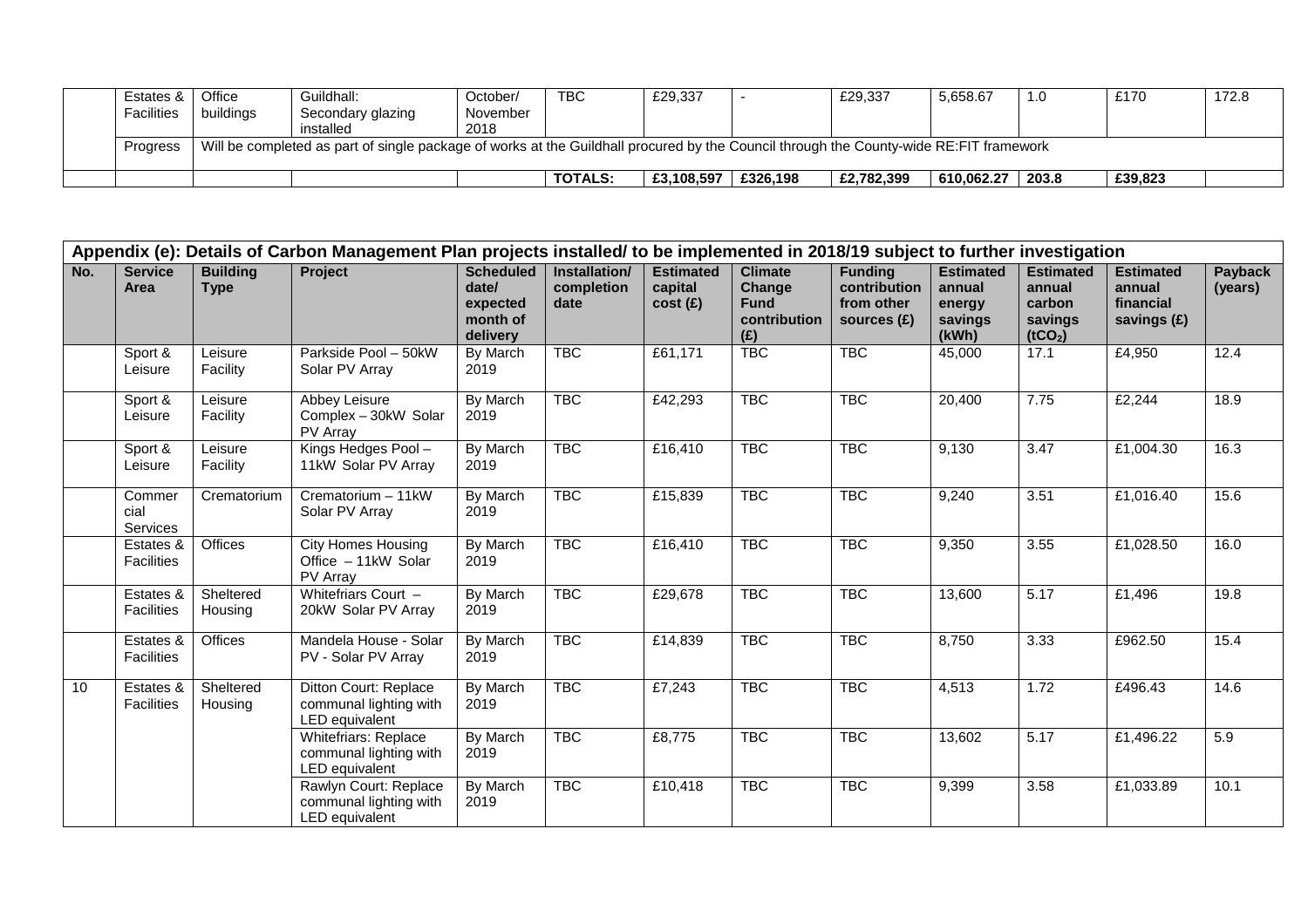|    | Estates &<br><b>Facilities</b> | Office<br>buildings  | Mandela House<br>Ground Floor - LED<br>lighting upgrade                                                                                                                                                                                                                                                              | By March<br>2019 | TBC            | £23,811  | TBC        | <b>TBC</b> | 15,339     | 5.83  | £1,687.26  | 2.04  |
|----|--------------------------------|----------------------|----------------------------------------------------------------------------------------------------------------------------------------------------------------------------------------------------------------------------------------------------------------------------------------------------------------------|------------------|----------------|----------|------------|------------|------------|-------|------------|-------|
|    | Estates &<br>Facilities        | Office<br>buildings  | <b>City Homes Offices</b><br>- LED lighting upgrade                                                                                                                                                                                                                                                                  | By March<br>2019 | <b>TBC</b>     | £7,661   | TBC        | <b>TBC</b> | 6,937      | 2.64  | £763.02    | 10.04 |
| 13 | Estates &<br>Facilities        | Temporary<br>Housing | Lighting improvements,<br>including:<br>a) replacing communal<br>lighting with LED<br>equivalent at New<br>Street hostel,<br>b) installing PIR motion<br>sensor controls to<br>hallway lighting at New<br>Street hostel,<br>c) replacing kitchen<br>lighting with LED<br>equivalent at 116<br><b>Chesterton Road</b> | By March<br>2019 | <b>TBC</b>     | £4,000   | <b>TBC</b> | <b>TBC</b> | 1,730.89   | 0.8   | £500       | 0.8   |
|    |                                |                      |                                                                                                                                                                                                                                                                                                                      |                  | <b>TOTALS:</b> | £258,548 | <b>TBC</b> | <b>TBC</b> | 166,990.89 | 63.62 | £18,678.52 |       |